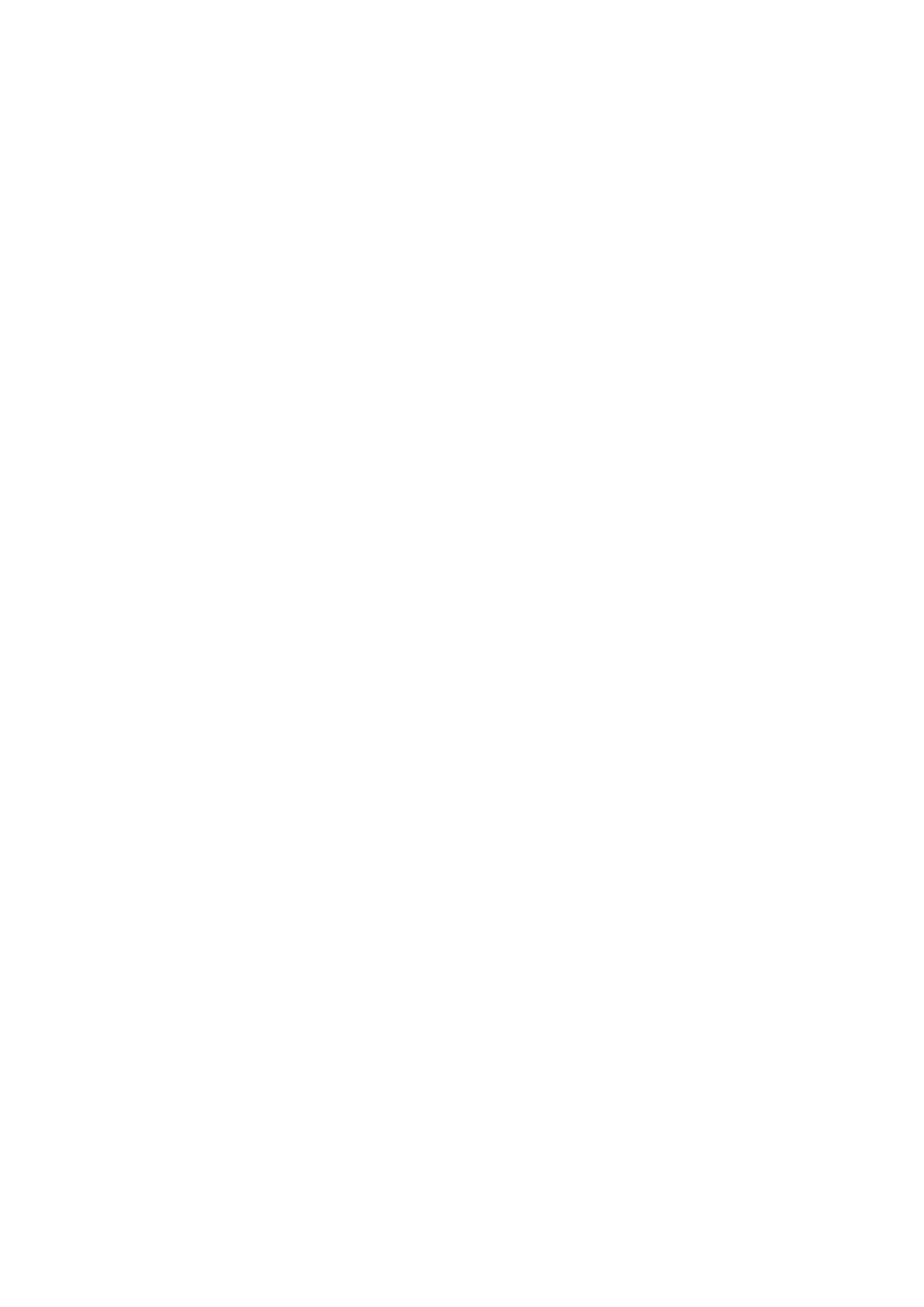#### **Foreword**

1 The Education (Northern Ireland) Order 1998 states that The Council for Curriculum, Examinations and Assessment (CCEA) shall have the following regulatory powers:

- with the approval of the Department of Education develop and publish criteria for the accreditation of relevant external qualifications; and accredit, where they meet such criteria, any such qualifications submitted for accreditation.<sup>[1](#page-2-0)</sup>

- seek to ensure that the standards of examinations and assessments conducted by bodies or authorities in Northern Ireland are recognised as equivalent to the standards of examinations and assessments conducted by bodies or authorities exercising similar functions elsewhere in the United Kingdom. In carrying out this function the Council shall, as far as is relevant, have regard to the: requirements of industry, commerce and the professions; and of persons with special learning needs.<sup>[2](#page-2-1)</sup>

- 2 In April 2010, the arrangements for regulation changed in Northern Ireland. CCEA Accreditation is now the regulator for non-vocational qualifications: GCSEs, GCE AS, A Levels, Other General and Entry Level qualifications on the National Qualifications Framework (NQF) in Northern Ireland. Ofqual regulates vocational qualifications.
- 3 The Qualification Regulators in England (Ofqual), Qualifications Wales (previously Welsh Government - WG) and Northern Ireland (CCEA Accreditation) have been working to streamline the processes of regulation in order to move to a more strategic approach with a greater emphasis at awarding organisation level. This has resulted in the term 'recognition' of Awarding Organisations (AOs) being introduced. CCEA Accreditation has worked with Ofqual and WG to develop criteria for recognition and general conditions of recognition that all awarding organisations have to meet.
- 4 AOs wishing to offer qualifications in England, Wales and Northern Ireland have to meet recognition criteria. Each recognised AO will then be able to place their qualifications on The Register – a 'list' of qualifications which are defined as 'regulated' qualifications. CCEA Accreditation will ensure all qualifications that it regulates will be subject to an accreditation requirement.
- 5 CCEA Accreditation is committed to ensuring a consistent and coherent approach to regulation across England, Wales and Northern Ireland. Arrangements will be put in place to enable evidence used by one of the qualifications regulators (Ofqual, WG or CCEA Accreditation) to be available to the other regulators so that applicants need not submit duplicate applications.

#### **This document has been updated 1st January 2016.**

<span id="page-2-0"></span> $1$  Education (Northern Ireland) Order 1998 Article 75

<span id="page-2-1"></span><sup>2</sup> Education (Northern Ireland) Order 1998 Article 79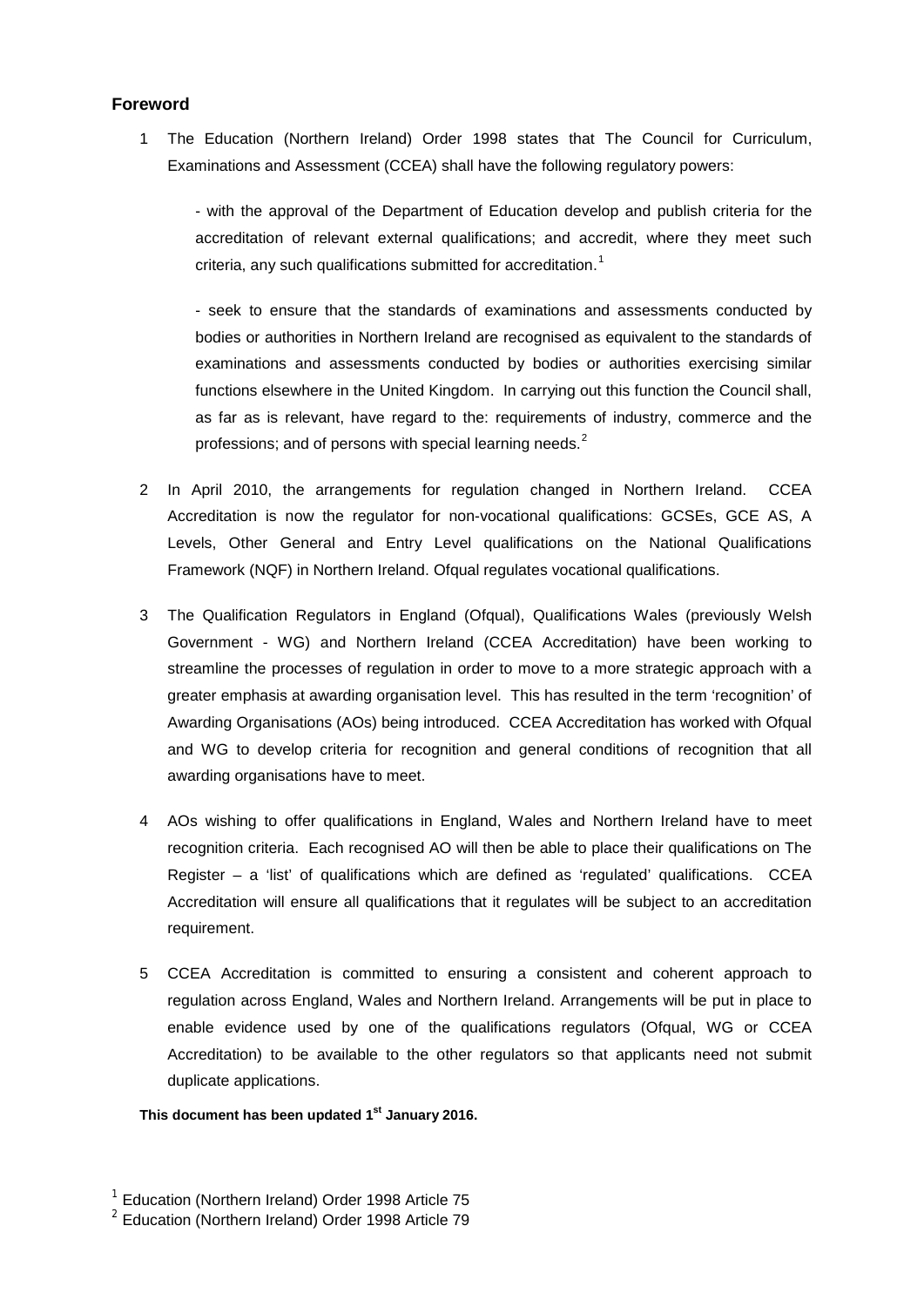PART I

THE AWARDING ORGANISATION

-------------------------------------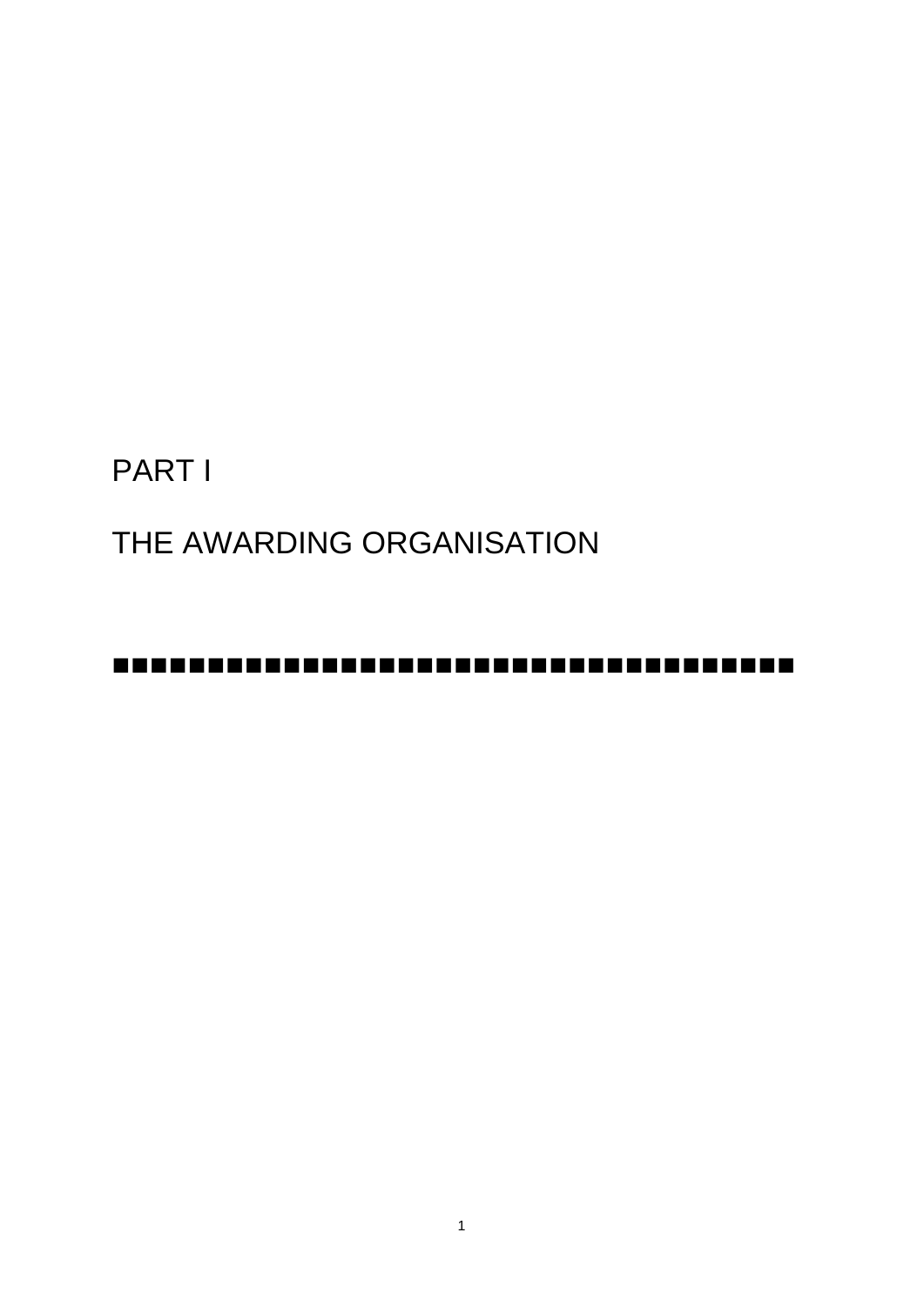# Section A Governance

# -------------------------------------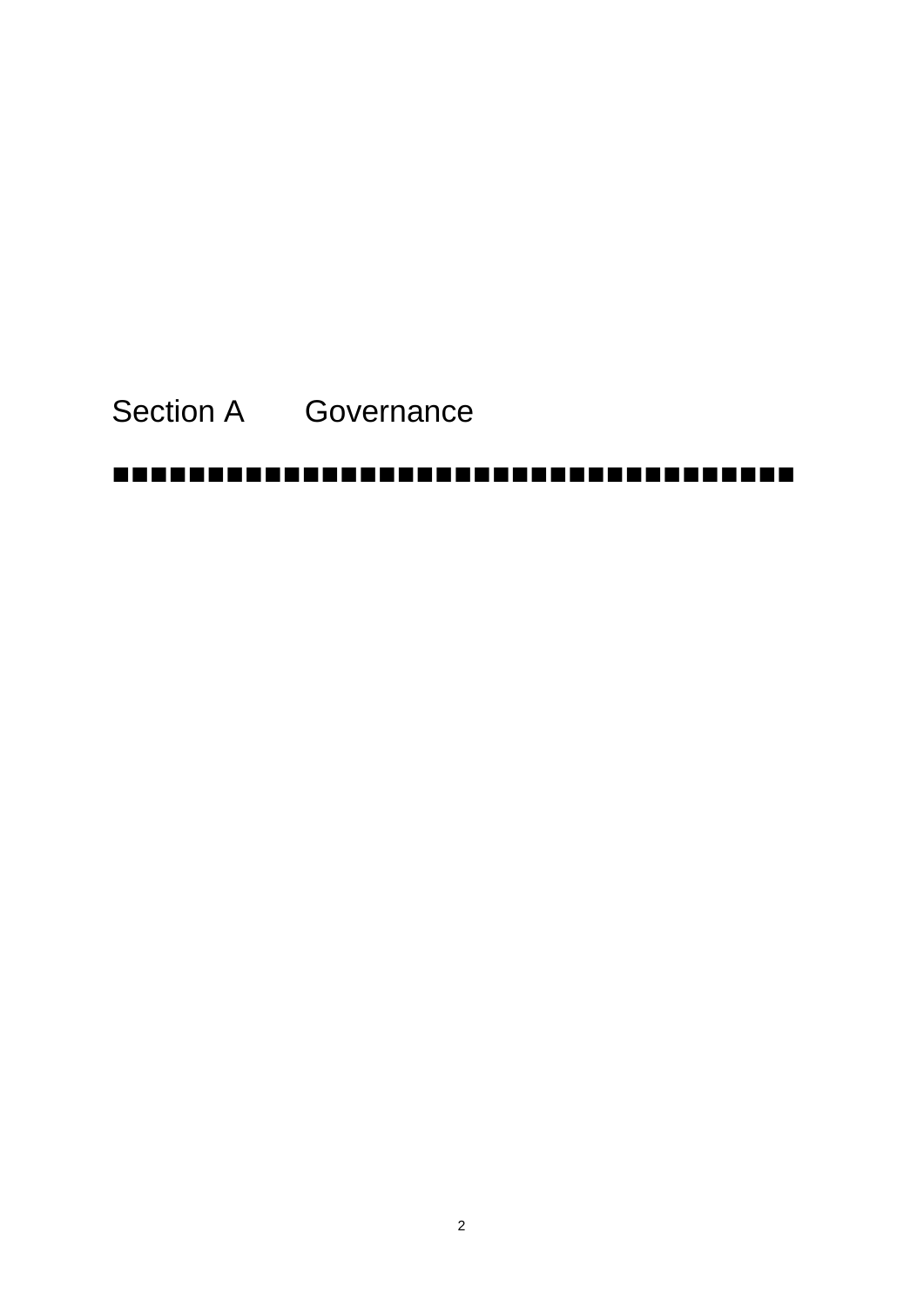# **Condition A1 Suitability for continuing recognition**

#### Suitability for continuing recognition

- A1.1 An awarding organisation must not, by means of any act or omission which has or is likely to have an Adverse Effect, render itself unsuitable to continue to be recognised for the award of a relevant qualification.
- A1.2 For these purposes, an act or omission may include in particular one which results in the awarding organisation –
	- (a) being convicted of a criminal offence,
	- (b) being held by a court or any professional, regulatory, or government body to have breached any provision of current legislation in N Ireland in regard to Competition Law, Equalities Law, or Data Protection Law
	- (c) being held by a court or any professional, regulatory, or government body to have breached a provision of any other legislation or any regulatory obligation to which it is subject, or
	- (d) becoming insolvent or subject to corporate financial restructuring.

#### Ensuring the suitability of Senior Officers

- A1.3 An awarding organisation must ensure that each of its Senior Officers is at all times a person suitable to be engaged in that role in an awarding organisation that is recognised for the award of the relevant qualifications.
- A1.4 For these purposes, a Senior Officer may in particular be unsuitable for that role by virtue of
	- (a) any criminal convictions held by him or her,
	- (b) any finding by a court or any professional, regulatory, or government body that he or she has breached a provision of any legislation or any regulatory obligation to which he or she is subject,
	- (c) any proceedings in bankruptcy or any individual financial arrangement to which he or she is or has been subject,
	- (d) any disqualification from holding the directorship of a company or from public office, or
	- (e) any finding of malpractice or maladministration, in relation to a qualification (whether a regulated qualification or a qualification which is not regulated), to which he or she is or has been subject.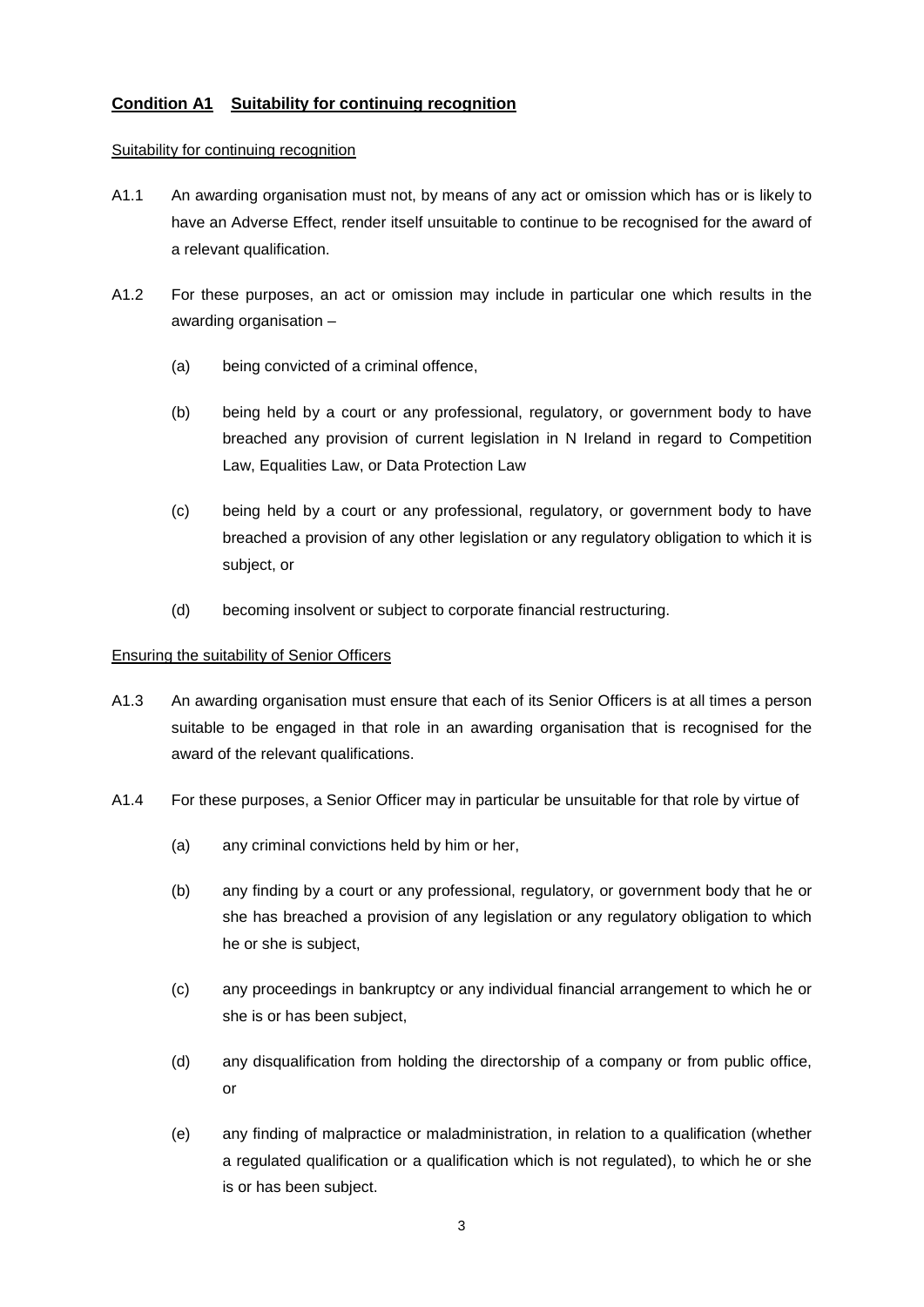#### Inactive awarding organisations

#### A1.5 An awarding organisation must:

- (a) ensure that, within two years of first being recognised for the award of qualifications, it has submitted to CCEA Accreditation for accreditation or directly to the Register a qualification that meets its Conditions of Recognition, and
- (b) take all reasonable steps to ensure that, once it has submitted a qualification that meets its Conditions of Recognition, no two-year period passes in which it does not award a qualification in accordance with its Conditions of Recognition.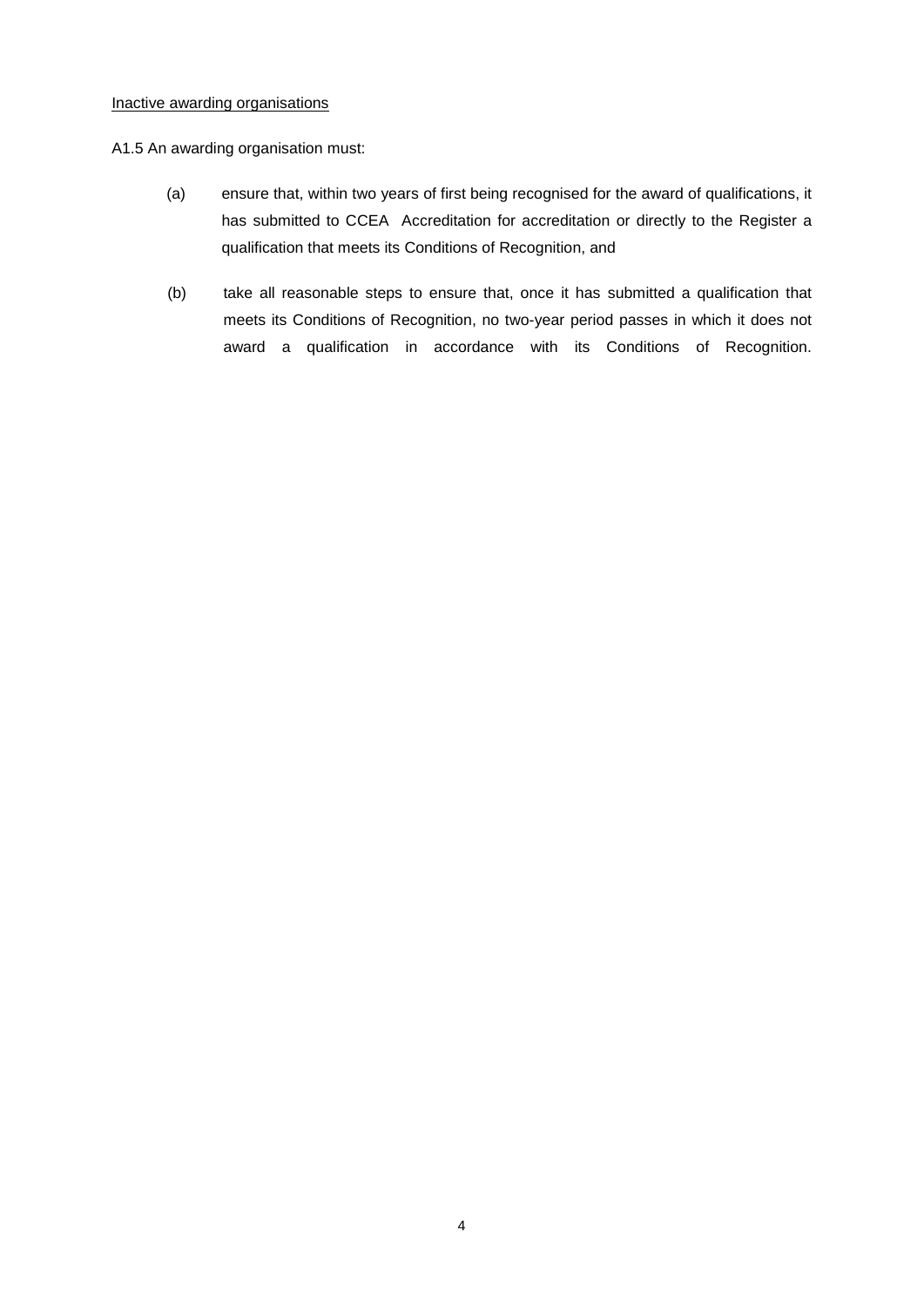# **Condition A2 Establishment in the EU or the EFTA**

- A2.1 An awarding organisation must ensure that it at all times
	- (a) is ordinarily resident in a member state of the European Union or the European Free Trade Association, or
	- (b) is legally established, or has a substantial presence, in a member state of the European Union or the European Free Trade Association.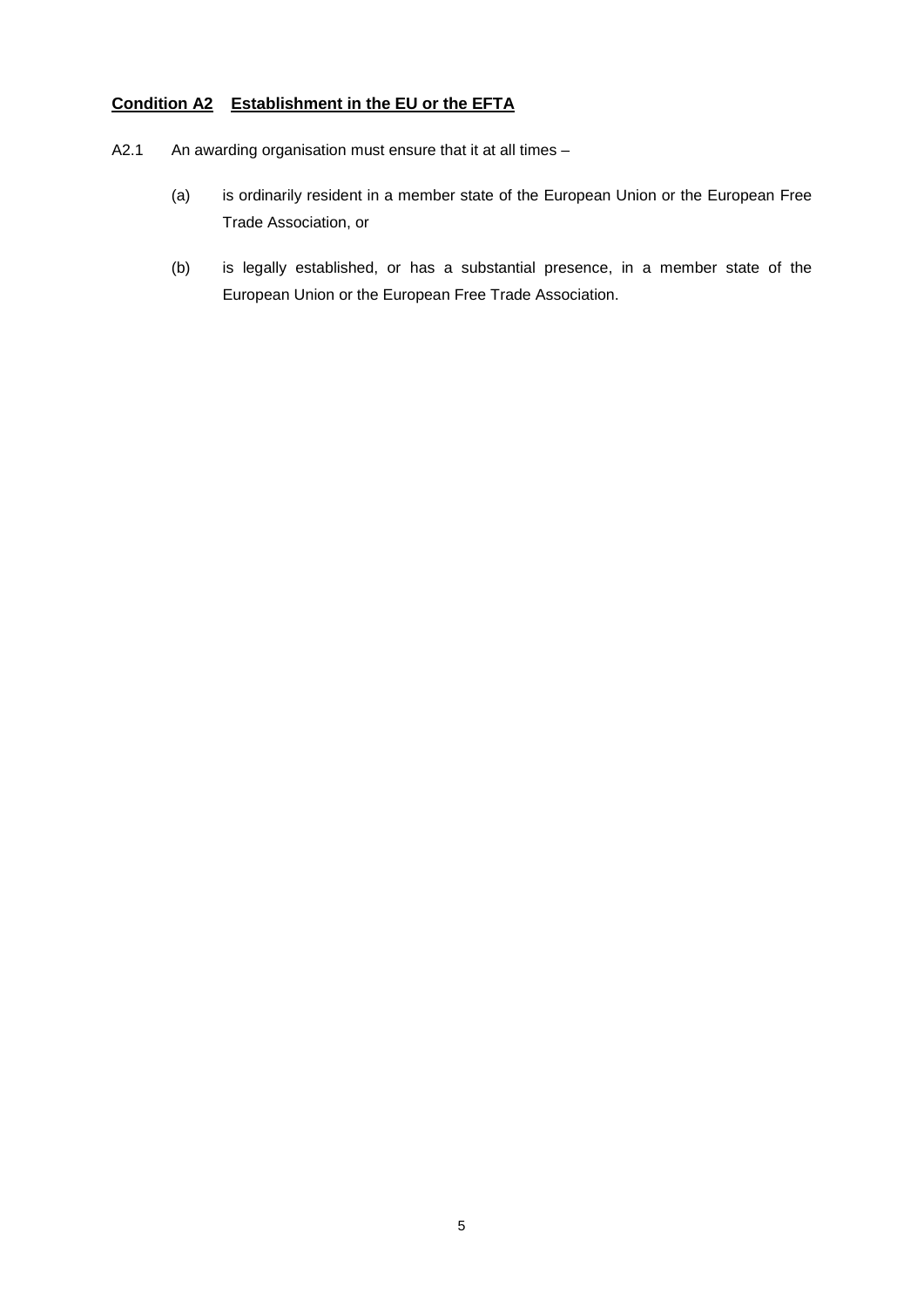# **Condition A3 Safeguards on change of control**

#### Duty on change of control

- A3.1 Where there is a change of control in relation to an awarding organisation, it must -
	- (a) take (and procure that every other relevant person takes) all reasonable steps to ensure that the change of control does not have an Adverse Effect, and
	- (b) put in place a plan designed to ensure that the interests of Learners will be protected.

#### Definition of change of control

- A3.2 For the purposes of this condition, a change of control takes place in relation to an awarding organisation where –
	- (a) a person obtains control of the awarding organisation who did not, immediately prior to doing so, have control of it, or
	- (b) the awarding organisation merges with any person.
- A3.3 Where the awarding organisation is a company, current legislation in N Ireland in regard to the Corporation Tax shall apply for the purpose of determining whether a person has or had control of the awarding organisation.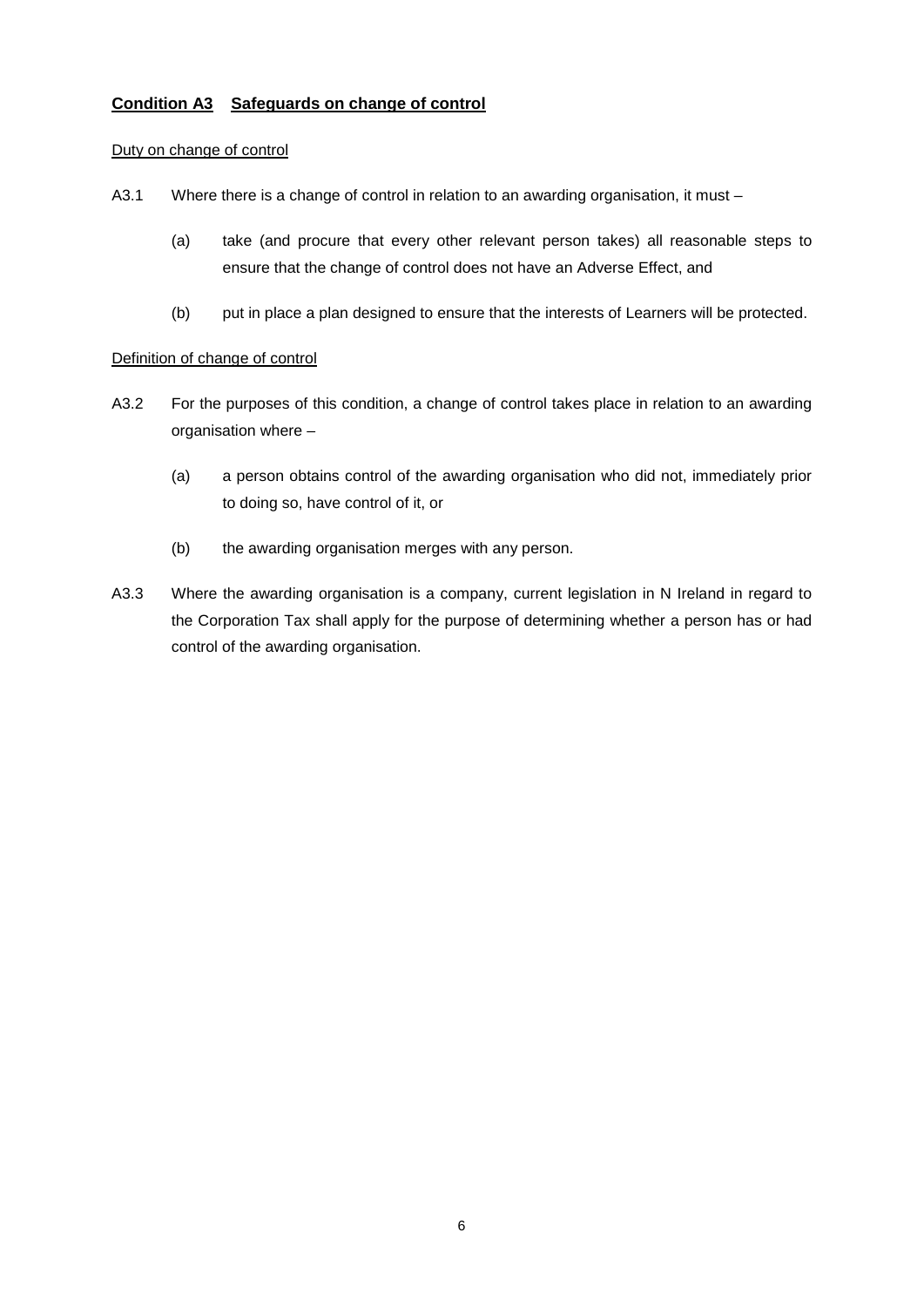# **Condition A4 Conflicts of interest**

#### Definition of conflict of interest

- A4.1 For the purposes of this condition, a conflict of interest exists in relation to an awarding organisation where –
	- (a) its interests in any activity undertaken by it, on its behalf, or by a member of its Group have the potential to lead it to act contrary to its interests in the development, delivery and award of qualifications in accordance with its Conditions of Recognition,
	- (b) a person who is connected to the development, delivery or award of qualifications by the awarding organisation has interests in any other activity which have the potential to lead that person to act contrary to his or her interests in that development, delivery or award in accordance with the awarding organisation's Conditions of Recognition, or
	- (c) an informed and reasonable observer would conclude that either of these situations was the case.

#### Identifying conflicts of interest

- A4.2 An awarding organisation must identify and monitor
	- (a) all conflicts of interest which relate to it, and
	- (b) any scenario in which it is reasonably foreseeable that any such conflict of interest will arise in the future.

#### Managing conflicts of interest

- A4.3 An awarding organisation must take all reasonable steps to ensure that no conflict of interest which relates to it has an Adverse Effect.
- A4.4 Where such a conflict of interest has had an Adverse Effect, the awarding organisation must take all reasonable steps to mitigate the Adverse Effect as far as possible and correct it.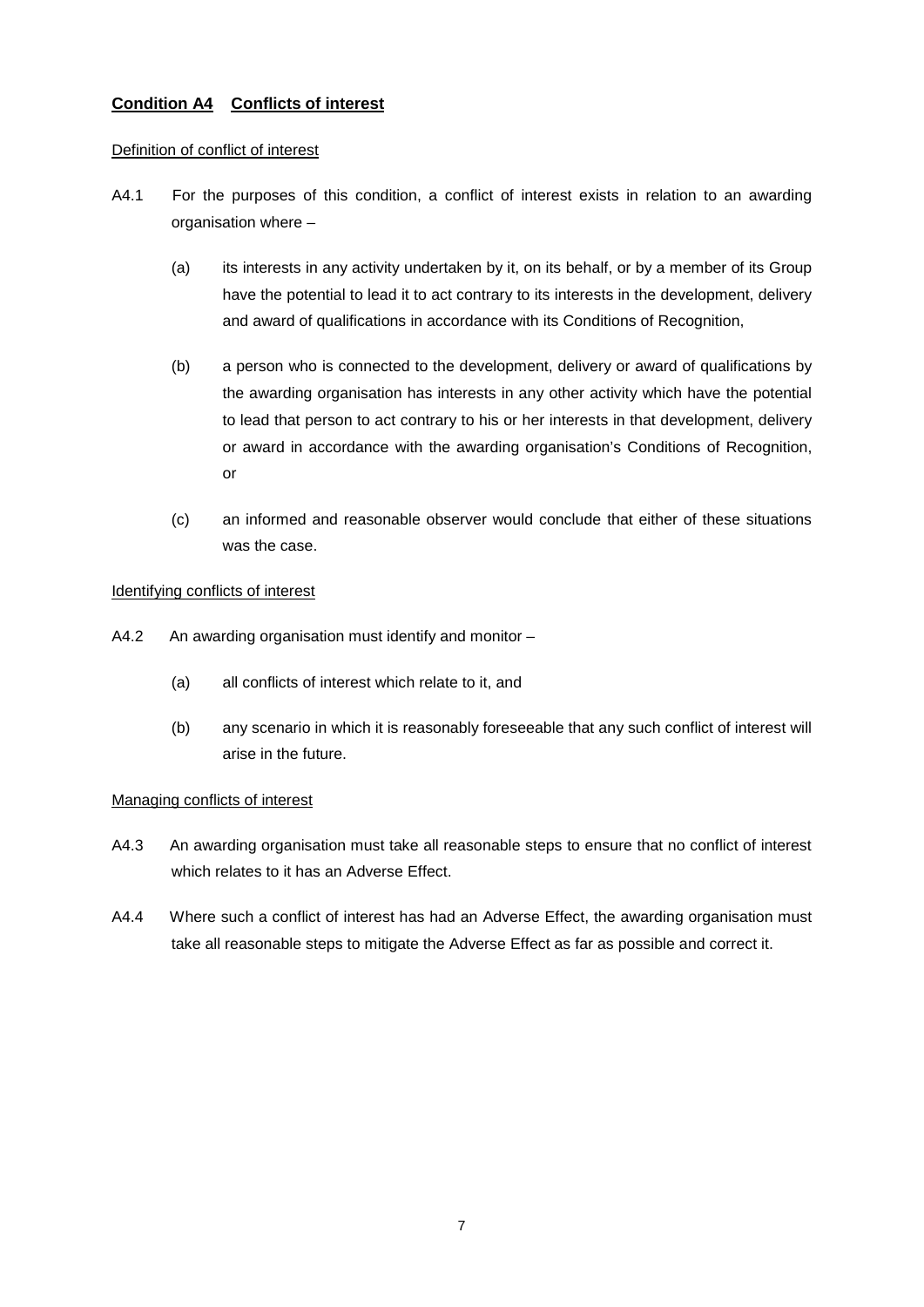#### Interests in assessment

- A4.5 An awarding organisation must take all reasonable steps to avoid any part of the assessment of a Learner (including by way of Moderation) being undertaken by any person who has a personal interest in the result of the assessment.
- A4.6 Where, having taken all such reasonable steps, an assessment by such a person cannot be avoided, the awarding organisation must make arrangements for the relevant part of the assessment to be subject to scrutiny by another person.

#### The written conflict of interest policy

- A4.7 An awarding organisation must establish, maintain, and at all times comply with an up to date written conflict of interest policy, which must include procedures on how the awarding organisation intends to comply with the requirements of this condition.
- A4.8 When requested to do so by CCEA Accreditation in writing, an awarding organisation must promptly submit to CCEA Accreditation its conflict of interest policy, and must subsequently ensure that the policy complies with any requirements which CCEA Accreditation has communicated to it in writing.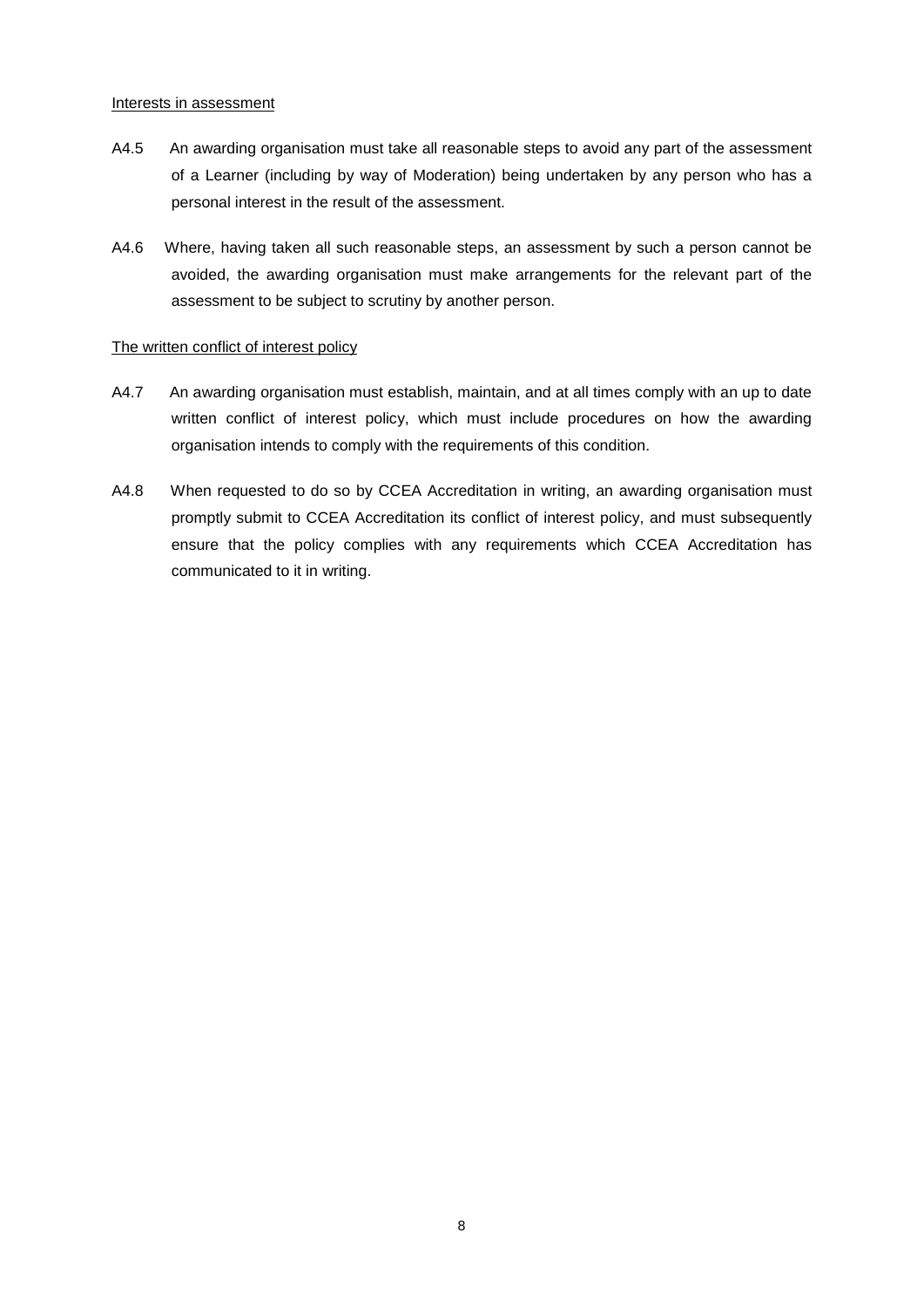### **Condition A5 Availability of adequate resources and arrangements**

#### Ensuring the ability to develop, deliver and award qualifications

- A5.1 An awarding organisation must
	- (a) ensure that it has the capacity to undertake the development, delivery and award of qualifications which it makes available, or proposes to make available, in accordance with its Conditions of Recognition, and
	- (b) take all reasonable steps to ensure that it undertakes the development, delivery and award of those qualifications efficiently.
- A5.2 For these purposes, an awarding organisation must establish and maintain
	- (a) arrangements which will ensure that it retains at all times a Workforce of appropriate size and competence,
	- (b) arrangements for the retention of data which will ensure that adequate information is available to it at all times,
	- (c) arrangements which will ensure that sufficient technical equipment and support is available to it at all times,
	- (d) appropriate management resources, and
	- (e) appropriate systems of planning and internal control.
- A5.3 For these purposes, an awarding organisation must also
	- (a) regularly review its ongoing resource requirements and make appropriate changes to take into account the findings of each review, and
	- (b) adequately plan any new developments which it proposes to introduce, and allocate sufficient resources to ensure that such developments are effectively introduced.

#### Ensuring financial viability

A5.4 An awarding organisation must ensure that it will have available sufficient financial resources and facilities to enable it to develop, deliver and award qualifications in accordance with its Conditions of Recognition until at least the time by which every Learner for a qualification it makes available has had the opportunity to complete that qualification.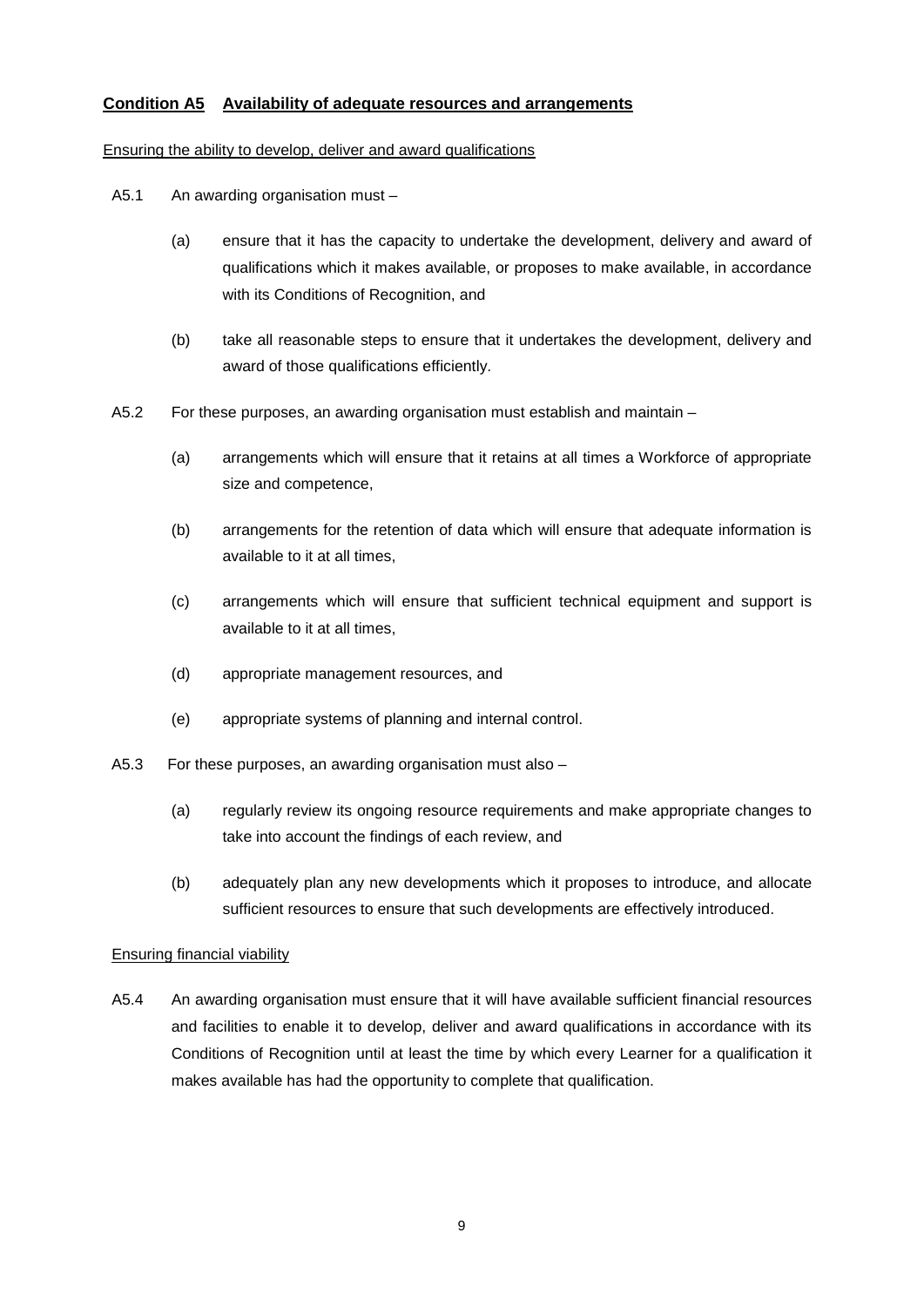# **Condition A6 Identification and management of risks**

### Identifying risks

A6.1 An awarding organisation must take all reasonable steps to identify the risk of the occurrence of any incident which could have an Adverse Effect.

### Preventing incidents or mitigating their effect

- A6.2 Where such a risk is identified, the awarding organisation must take all reasonable steps to -
	- (a) prevent the incident from occurring or, where it cannot be prevented, reduce the risk of that incident occurring as far as is possible, and
	- (b) prevent any Adverse Effect that the incident could have were it to occur or, where it cannot be prevented, mitigate that Adverse Effect as far as possible.

## Contingency plan

- A6.3 An awarding organisation must establish and maintain, and at all times comply with, an up to date written contingency plan.
- A6.4 A contingency plan must be of sufficient detail and quality to allow the awarding organisation to mitigate, as far as possible, the Adverse Effect of any incident which has been identified by the awarding organisation as having a risk of occurring.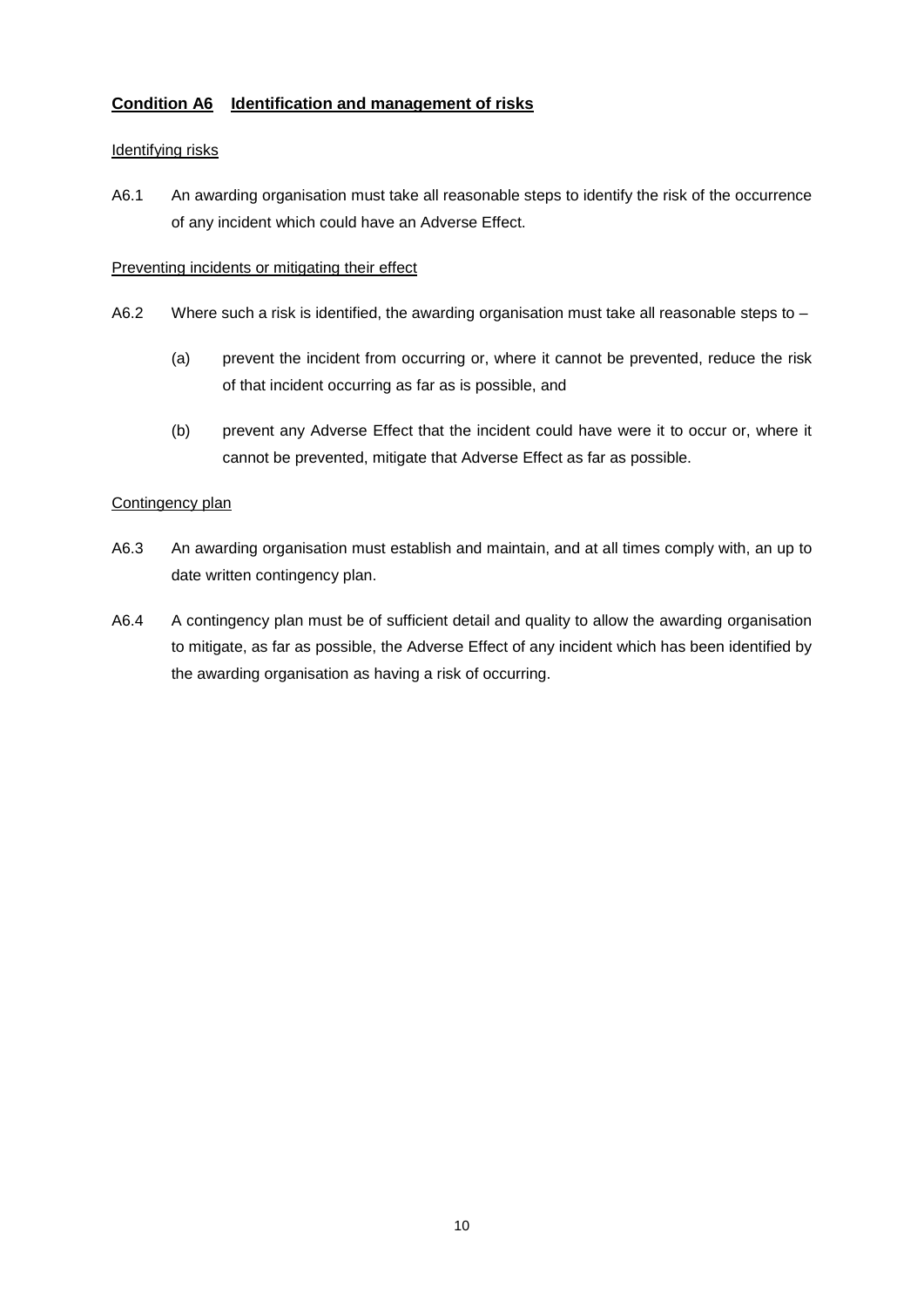## **Condition A7 Management of incidents**

- A7.1 Where any incident occurs which could have an Adverse Effect, an awarding organisation must (whether or not it has previously identified a risk of that incident occurring) promptly take all reasonable steps to –
	- (a) prevent the Adverse Effect and, where any Adverse Effect occurs, mitigate it as far as possible and correct it, and
	- (b) give priority to the provision of assessments which accurately differentiate between Learners on the basis of the level of attainment they have demonstrated and to the accurate and timely award of qualifications.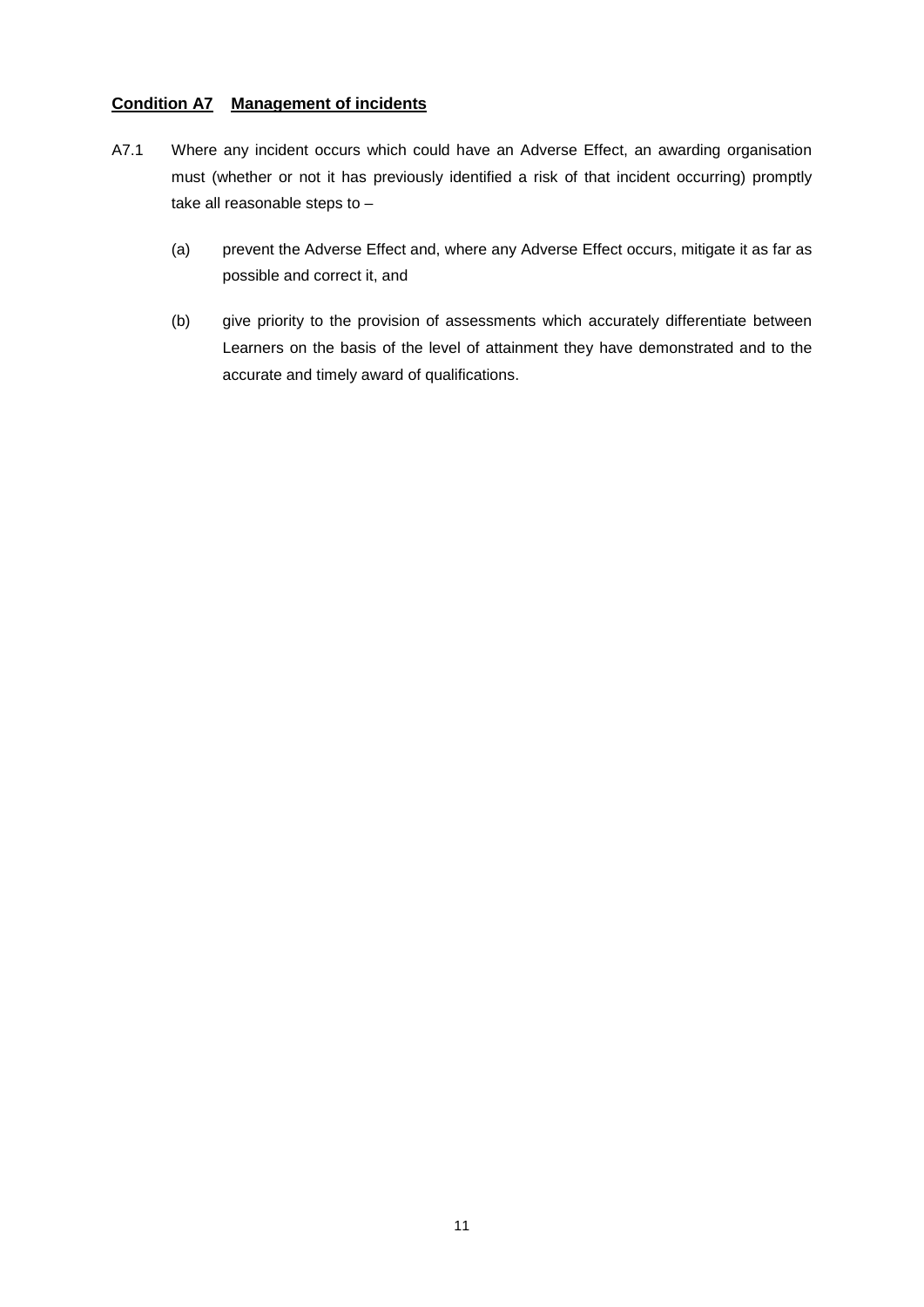# **Condition A8 Malpractice and maladministration**

#### Preventing malpractice and maladministration

A8.1 An awarding organisation must take all reasonable steps to prevent the occurrence of any malpractice or maladministration in the development, delivery and award of qualifications which it makes available or proposes to make available.

#### Investigating and managing the effect of malpractice and maladministration

- A8.2 Where any such malpractice or maladministration is suspected by an awarding organisation or alleged by any other person, and where there are reasonable grounds for that suspicion or allegation, the awarding organisation must –
	- (a) so far as possible, establish whether or not the malpractice or maladministration has occurred, and
	- (b) promptly take all reasonable steps to prevent any Adverse Effect to which it may give rise and, where any such Adverse Effect occurs, mitigate it as far as possible and correct it.

#### Procedures relating to malpractice and maladministration

- A8.3 For the purposes of this condition, an awarding organisation must
	- (a) establish and maintain, and at all times comply with, up to date written procedures for the investigation of suspected or alleged malpractice or maladministration, and
	- (b) ensure that such investigations are carried out rigorously, effectively, and by persons of appropriate competence who have no personal interest in their outcome.
- A8.4 Where a Centre undertakes any part of the delivery of a qualification which an awarding organisation makes available, the awarding organisation must take all reasonable steps to keep under review the arrangements put in place by that Centre for preventing and investigating malpractice and maladministration.
- A8.5 An awarding organisation must, following a request from such a Centre, provide guidance to the Centre as to how best to prevent, investigate, and deal with malpractice and maladministration.

#### Dealing with malpractice and maladministration

A8.6 Where an awarding organisation establishes that any malpractice or maladministration has occurred in the development, delivery or award of qualifications which it makes available, or proposes to make available, it must promptly take all reasonable steps to –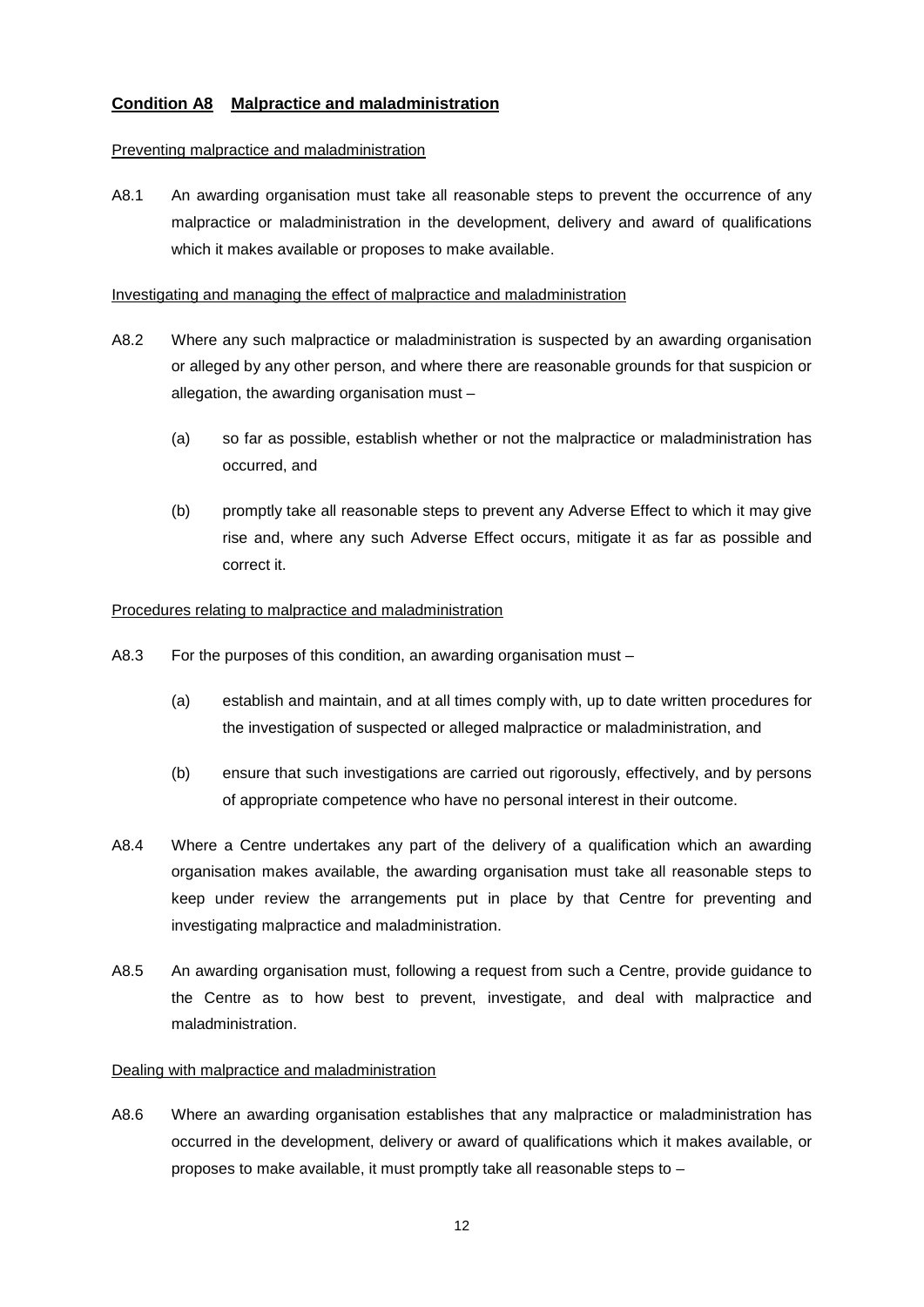- (a) prevent that malpractice or maladministration from recurring, and
- (b) take action against those responsible which is proportionate to the gravity and scope of the occurrence, or seek the cooperation of third parties in taking such action.
- A8.7 Where an awarding organisation has any cause to believe that an occurrence of malpractice or maladministration, or any connected occurrence –
	- (a) may affect a Centre undertaking any part of the delivery of a qualification which an awarding organisation makes available, it must inform that Centre, and
	- (b) may affect another awarding organisation, it must inform that awarding organisation.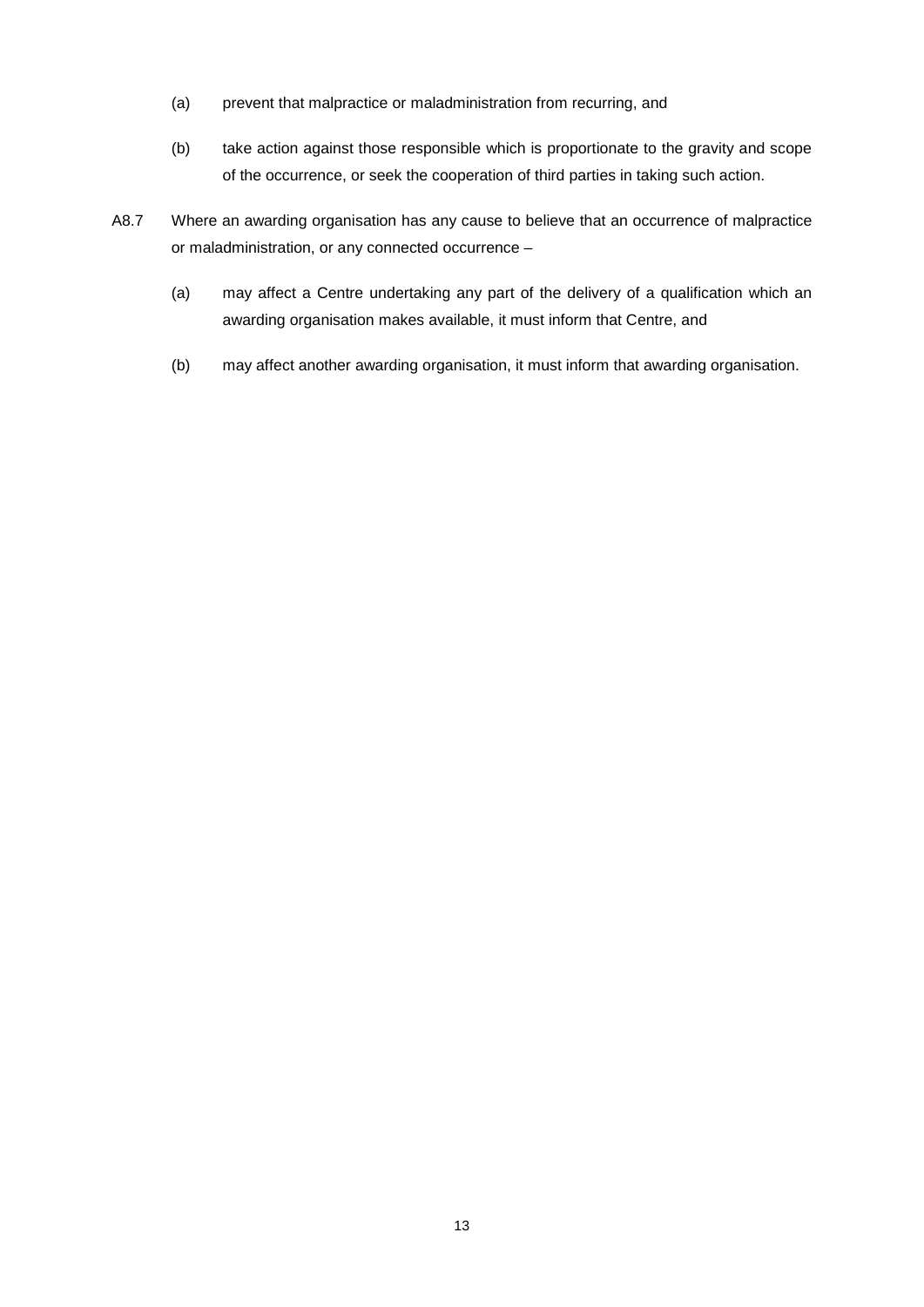# Section B The Awarding Organisation and CCEA Accreditation

#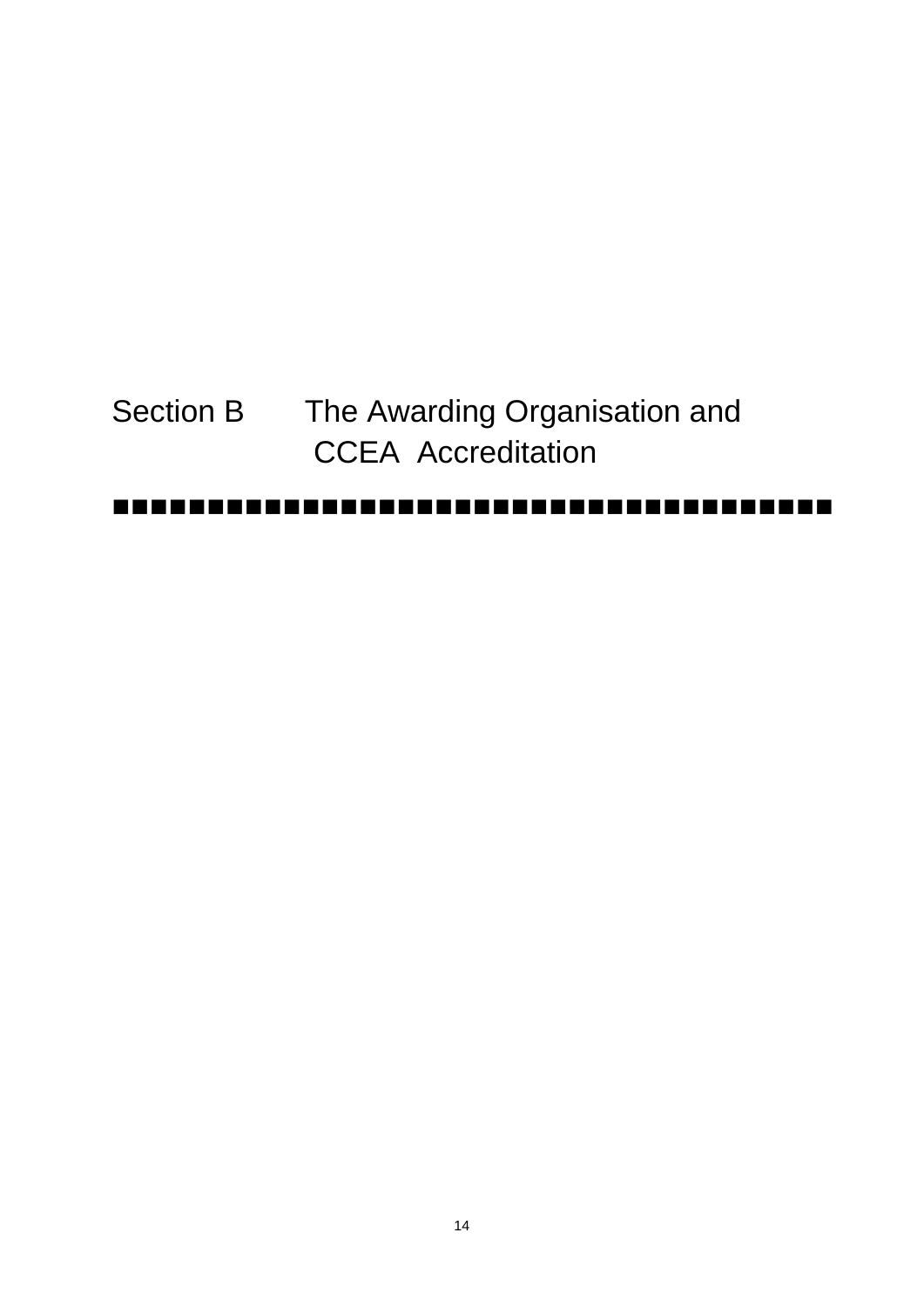# **Condition B1 The role of the responsible officer**

#### Appointing a responsible officer

- B1.1 An awarding organisation must ensure that an individual is at all times appointed to act as its responsible officer.
- B1.2 The awarding organisation must ensure that CCEA Accreditation is informed in writing of the name of the person from time to time appointed as its responsible officer.

#### The role of the responsible officer

- B1.3 An awarding organisation must ensure that its responsible officer serves as the authoritative point of contact for CCEA Accreditation in relation to all activities undertaken by the awarding organisation which are of interest to CCEA Accreditation in accordance with the Order, including in particular –
	- (a) any matters relating to its compliance with its Conditions of Recognition,
	- (b) its ability to undertake the efficient development, delivery and award of qualifications,
	- (c) the standards of qualifications that it makes available or proposes to make available,
	- (d) any matters which may affect public confidence in qualifications, and
	- (e) the accessibility of qualifications it makes available, including its compliance with Equalities Law.
- B1.4 An awarding organisation must ensure that, where
	- (a) its responsible officer makes a statement to CCEA Accreditation (other than one which is required to be made by the Governing Body), CCEA Accreditation will be entitled to rely on that statement as being accurate and made on behalf of the awarding organisation, and
	- (b) CCEA Accreditation gives to its responsible officer a statement, request, or notice addressed to the awarding organisation, CCEA Accreditation will be entitled to treat that statement, request, or notice as having been given to the awarding organisation.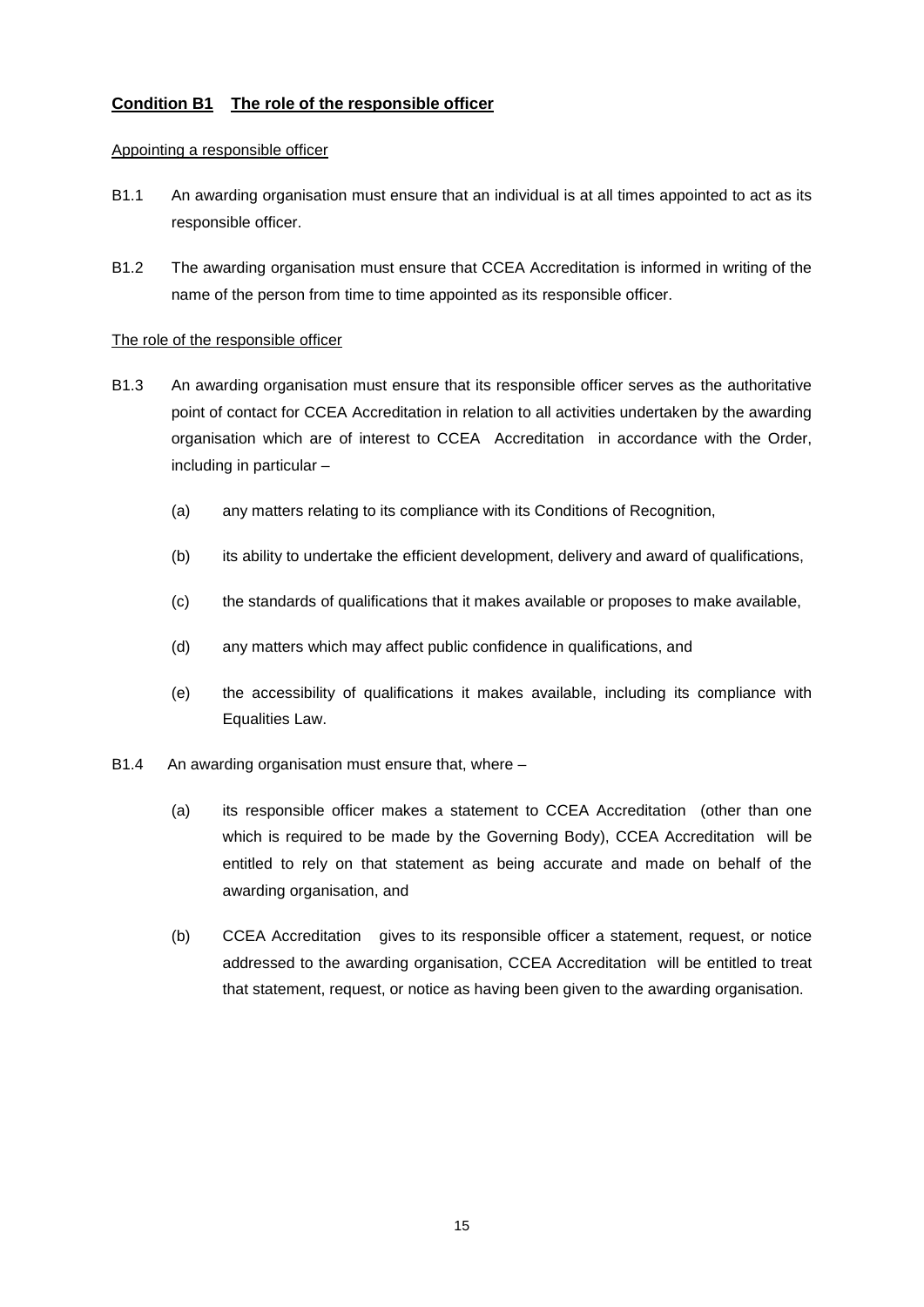#### **Condition B2 The annual statement to CCEA Accreditation**

- B2.1 An awarding organisation must provide to CCEA Accreditation an annual statement in accordance with this condition.
- B2.2 The statement must specify either
	- (a) that the awarding organisation is fully compliant with its Conditions of Recognition at the date of the statement, or
	- (b) that it is not so compliant, in which case the statement must describe each instance of non-compliance and the date by which the awarding organisation expects to rectify the failure.
- B2.3 The statement must also specify either
	- (a) that the awarding organisation has no cause to believe that it will be likely to fail to comply with any of its Conditions of Recognition during the period of twelve months immediately following the date of the statement, or
	- (b) that it does have such a cause for belief, in which case the statement must describe each instance of potential non-compliance, the grounds for believing it to be likely to occur, and the steps being taken by the awarding organisation in relation to it.
- B2.4 The statement must be accurate, formally approved by the Governing Body of the awarding organisation, and signed by the chair of the Governing Body and the responsible officer.
- B2.5 The statement must be made in any form and on any date as may be notified to the awarding organisation by CCEA Accreditation.
- B2.6 The statement must include a report on how the awarding organisations conducted face to face meetings with centres/teachers in Northern Ireland in the previous 12 months.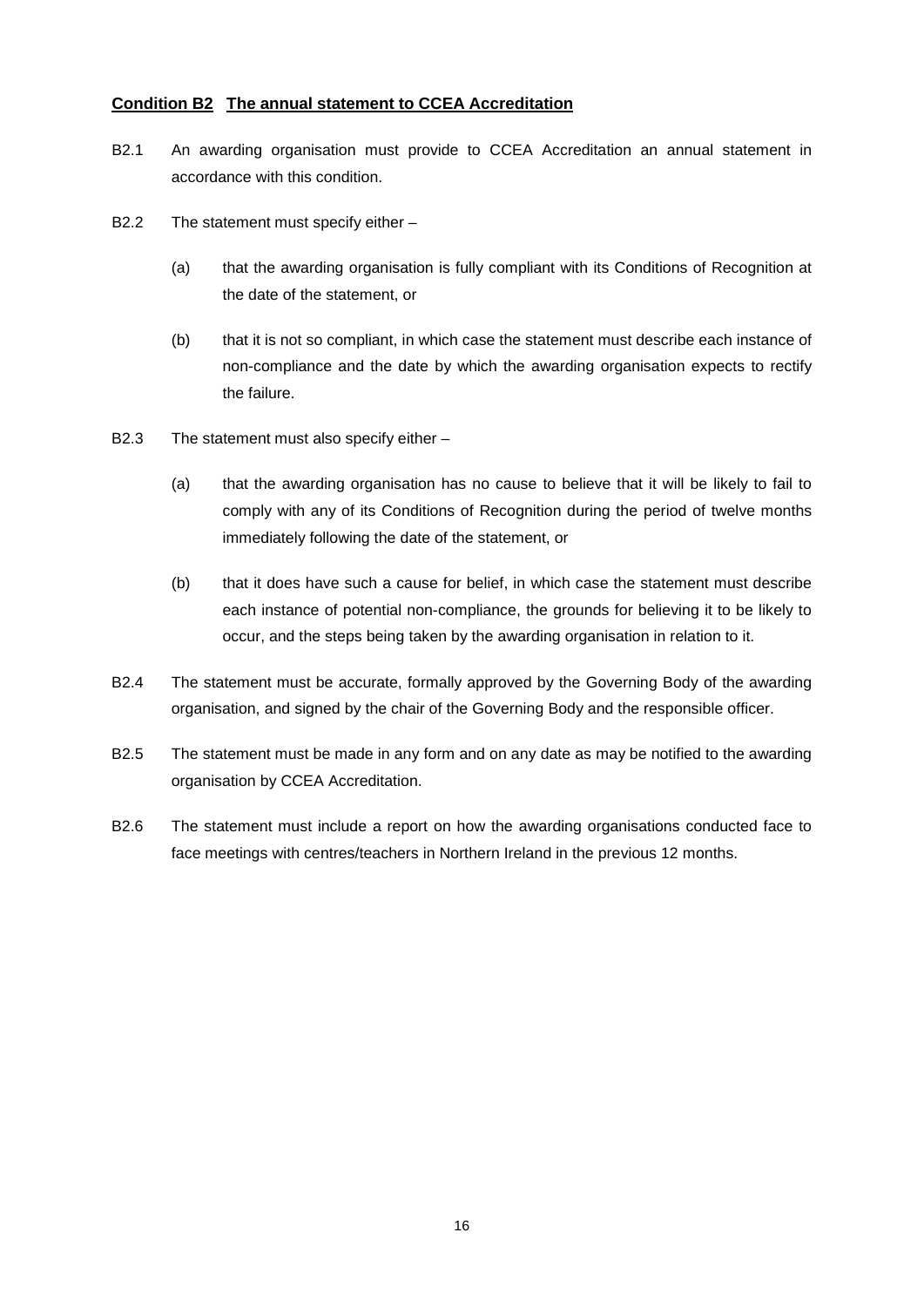# **Condition B3 Notification to CCEA Accreditation of certain events**

#### Notification where an event could have an Adverse Effect

B3.1 An awarding organisation must promptly notify CCEA Accreditation when it has cause to believe that any event has occurred or is likely to occur which could have an Adverse Effect.

#### Specific examples of events which could have an Adverse Effect

- B3.2 For the purposes of this condition, such events may in particular include those where
	- (a) there is a substantial error in the awarding organisation's assessment materials,
	- (b) there has been a loss or theft of, or a breach of confidentiality in, any assessment materials,
	- (c) the awarding organisation cannot supply assessment materials for a scheduled assessment date,
	- (d) there has been a failure in the delivery of an assessment which threatens Assessors' ability to differentiate accurately and consistently between the levels of attainment demonstrated by Learners,
	- (e) the awarding organisation will be unable to meet a published date for the issue of results or the award of a qualification,
	- (f) the awarding organisation has issued incorrect results or certificates,
	- (g) the awarding organisation believes that there has been an incident of malpractice or maladministration, which could either invalidate the award of a qualification which it makes available or could affect another awarding organisation,
	- (h) the awarding organisation has (for any reason, whether inside or outside its control) incurred an increase in costs which it anticipates will result in an increase in its fees of significantly more than the rate of inflation,
	- (i) the awarding organisation is named as a party in any criminal or civil proceedings or is subjected to a regulatory investigation or sanction by any professional, regulatory, or government body, or
	- (j) a Senior Officer of the awarding organisation is a party to criminal proceedings (other than minor driving offences), is subject to any action for disqualification as a company director, or is subject to disciplinary proceedings by any professional, regulatory, or government body.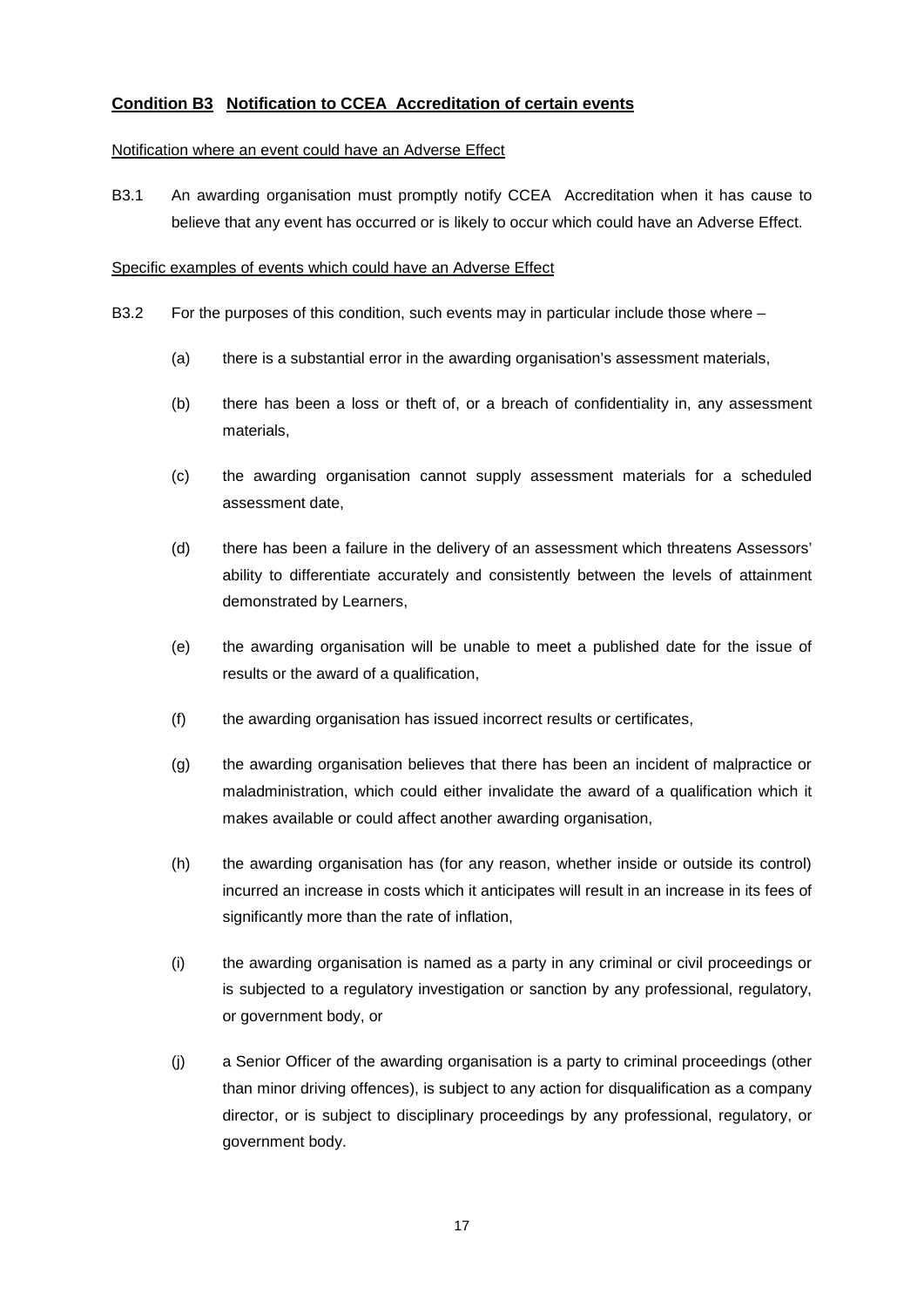#### Notification of specified events in all cases

- B3.3 An awarding organisation must promptly notify CCEA Accreditation if it is, or if it has cause to believe that it is likely to be, subject to  $-$ 
	- (a) a material change in its governance structure or legal status,
	- (b) a change of control,
	- (c) a merger between it and another body, or
	- (d) any insolvency or bankruptcy proceedings.
- B3.4 An awarding organisation must promptly notify CCEA Accreditation if it proposes to make available a qualification which is substantially different in type or content to any which it has previously made available.

## Further requirements on the timing of notifications

- B3.5 When it notifies CCEA Accreditation of an event in accordance with this condition, or as soon as possible afterward, an awarding organisation must also notify CCEA Accreditation of any steps that it has taken or intends to take to prevent the event having an Adverse Effect or to correct or mitigate that Adverse Effect if it occurs.
- B3.6 An awarding organisation must not delay making a notification to CCEA Accreditation in accordance with this condition because relevant information is unavailable, but must notify based on all the information that it has and provide further information to CCEA Accreditation once it becomes available.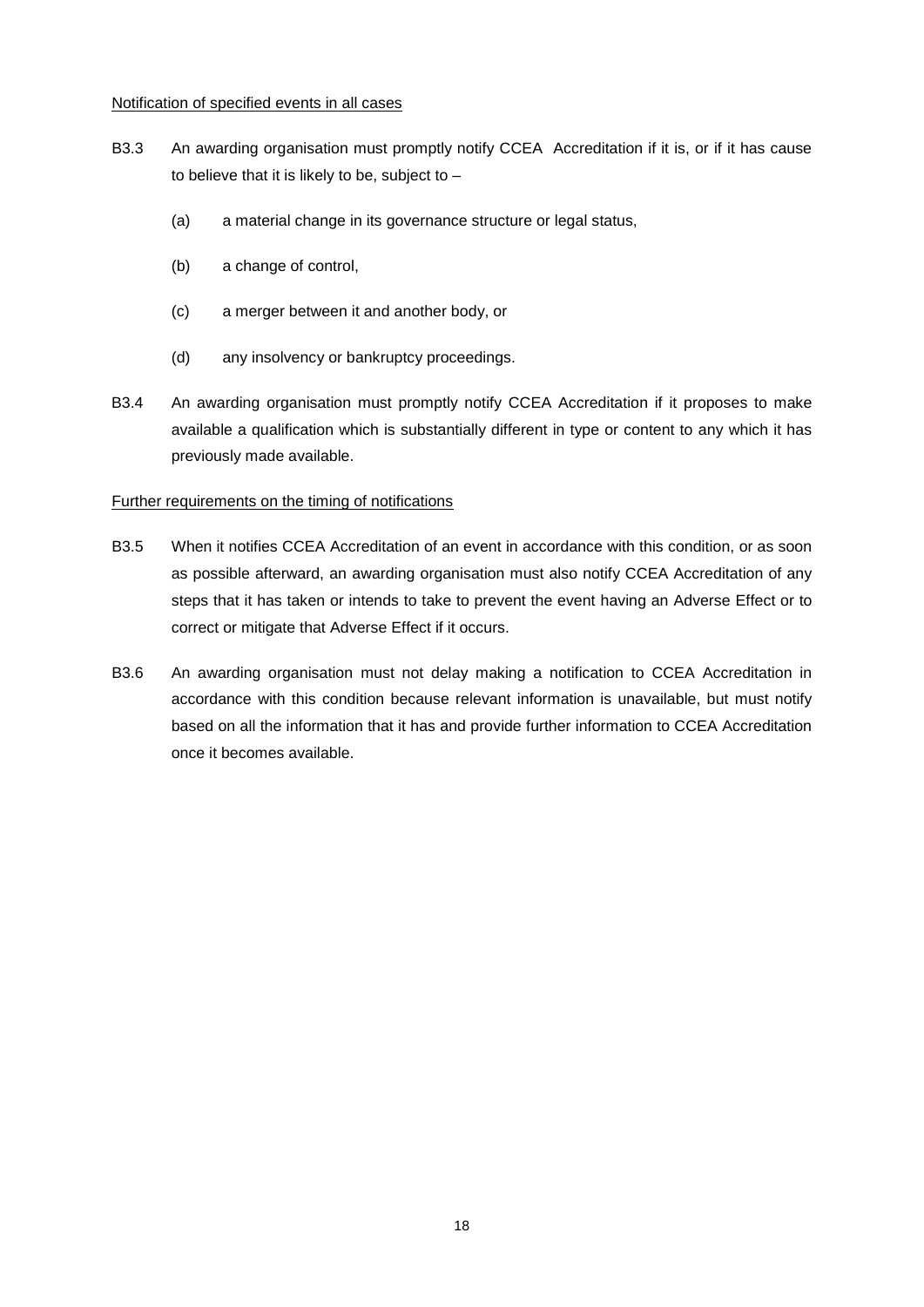### **Condition B4 Notice to provide information to CCEA Accreditation**

- B4.1 Where CCEA Accreditation serves a written notice on an awarding organisation requiring the awarding organisation to provide it with any information that it seeks for the purpose of performing its functions, the awarding organisation must comply with the terms of that notice.
- B4.2 For these purposes a notice given by CCEA Accreditation may
	- (a) specify the time within which the information is to be provided,
	- (b) specify a form in which the information is to be provided,
	- (c) require that the information is accompanied by such supporting documents or data as may be described, and
	- (d) require an awarding organisation to provide information whether that information is already in its possession or has to be created or obtained by it.
- B4.3 An awarding organisation must ensure that all information provided to CCEA Accreditation in accordance with this condition is accurate and complete.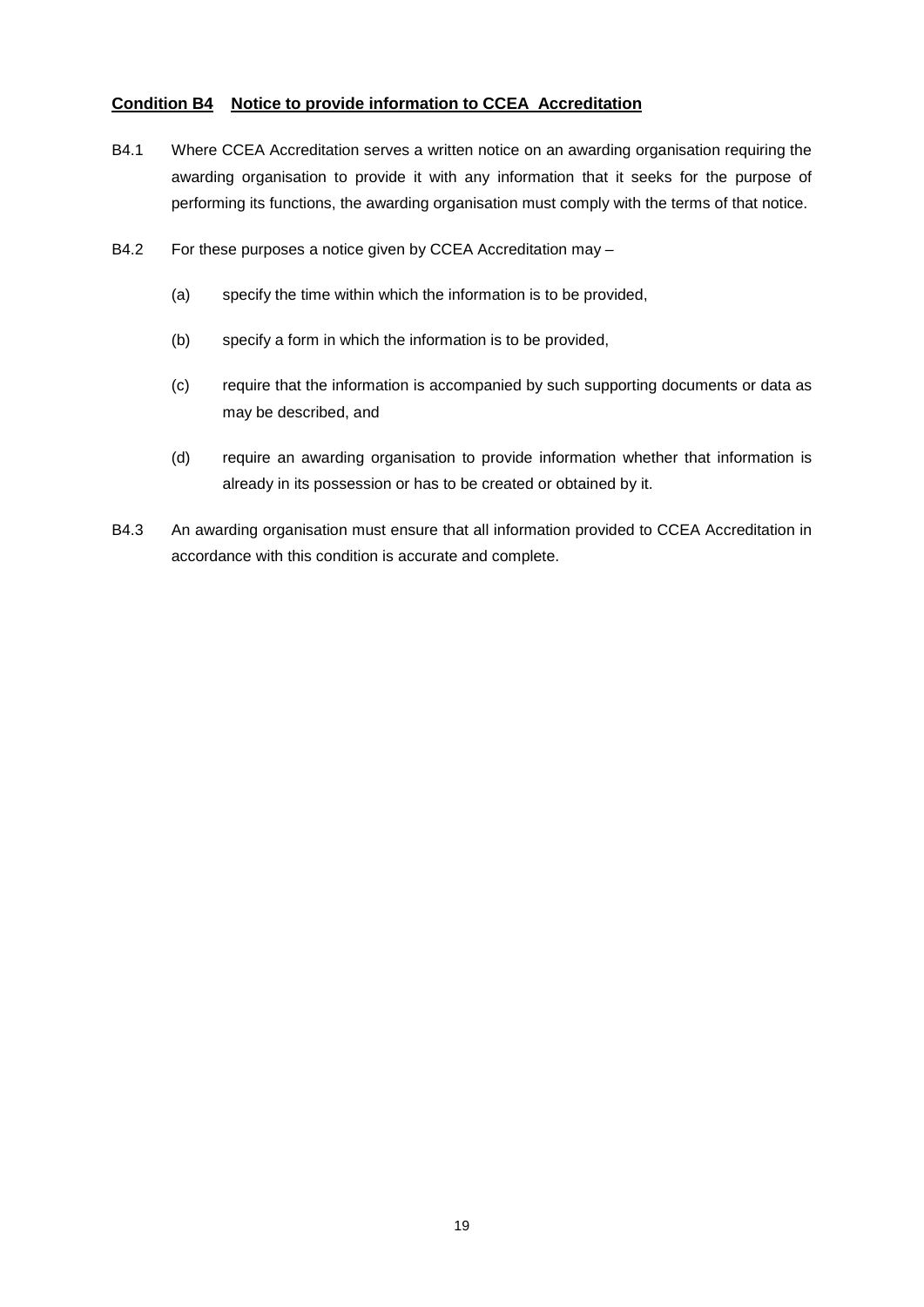### **Condition B5 Representations regarding qualifications**

#### Statements regarding qualifications which are not regulated qualifications

B5.1 An awarding organisation must not (and must take all reasonable steps to ensure that any person connected with it does not) make any statement that would be likely to lead Users of qualifications to believe that a qualification it makes available is a regulated qualification when it is not a regulated qualification.

#### Advertising and promotion of qualifications

B5.2 An awarding organisation must not (and must take all reasonable steps to ensure that any person connected with it does not) advertise or promote its qualifications in a manner that is likely to be misleading to Users of qualifications.

#### Use of CCEA Accreditation's Logo

B5.3 An awarding organisation must ensure that its use of CCEA Accreditation's Logo complies with Logo Requirements and Certificate Requirements which may be published by CCEA Accreditation and revised from time to time.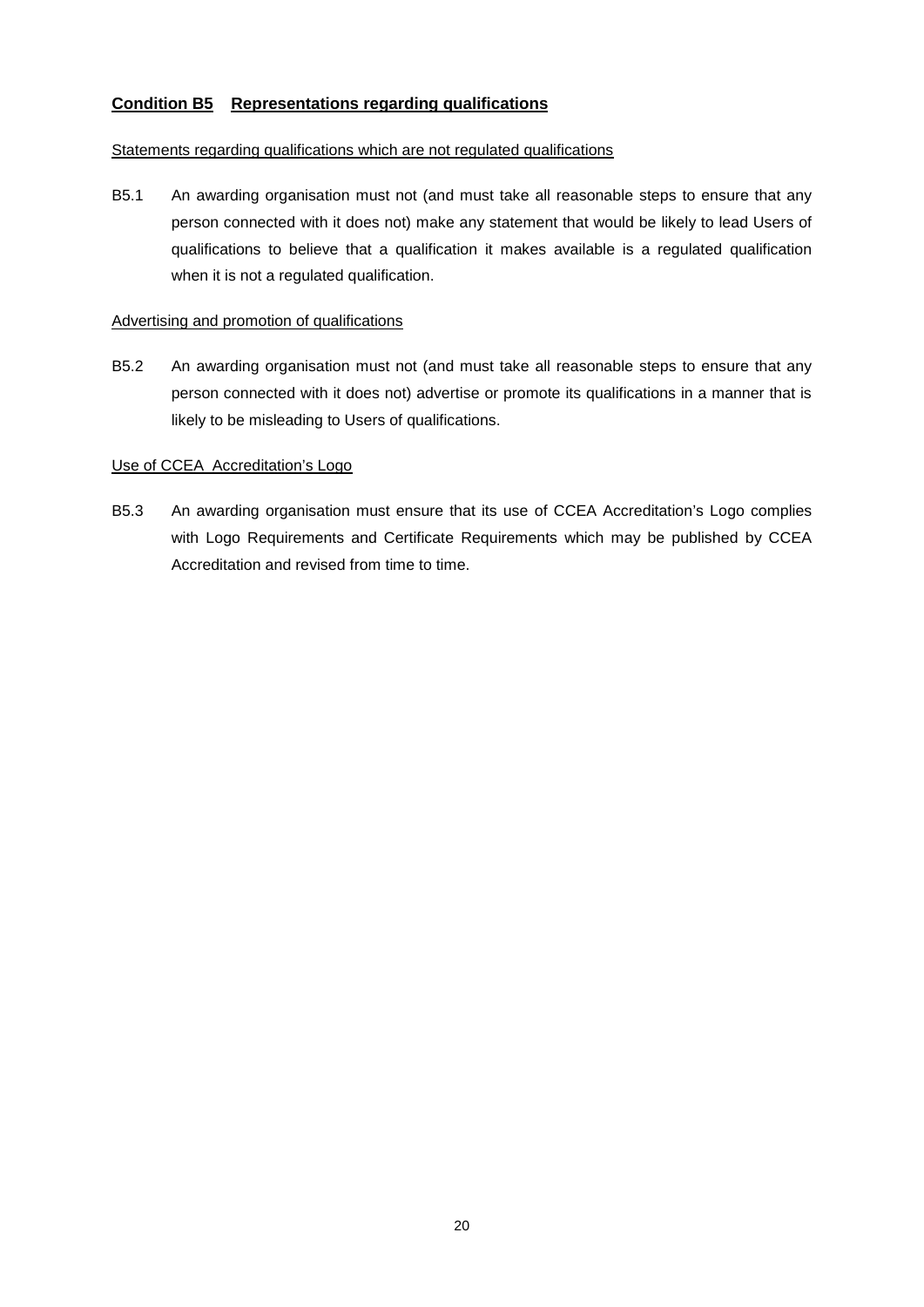# **Condition B6 Cooperation with CCEA Accreditation**

B6.1 An awarding organisation must provide CCEA Accreditation with all such assistance as it may request for the purpose of undertaking, in accordance with its functions, an investigation into, or other monitoring in relation to, the activities of that awarding organisation.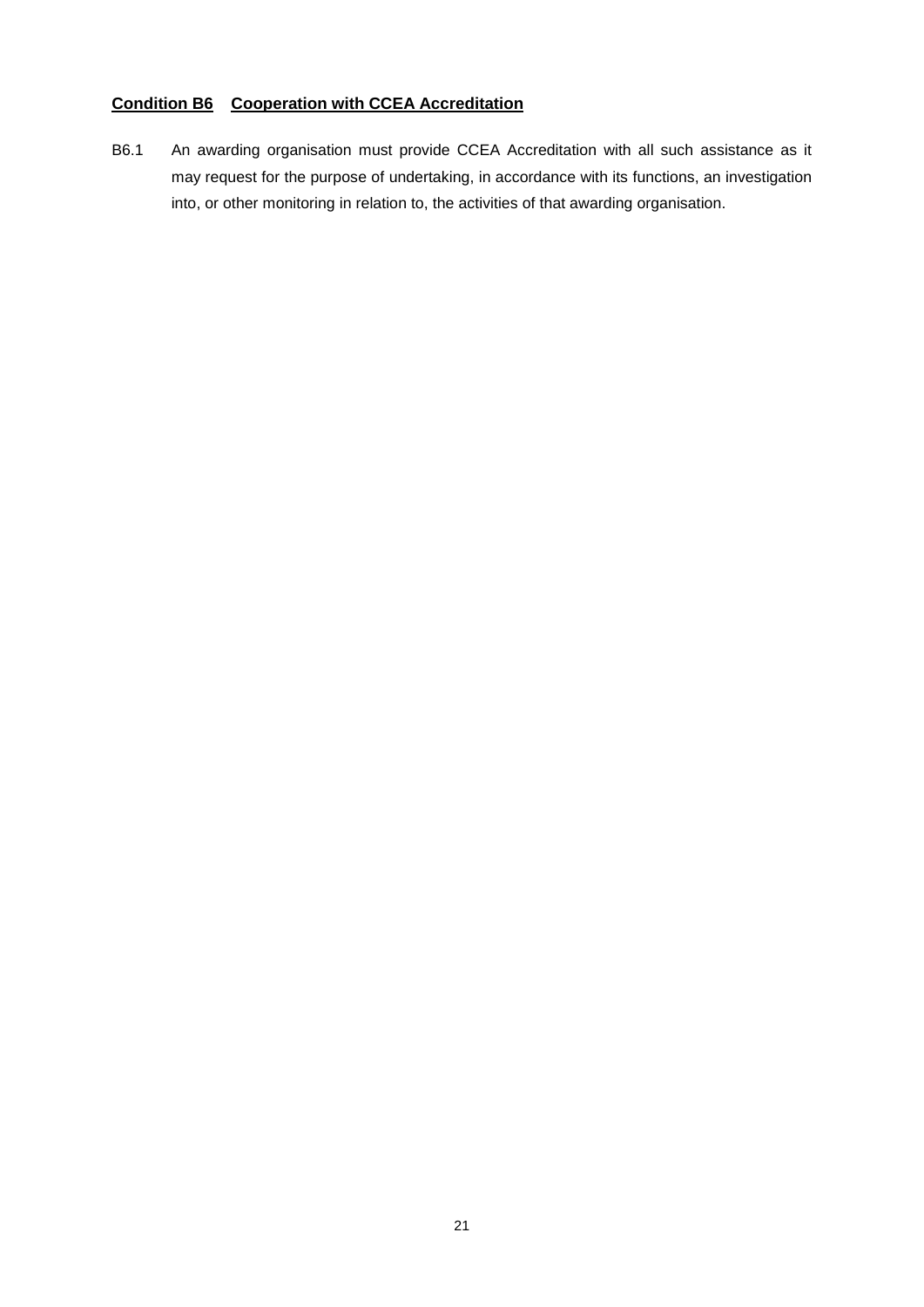### **Condition B7 Compliance with Regulatory Documents**

- B7.1 Where a Regulatory Document requires an awarding organisation to take or to refrain from taking any action, the awarding organisation must comply with that requirement.
- B7.2 Where a Regulatory Document sets out guidelines or principles of good practice in relation to any behaviour on the part of an awarding organisation, the awarding organisation must have regard to those guidelines or principles before it engages in that behaviour.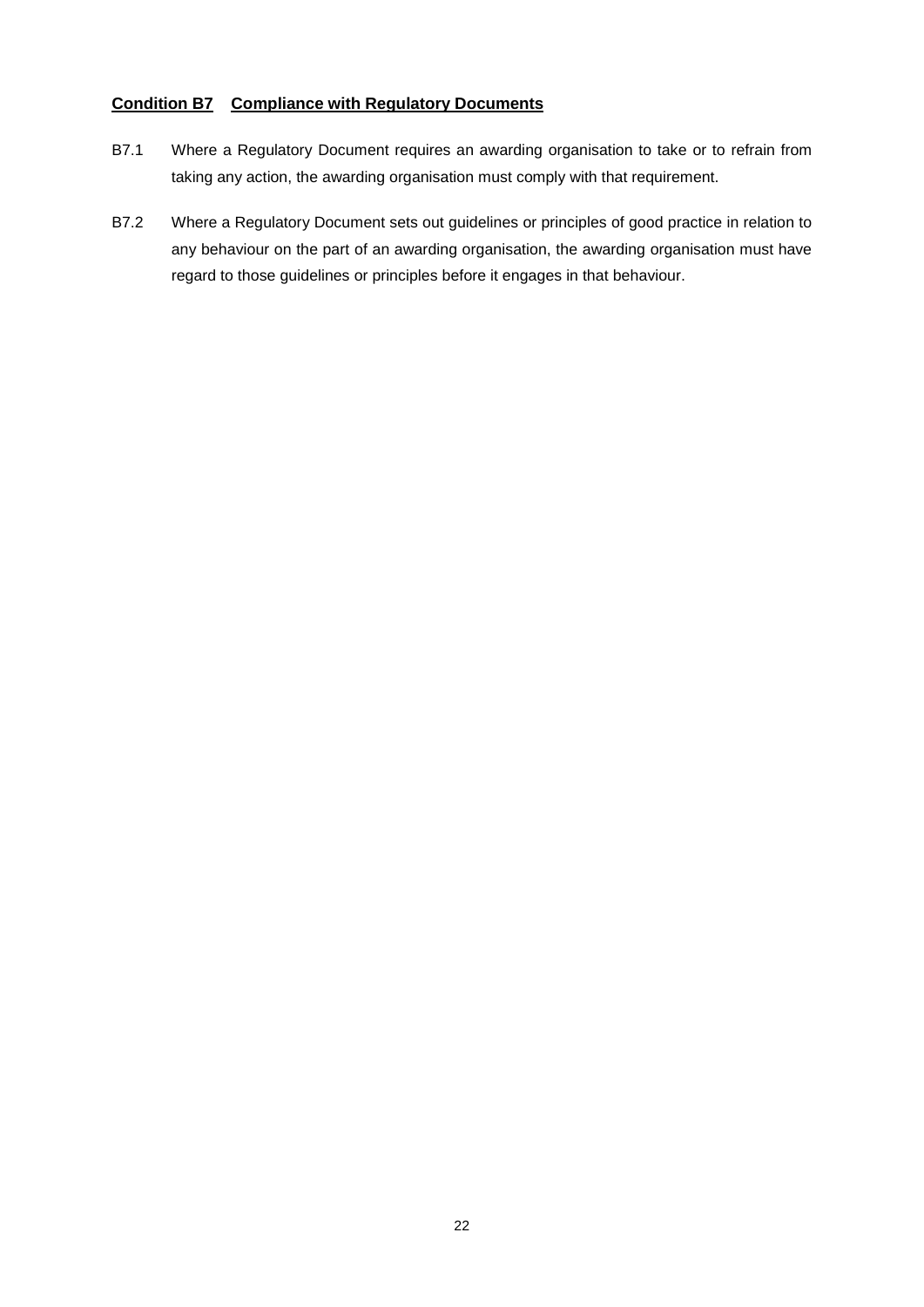# **Condition B8 Compliance with undertakings given to CCEA Accreditation**

- B8.1 An awarding organisation must comply with the requirements of any relevant undertaking.
- B8.2 For the purposes of this condition, a relevant undertaking is an undertaking which
	- (a) has been given to CCEA Accreditation by the awarding organisation,
	- (b) is in writing, and
	- (c) states that it is an undertaking given in accordance with this condition.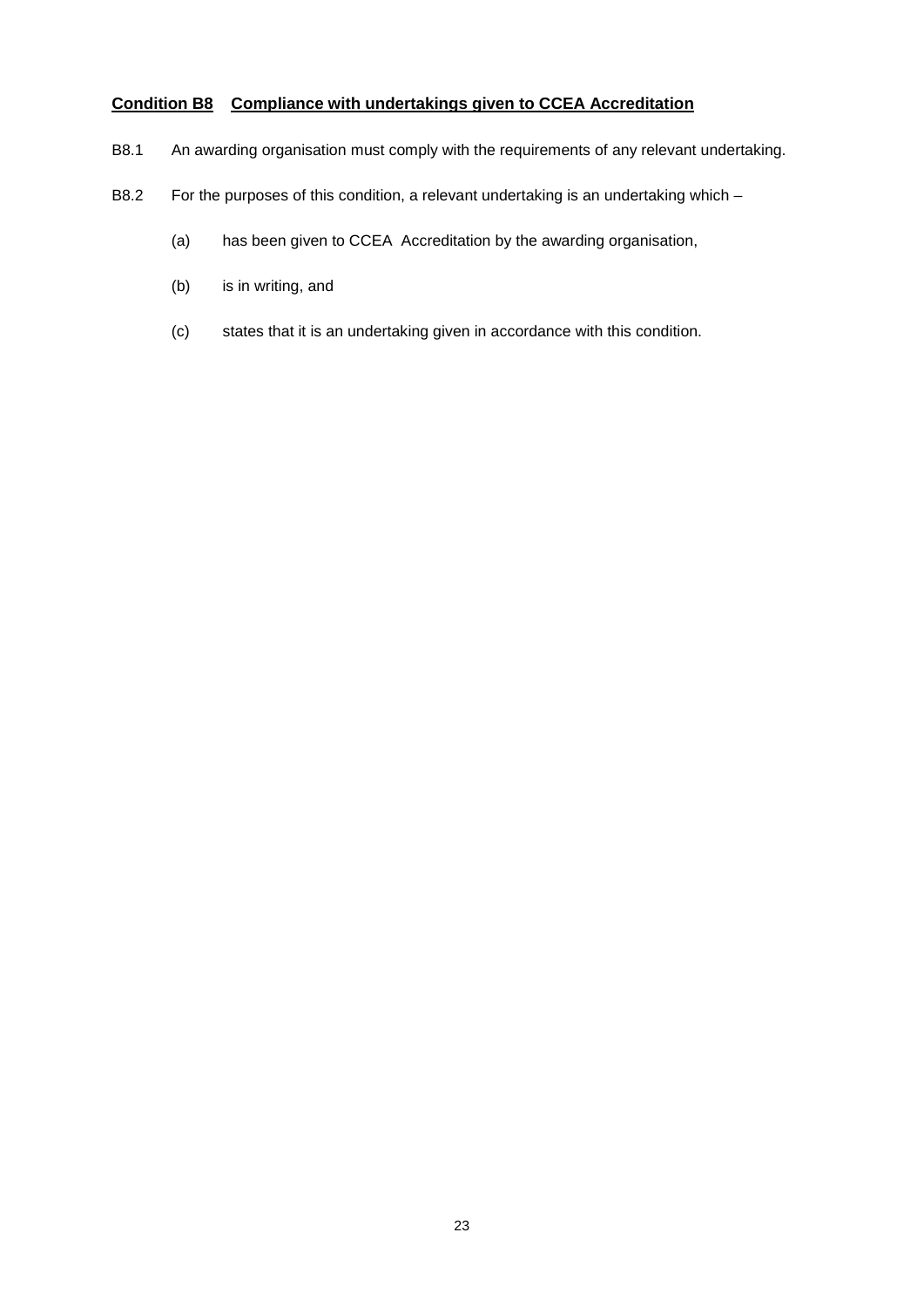# Section C Third parties

#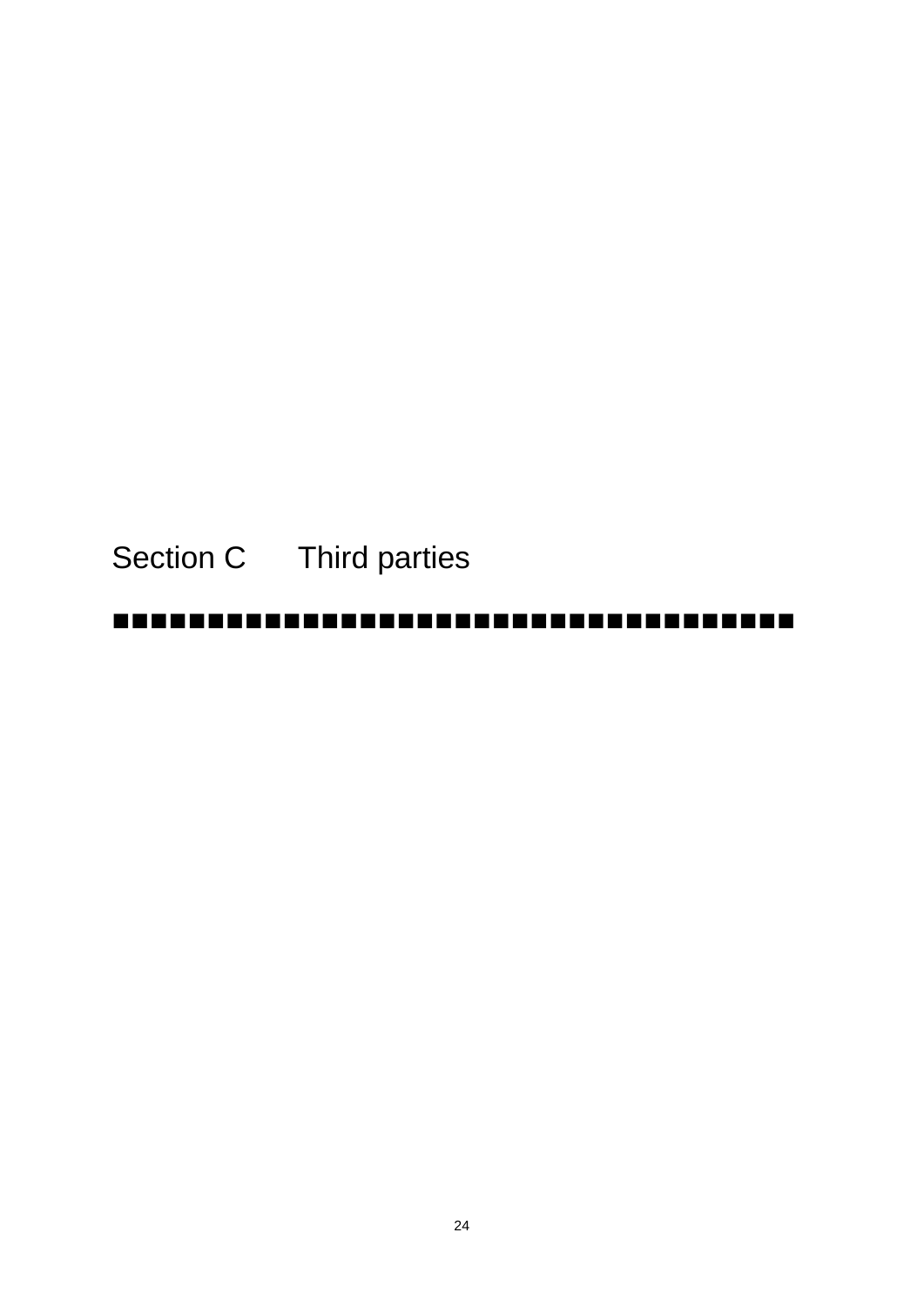## **Condition C1 Arrangements with third parties**

- C1.1 Where an awarding organisation arranges for a third party to undertake, on its behalf, any part of the development, delivery or award of qualifications which the awarding organisation makes available, or proposes to make available, the awarding organisation must –
	- (a) ensure that the arrangements which it establishes with that third party enable the awarding organisation to develop, deliver and award qualifications in accordance with its Conditions of Recognition, and
	- (b) monitor and, where appropriate, enforce such arrangements so as to ensure that it is able to develop, deliver and award qualifications in accordance with its Conditions of Recognition.
- C1.2 An awarding organisation must take all reasonable steps to ensure that, in making any such arrangements, it does not impose unnecessary or unduly burdensome requirements on third parties.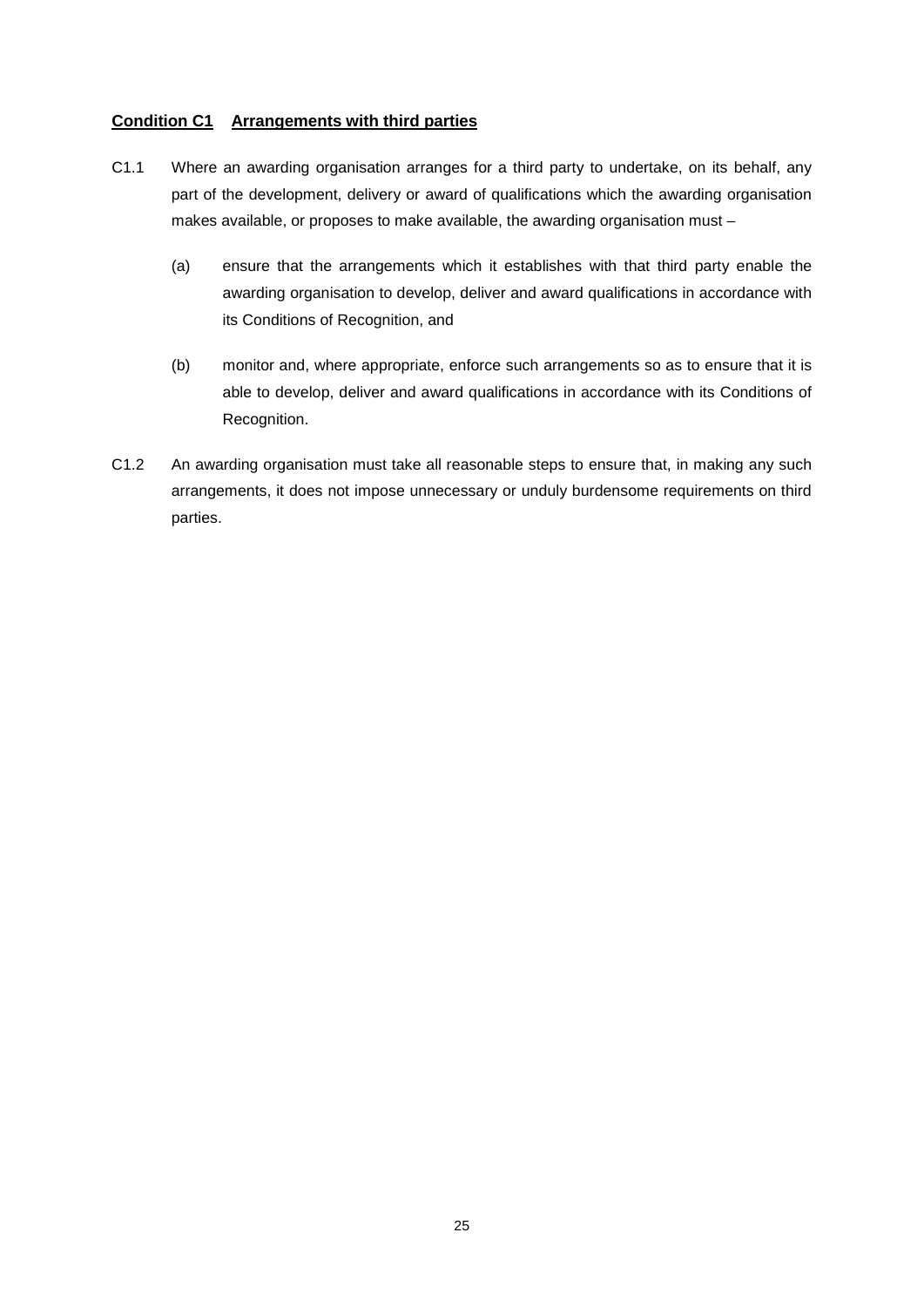#### **Condition C2 Arrangements with Centres**

- C2.1 Where a Centre undertakes any part of the delivery of a qualification on behalf of an awarding organisation, this condition applies in addition to the requirements in Condition C1.
- C2.2 Where this condition applies, an awarding organisation must ensure that arrangements between it and the Centre include a written and enforceable agreement.
- C2.3 That agreement must in particular include provisions which
	- (a) require the Centre to take all reasonable steps to ensure that the awarding organisation is able to comply with its Conditions of Recognition,
	- (b) require the Centre to take all reasonable steps to comply with requests for information or documents made by the awarding organisation or CCEA Accreditation as soon as practicable,
	- (c) require the Centre to assist the awarding organisation in carrying out any reasonable monitoring activities and to assist CCEA Accreditation in any investigations made for the purposes of performing its functions,
	- (d) set out all the requirements with which the Centre must comply in order to continue to deliver the qualification,
	- (e) establish a sanctions policy to be applied in the event that the Centre fails to comply with these requirements,
	- (f) require the Centre to retain a Workforce of appropriate size and competence to undertake the delivery of the qualification as required by the awarding organisation,
	- (g) require the Centre to have available sufficient managerial and other resources to enable it effectively and efficiently to undertake the delivery of the qualification as required by the awarding organisation,
	- (h) require the Centre to undertake the delivery of the qualification required by the awarding organisation in accordance with Equalities Law,
	- (i) require the Centre to operate a complaints handling procedure or appeals process for the benefit of Learners,
	- (j) set out any Moderation processes that the awarding organisation will undertake or that will be undertaken on its behalf,
	- (k) specify a process to be followed in any withdrawal of the Centre (whether voluntary or not) from its role in delivering a qualification, and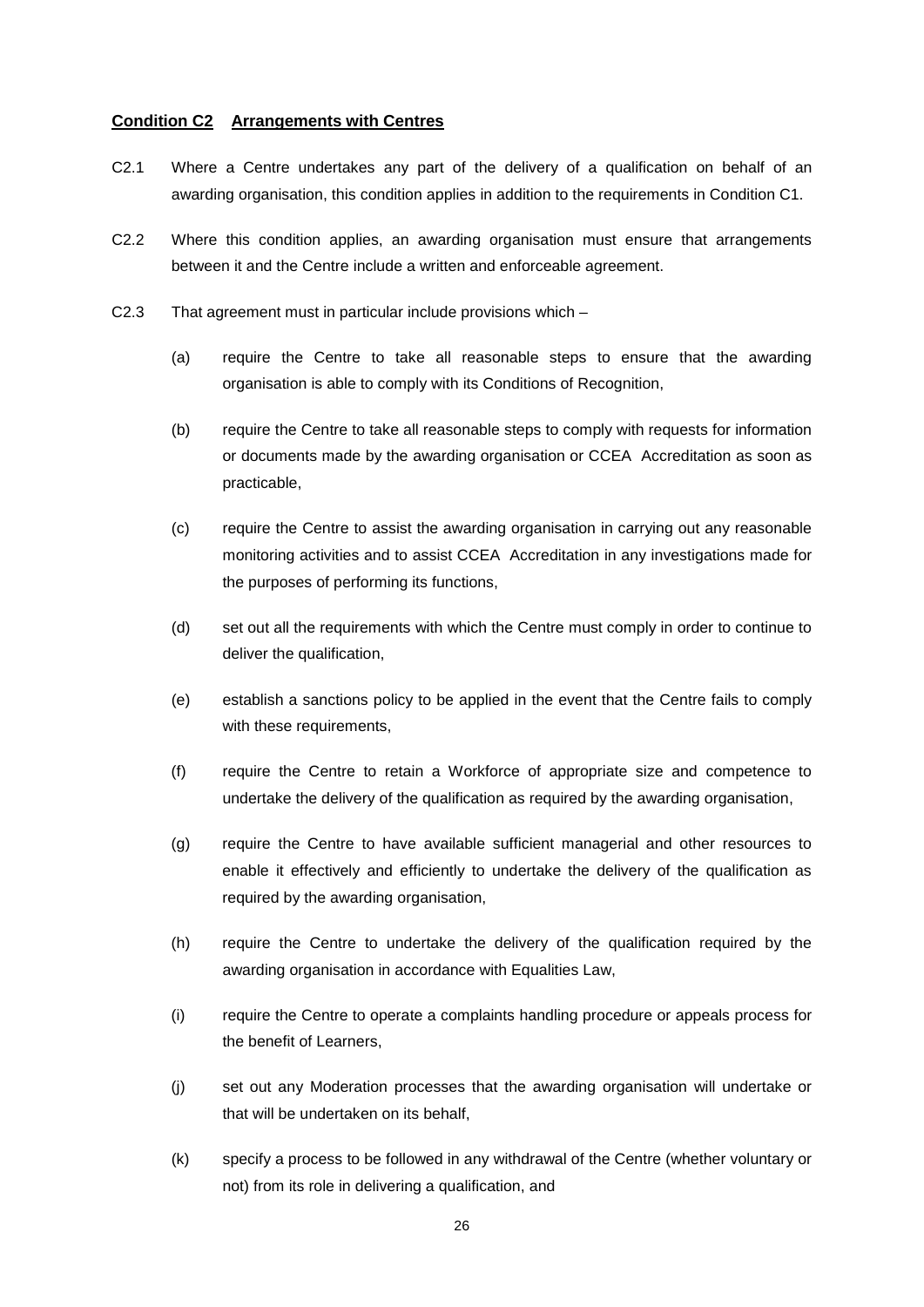- (l) require the Centre to take all reasonable steps to protect the interests of Learners in the case of such a withdrawal.
- C2.4 In the event that the Centre withdraws from its role in delivering a qualification, the awarding organisation must take all reasonable steps to protect the interests of Learners.
- C2.5 The awarding organisation must, in respect of the parts of the delivery of qualifications which the Centre undertakes:
	- (a) provide effective guidance to the centre, and
	- (b) make available to the Centre any information which, for the purposes of that delivery, the Centre may reasonably require to be provided by the awarding organisation.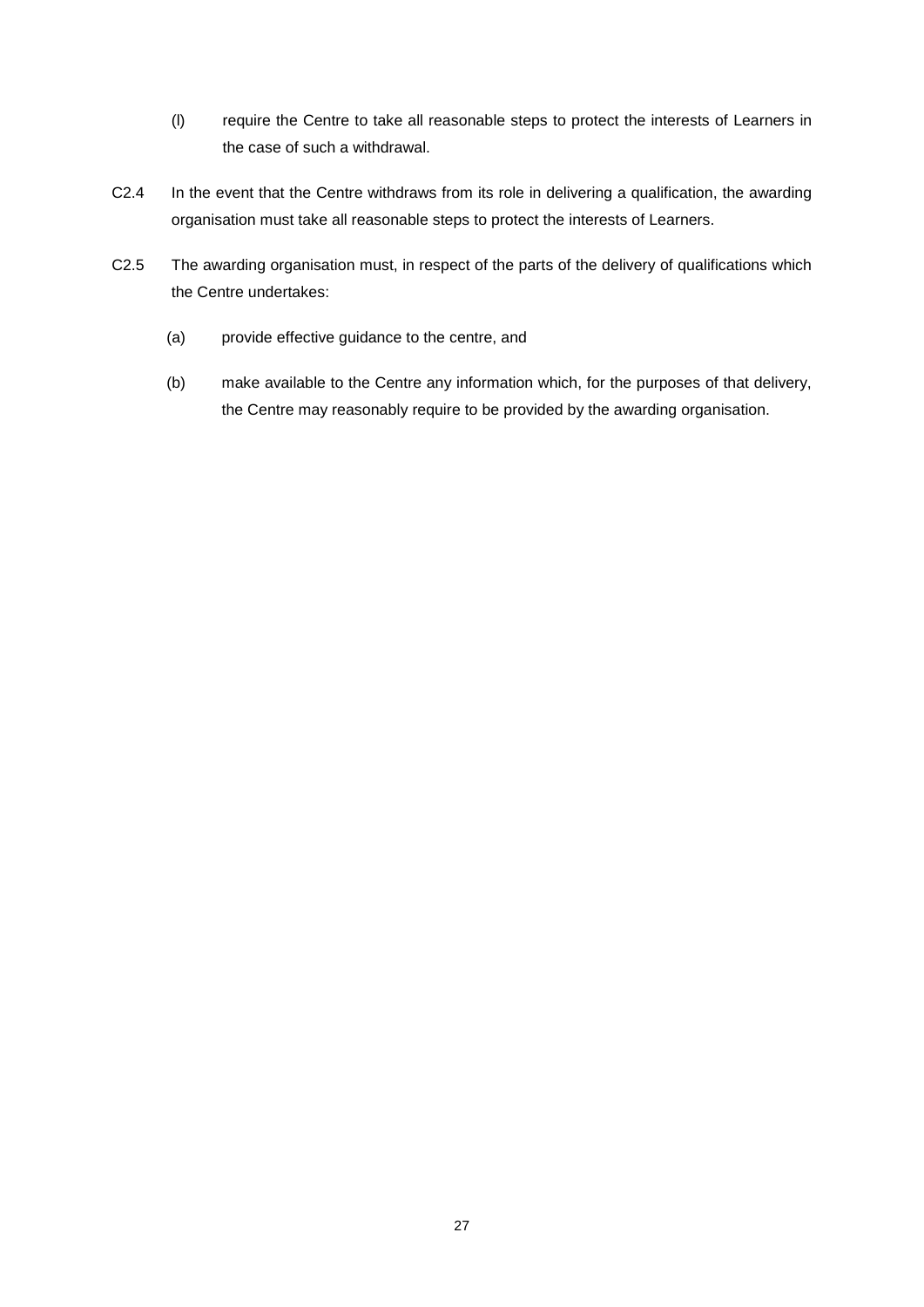### **Condition C3 Arrangements with publishers**

- C3.1 Where an awarding organisation has in place an endorsement process the awarding organisation must:
	- (a) take all reasonable steps to ensure that the endorsement process does not have an adverse effect, and;
	- (b) publish the criteria which it uses to decide whether or not to endorse a particular resource.
- C3.2 For the purposes of this condition, an 'endorsement process' is a process by which the awarding organisation endorses resources which are designed to support the preparation of learners and persons likely to become learners for assessments for a qualification which it makes available or proposes to make available.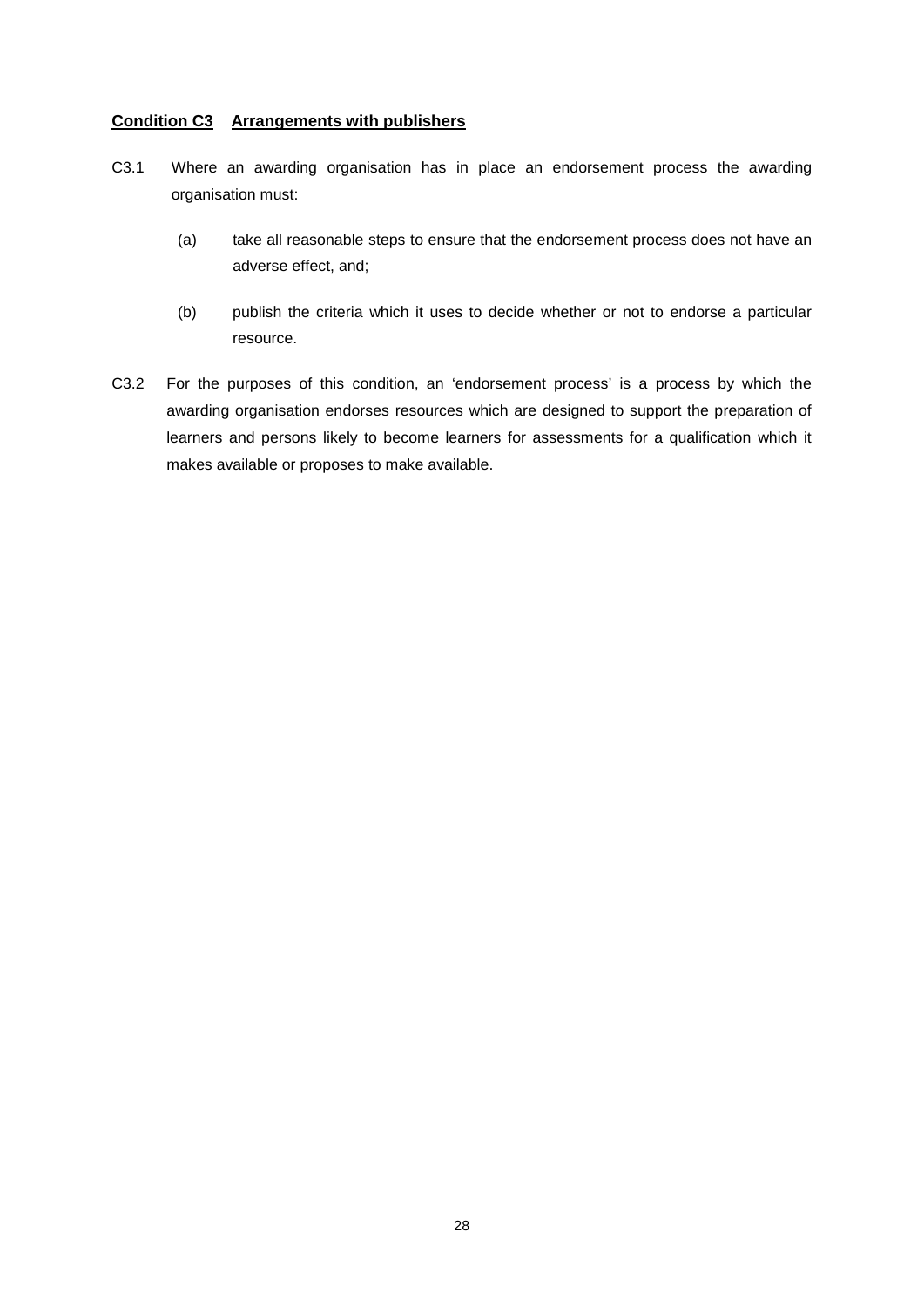# PART II

# THE REGULATED QUALIFICATION

# -------------------------------------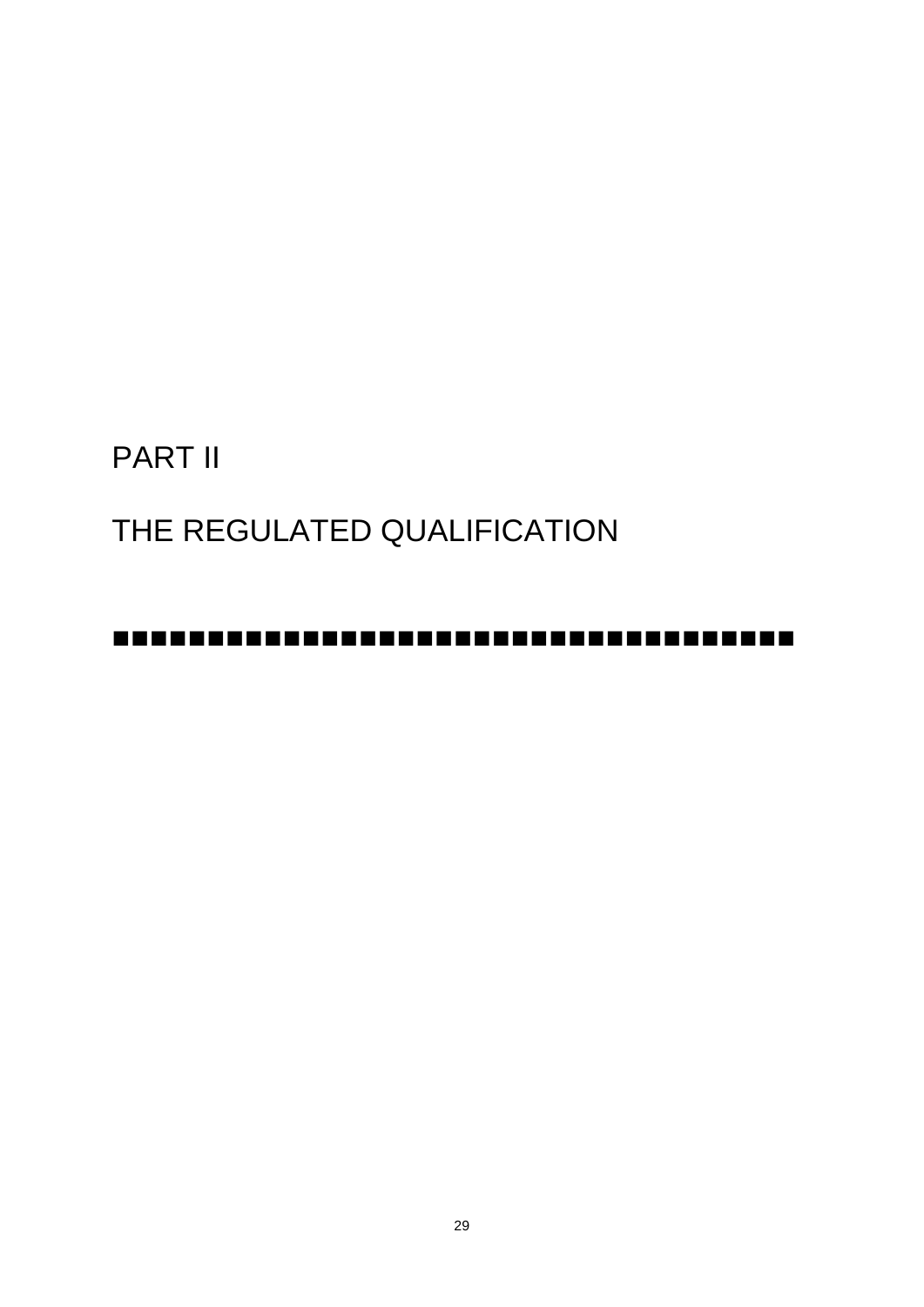# Section D General requirements for regulated qualifications

# -------------------------------------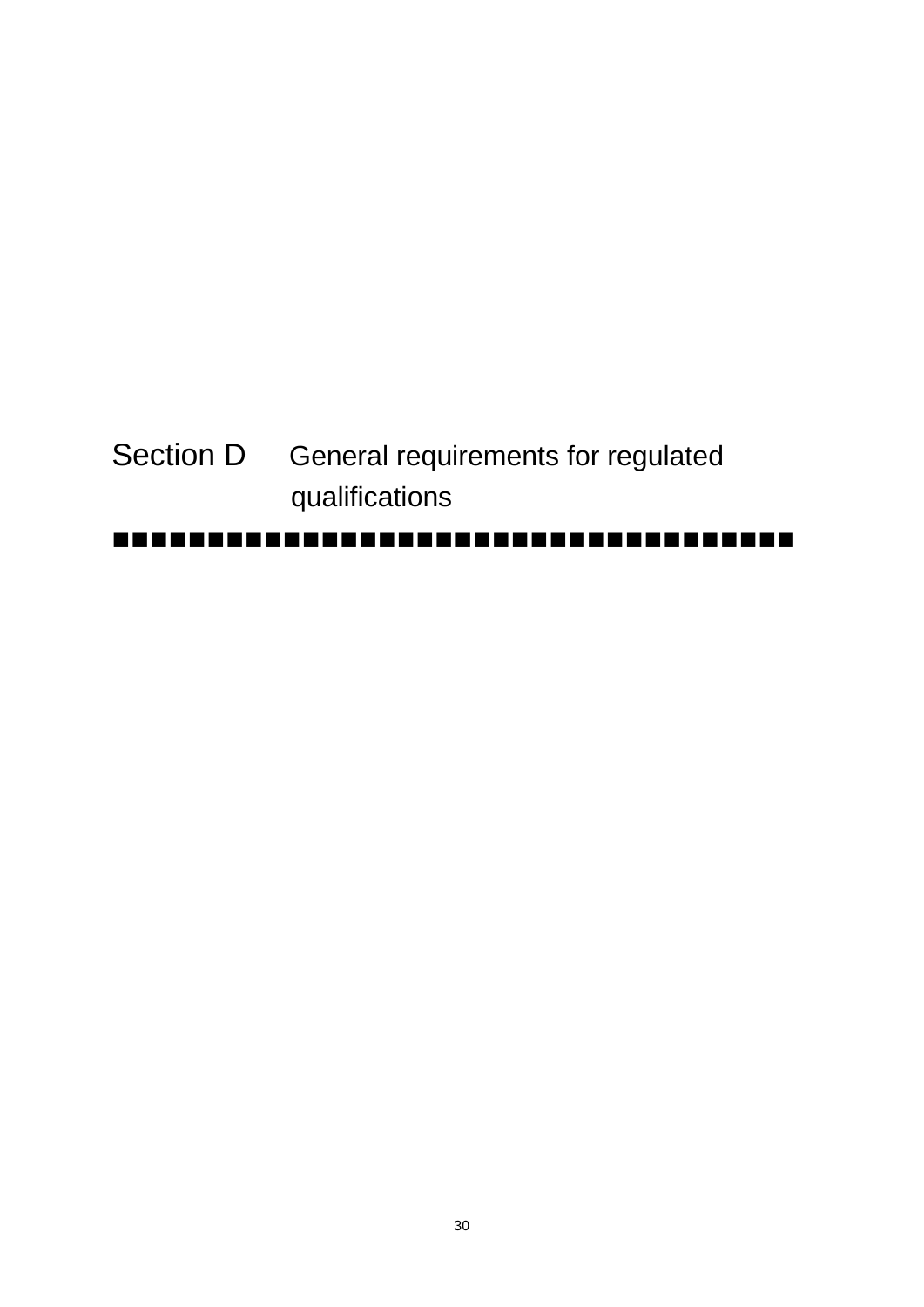## **Condition D1 Fitness for purpose of qualifications**

- D1.1 An awarding organisation must ensure that each qualification which it makes available is fit for purpose.
- D1.2 A qualification will only be fit for purpose if that qualification, as far as possible, secures the requirements of –
	- (a) Validity,
	- (b) Reliability,
	- (c) Comparability,
	- (d) Manageability, and
	- (e) Minimising Bias.
- D1.3 In any case where there is a conflict between two or more of these requirements, an awarding organisation must secure that it achieves a balance between those requirements that –
	- (a) ensures its compliance with its Conditions of Recognition, and
	- (b) is objectively the optimum balance in relation to the particular qualification.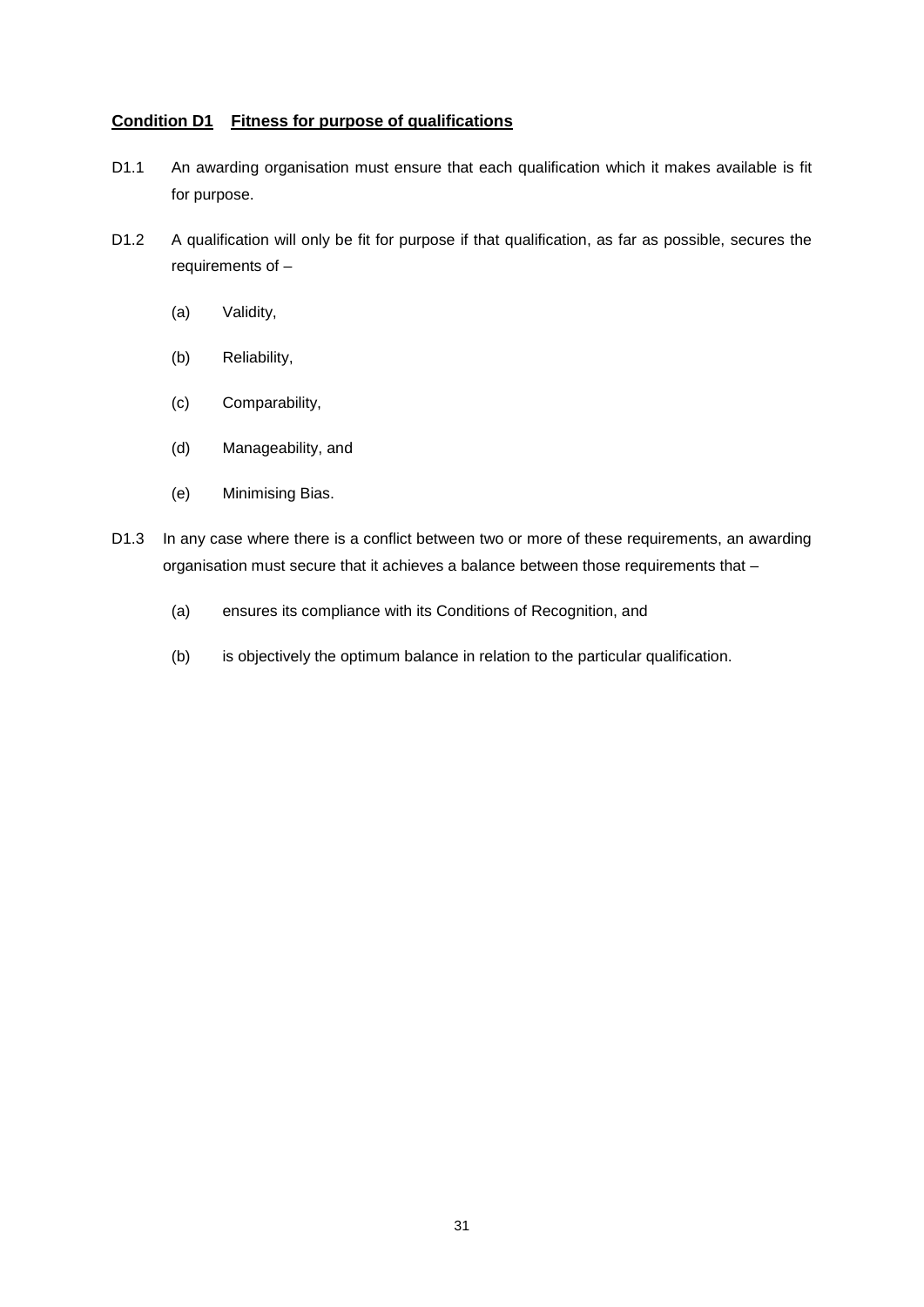# **Condition D2 Accessibility of qualifications**

- D2.1 An awarding organisation must ensure that it complies with the requirements of Equalities Law in relation to each of the qualifications which it makes available.
- D2.2 An awarding organisation must monitor qualifications which it makes available for any feature which could disadvantage a group of Learners who share a particular Characteristic.
- D2.3 Where an awarding organisation has identified such a feature, it must
	- (a) remove any disadvantage which is unjustifiable, and
	- (b) maintain a record of any disadvantage which it believes to be justifiable, setting out the reasons why in its opinion the disadvantage is justifiable.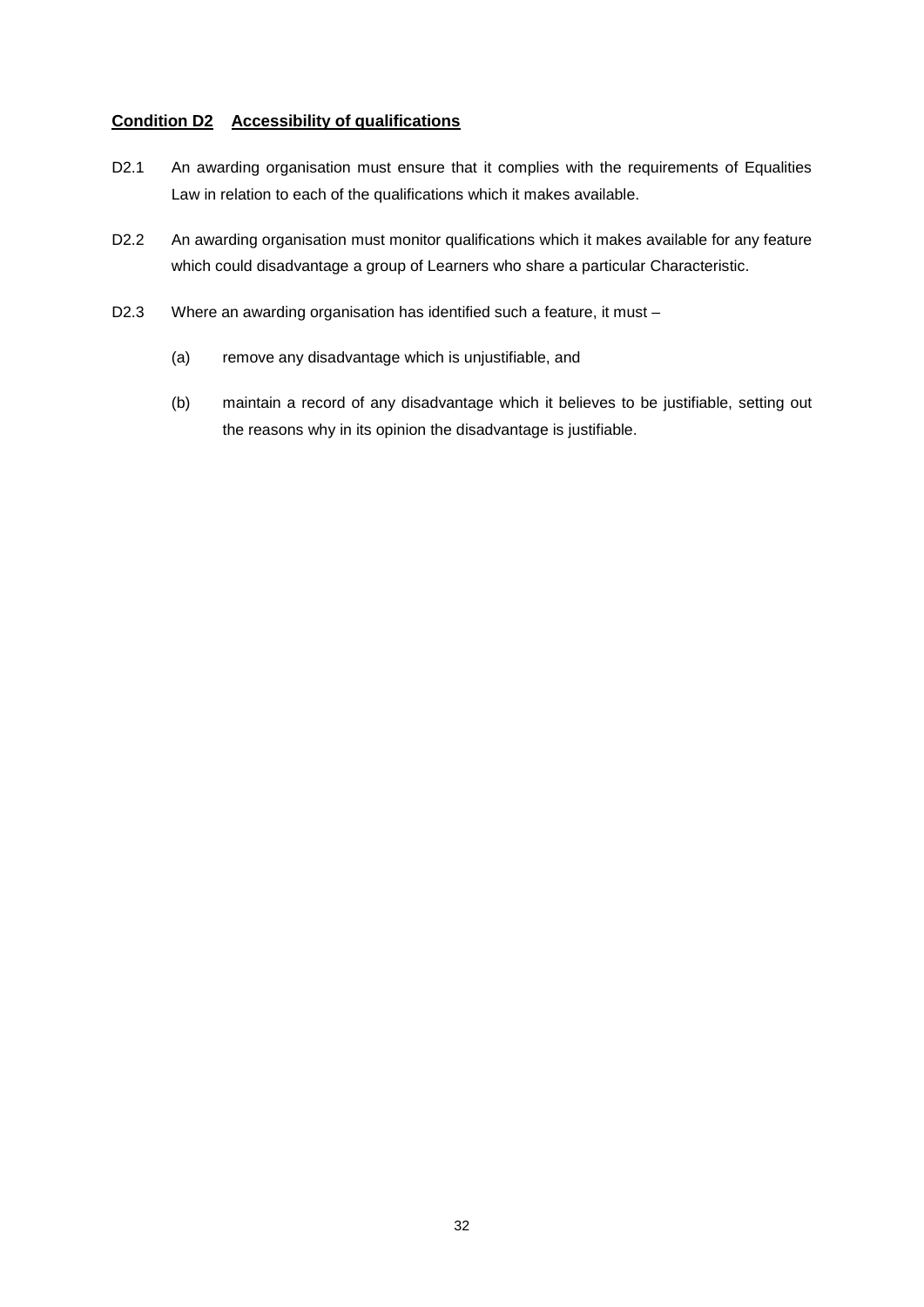# **Condition D3 Reviewing approach**

### Review of approach

D3.1 An awarding organisation must keep under review, and must enhance where necessary, its approach to the development, delivery and award of qualifications, so as to assure itself that its approach remains at all times appropriate.

#### Evidence to inform approach

- D3.2 An awarding organisation must
	- (a) have due regard to all information, comments and complaints received from Users of qualifications in relation to the development, delivery and award of qualifications, and
	- (b) identify and give due regard to any credible evidence which suggests that a change in its approach to the development, delivery and award of qualifications is required in order to ensure that the approach remains appropriate.
- D3.3 Where an event relating to an awarding organisation (or an event, of which it is or should be aware, relating to any other awarding organisation) has had an Adverse Effect, the awarding organisation must review and revise where necessary its approach to the development, delivery and award of qualifications to ensure that its approach remains appropriate.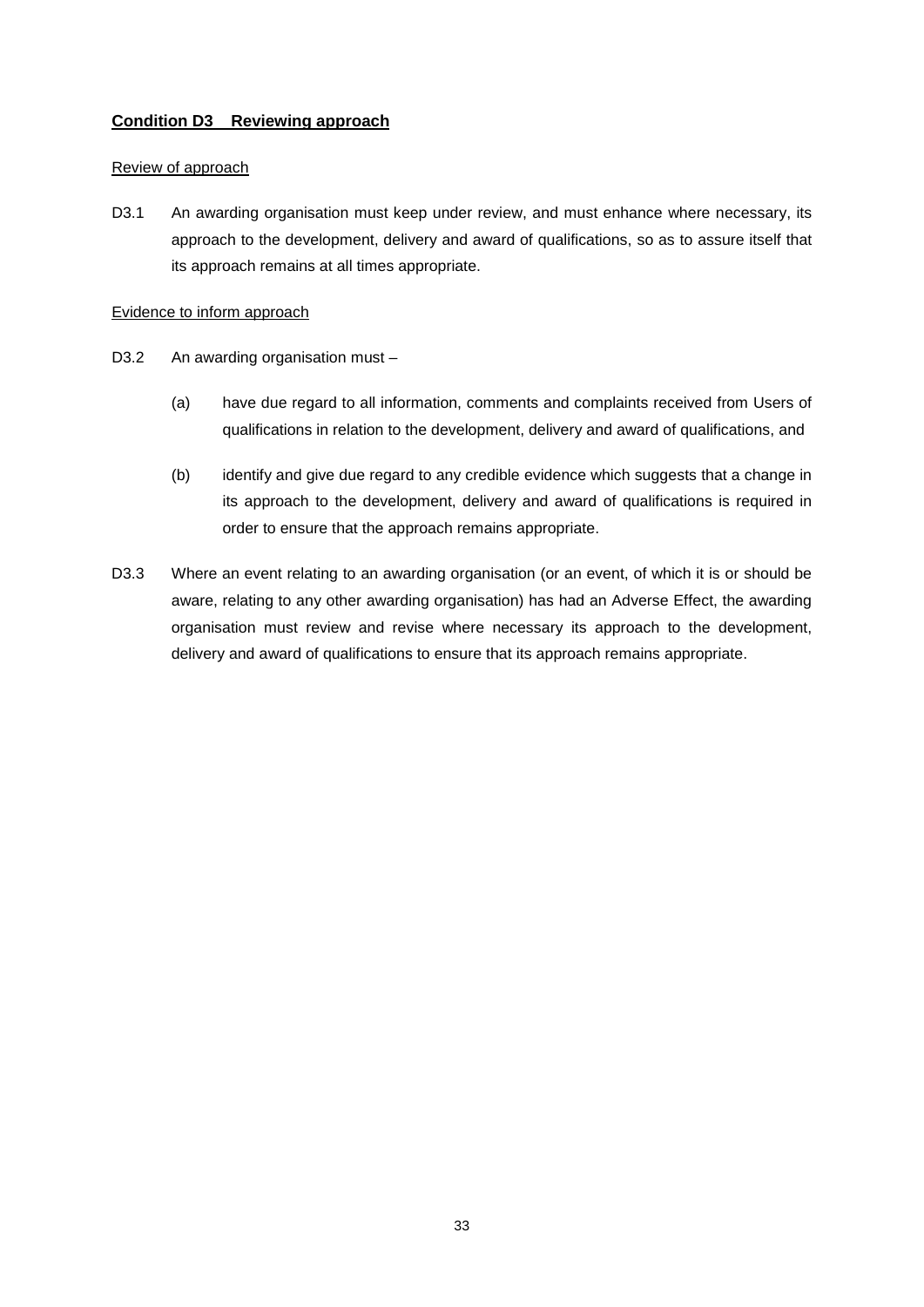# **Condition D4 Responding to enquiries and complaints procedures**

## Responding to enquiries from Users of qualifications

- D4.1 An awarding organisation must answer accurately, fully and within a reasonable time any reasonable enquiries received by it from Users of qualifications.
- D4.2 Nothing in this condition obliges an awarding organisation to disclose information if to do so would breach a duty of confidentiality or any other legal duty.

#### Complaints procedures

- D4.3 An awarding organisation must establish, maintain, publish and at all times comply with a written complaints procedure.
- D4.4 The complaints procedure must in particular include procedures and timescales for -
	- (a) responding to complaints, and
	- (b) dealing with the subject matter of complaints.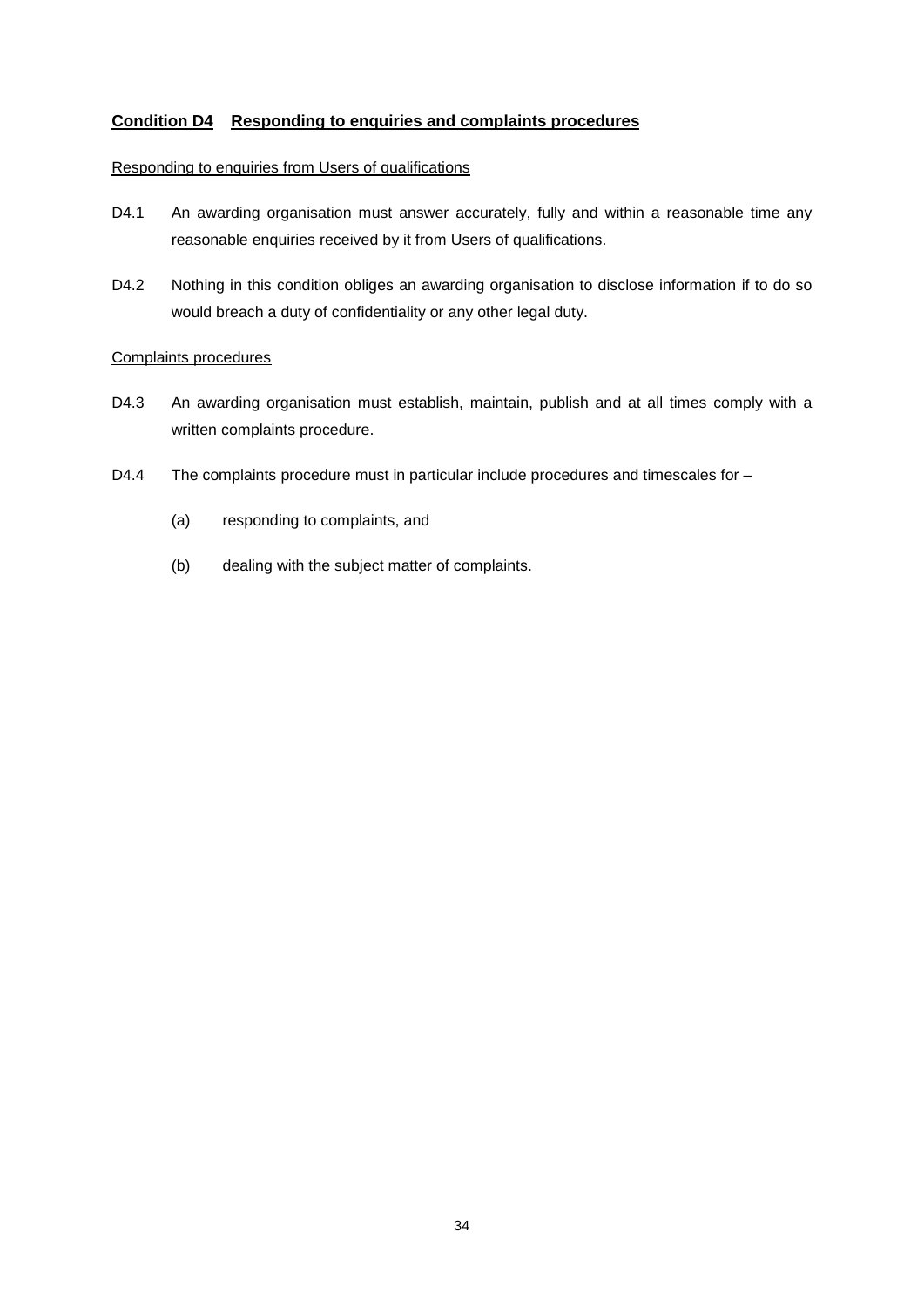# **Condition D5 Compliance of qualifications with Regulatory Documents**

- D5.1 An awarding organisation must ensure that any qualification which it makes available, or proposes to make available, complies with any requirement relating to that qualification which is set out in a Regulatory Document.
- D5.2 An awarding organisation must ensure that in the development, delivery and award of any qualification which it makes available, or proposes to make available, it has regard to any guidelines and principles of good practice relating to that qualification which are set out in a Regulatory Document.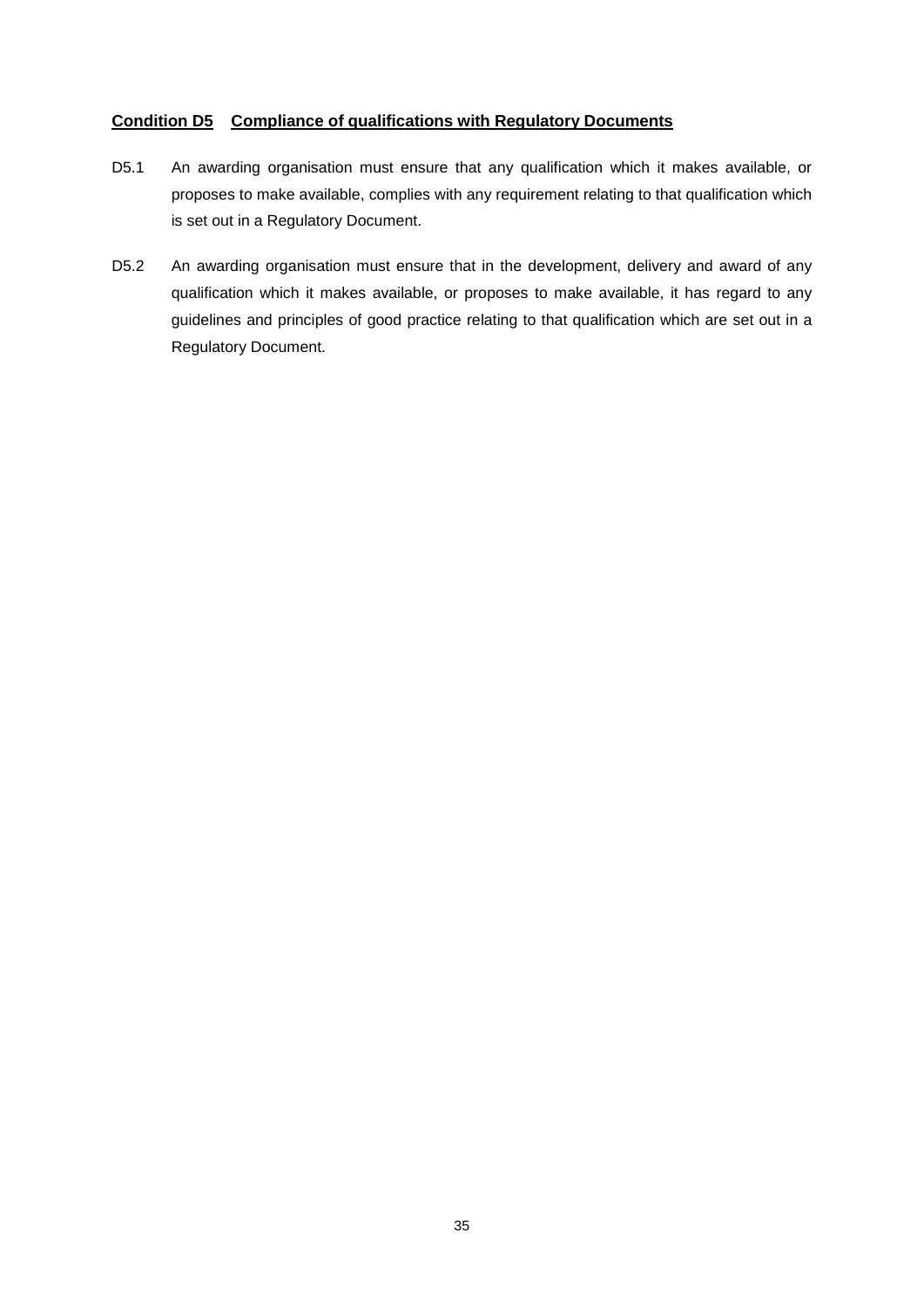# **Condition D6 Compliance of units developed by others with Regulatory Documents**

- D6.1 An awarding organisation may only make available a qualification which uses a unit or Rule of Combination developed by another person where it reasonably believes that –
	- (a) the unit or Rule of Combination complies with the requirements relating to it that are set out in any Regulatory Document, and
	- (b) in the development of the unit or Rule of Combination, due regard has been had to the guidelines and principles of good practice set out in any Regulatory Document.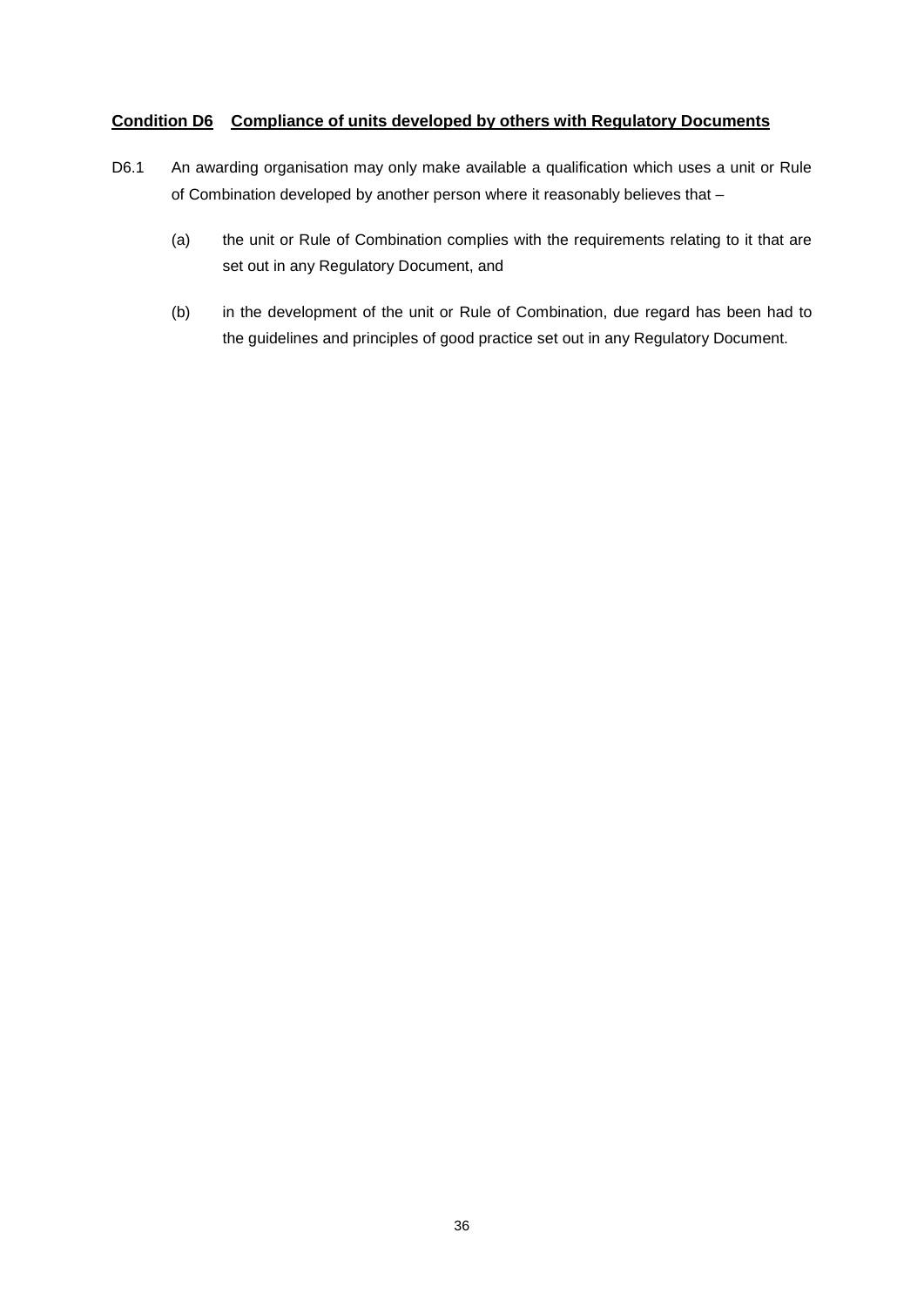# **Condition D7 Management of the withdrawal of qualifications**

- D7.1 For the purposes of this condition, an awarding organisation withdraws a qualification at the point in time when it first –
	- (a) ceases to register Learners for the qualification,
	- (b) ceases to deliver or award that qualification to Learners,
	- (c) surrenders its recognition in respect of that qualification, or
	- (d) has its recognition withdrawn by CCEA Accreditation in respect of that qualification.
- D7.2 Where an awarding organisation intends to withdraw, otherwise believes it to be likely that it will withdraw, or is obliged to withdraw, a qualification, it must take all reasonable steps to protect the interests of Learners in relation to that qualification.
- D7.3 An awarding organisation must give to CCEA Accreditation reasonable notice of its anticipated withdrawal of a qualification, and must do so prior to the time at which it provides that information to any Learners, Centres, or purchasers of qualifications.
- D7.4 Where an awarding organisation intends to withdraw, or is obliged to withdraw, a qualification, it must –
	- (a) promptly prepare, maintain, and comply with a written withdrawal plan, which must specify how the interests of Learners in relation to that qualification will be protected, and
	- (b) provide clear and accurate information about the withdrawal to Learners, Centres, and purchasers of qualifications who are likely to be affected by the withdrawal.
- D7.5 An awarding organisation must ensure that any withdrawal plan which it prepares complies with any requirements which CCEA Accreditation has communicated to it in writing.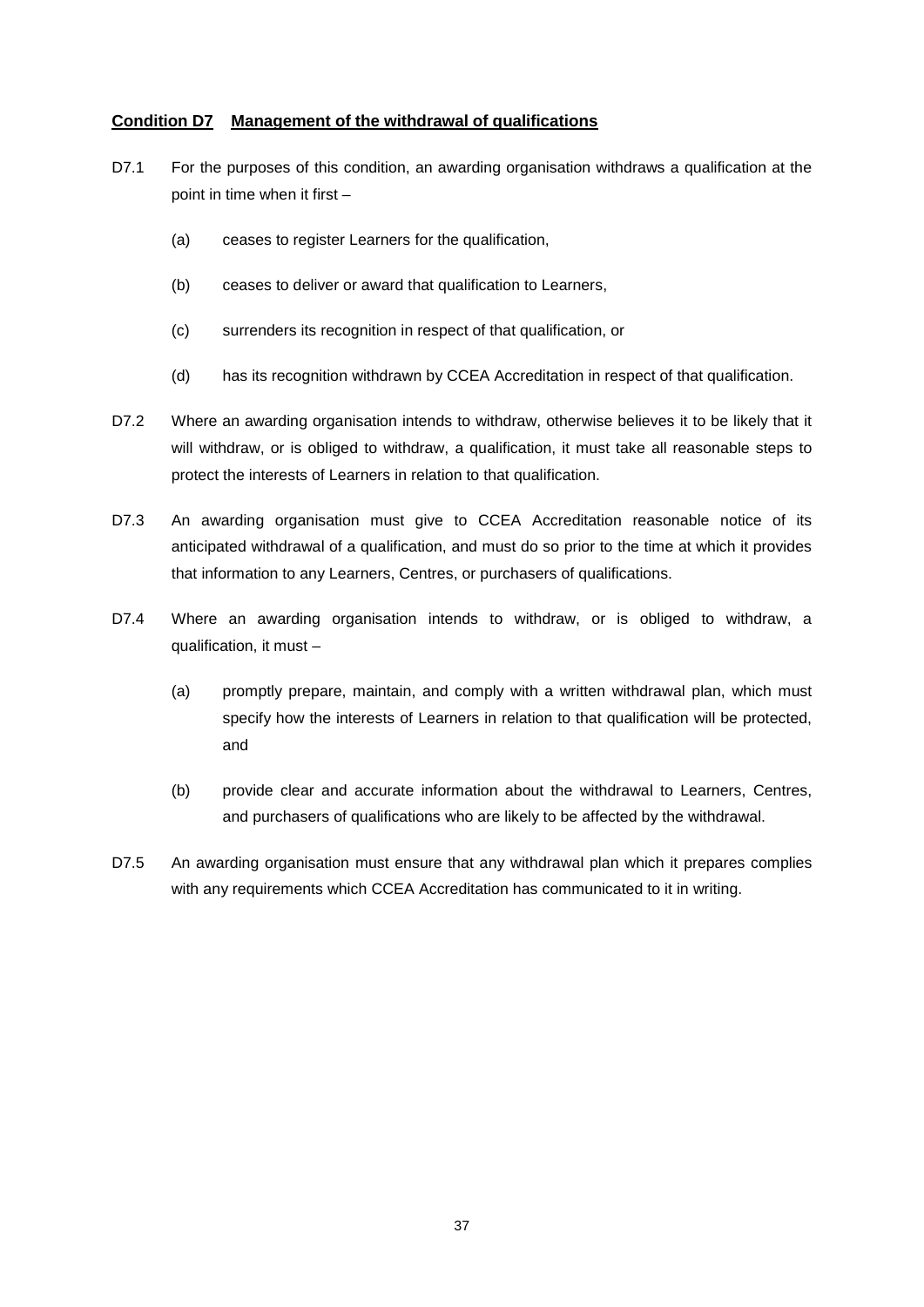# **Condition D8 – Making available information to help meet Teachers' needs**

D8.1 In respect of each qualification which it makes available, an awarding organisation must ensure that there is available to each Teacher any information which, for the purpose of preparing Learners and persons likely to become Learners for assessments for that qualification, the Teacher may reasonably require to be provided by the awarding organisation.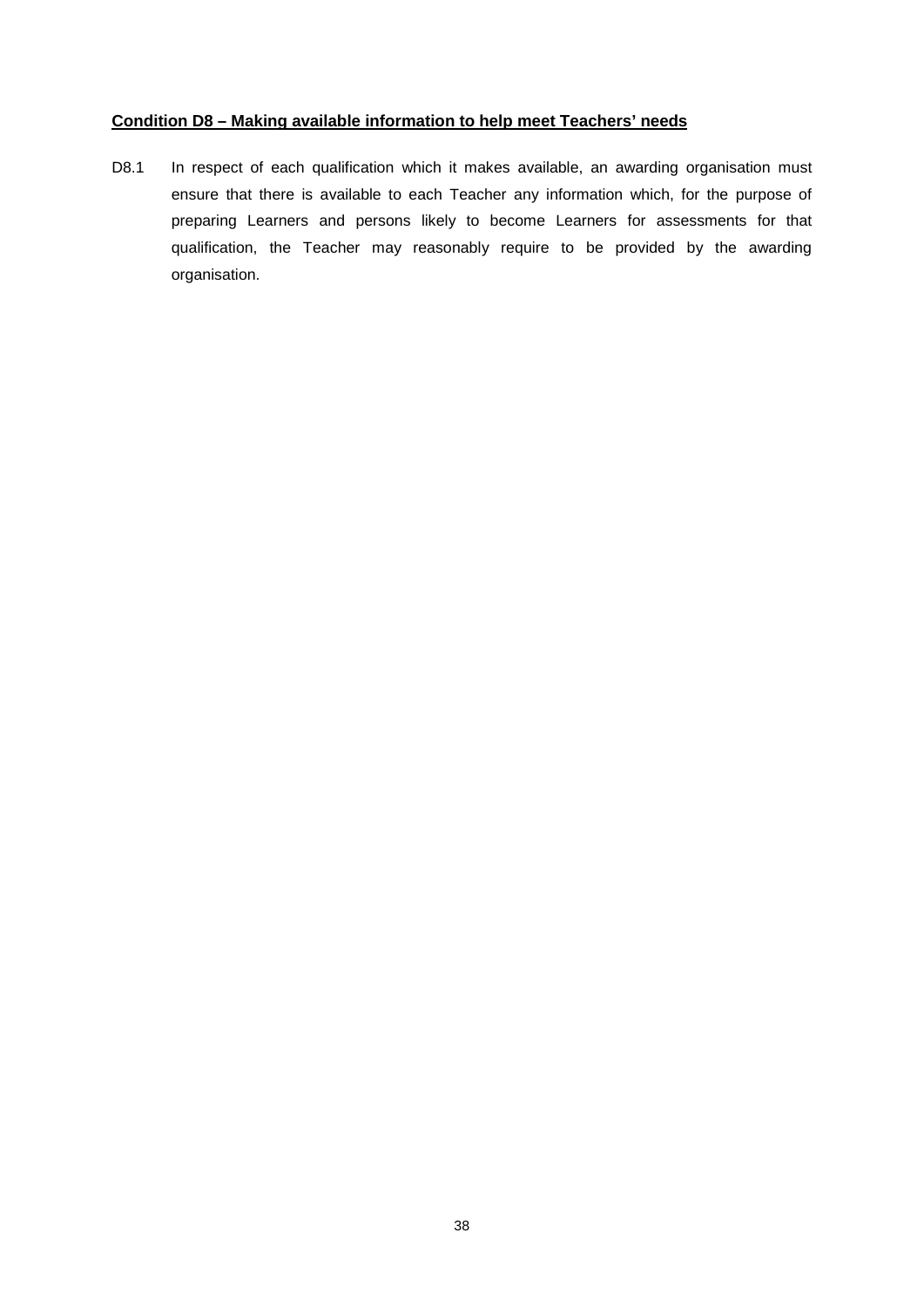| I | ----------------------------------- |
|---|-------------------------------------|
|   | qualifications                      |
|   | Section E Design and development of |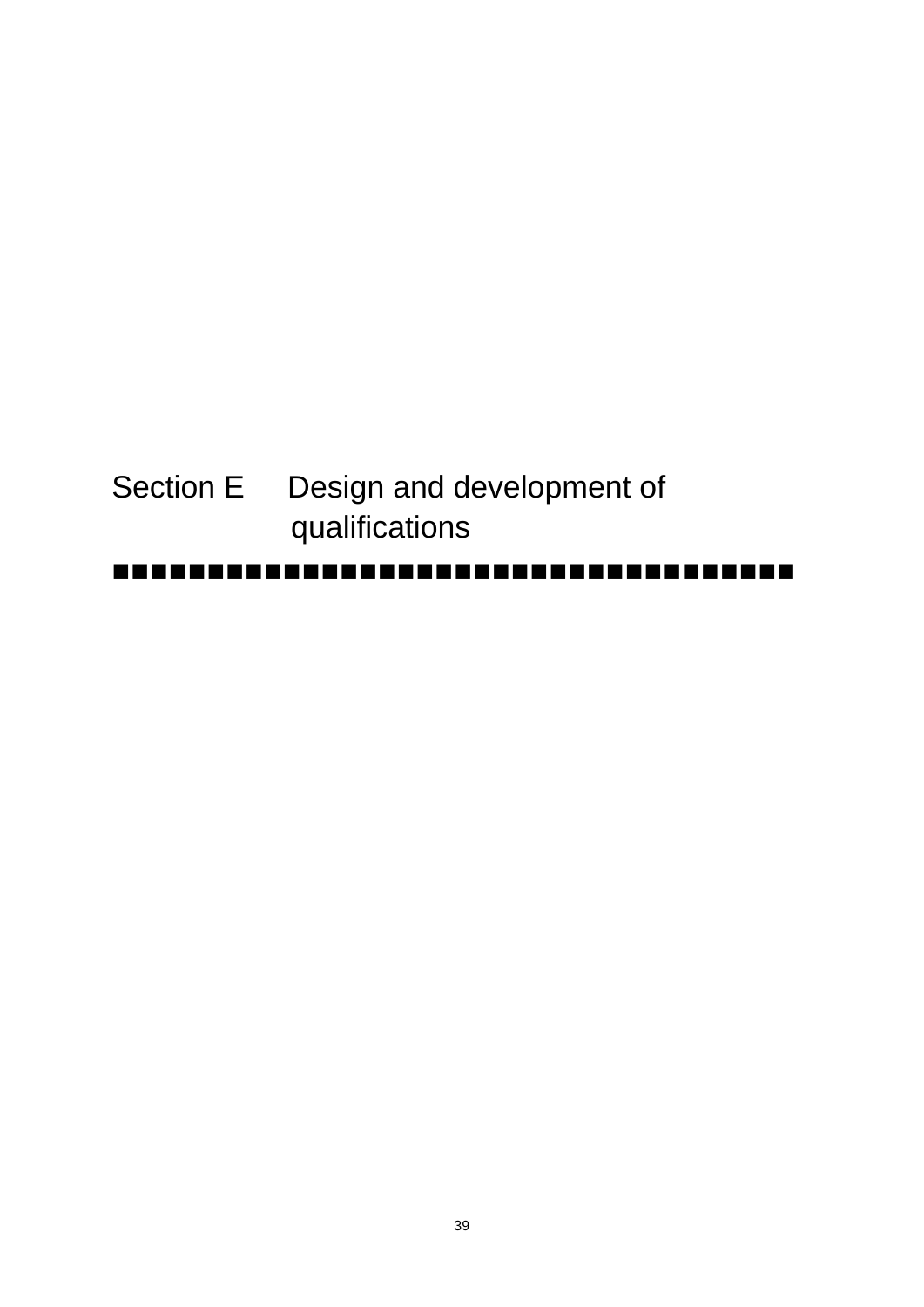# **Condition E1 Qualifications having an objective and support**

#### Qualifications to have an objective

- E1.1 An awarding organisation must ensure that each qualification which it makes available or proposes to make available –
	- (a) has a clear objective in accordance with this condition, and
	- (b) meets that objective.
- E1.2 The objective of a qualification must be such as to lead to a benefit for Learners who have reached a specified level of attainment, and may include –
	- (a) preparing Learners to progress to a qualification in the same subject area but at a higher level or requiring more specific knowledge, skills and understanding,
	- (b) preparing Learners to progress to a qualification in another subject area,
	- (c) meeting relevant programmes of learning,
	- (d) preparing Learners for employment,
	- (e) supporting a role in the workplace, or
	- (f) giving Learners personal growth and engagement in learning.

# Qualifications to have support

- E1.3 Where an awarding organisation proposes to make available any new qualification, it
	- (a) must first consult Users of qualifications to ascertain whether there is support for the qualification, and
	- (b) may only make available the qualification where it has evidence of sufficient support from Users of qualifications.
- E1.4 For these purposes, the following considerations will in particular be relevant in determining what constitutes sufficient support -
	- (a) the objective of the new qualification,
	- (b) whether the new qualification is intended to facilitate a particular route of progression for Learners, and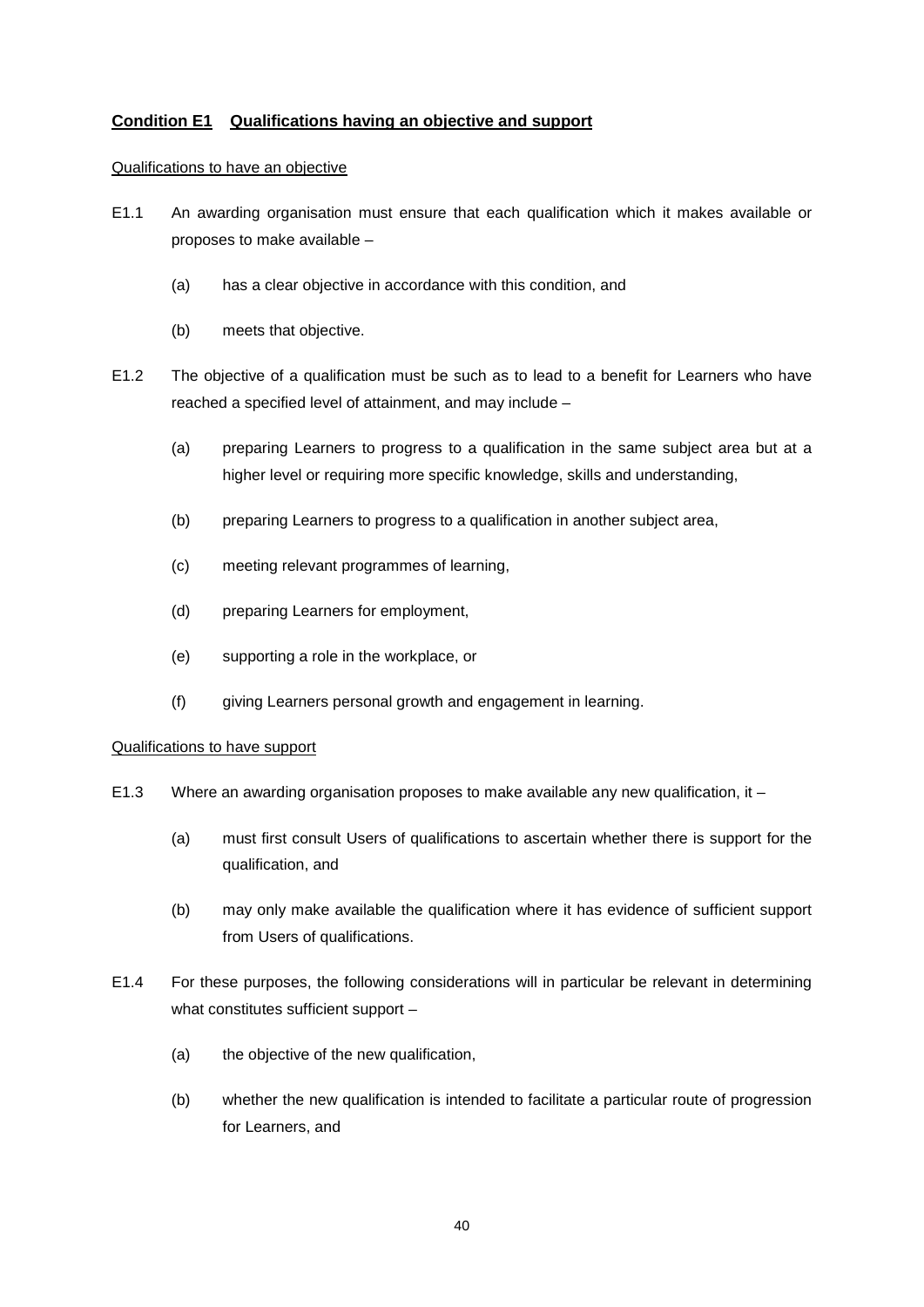- (c) the number of Learners that the awarding organisation reasonably estimates is likely to take the new qualification.
- E1.5 For the purposes of this condition, Users of qualifications will be deemed to support a new qualification if the prevailing view of those Users of qualifications is that the qualification would provide a benefit to Learners.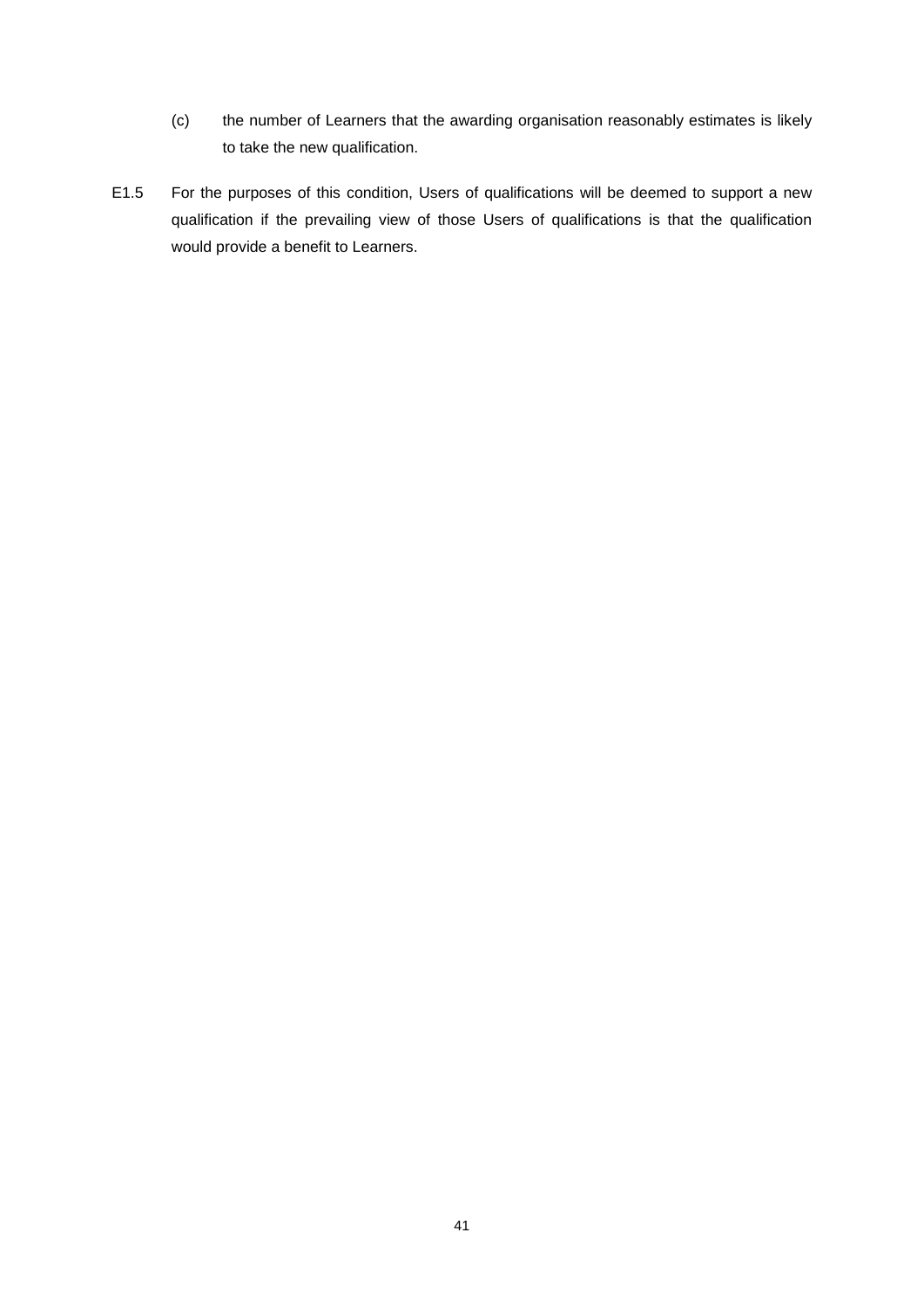# **Condition E2 Requirements on qualification titling**

- E2.1 An awarding organisation must ensure that the title on the Register of any qualification which it makes available includes the following information –
	- (a) the name of the awarding organisation,
	- (b) the level of the qualification,
	- (c) the type of qualification (where the qualification has a type),
	- (d) a concise indication of the content of the qualification, and
	- (e) any Endorsement known at the time the qualification is submitted to the Register.
- E2.2 An awarding organisation must, in addition
	- (a) ensure that the title on the Register reflects the knowledge, skills and understanding which will be assessed as part of the qualification, and
	- (b) take all reasonable steps to ensure that the title allows Users of qualifications to identify similar units or qualifications which it makes available or are made available by other awarding organisations.
- E2.3 An awarding organisation must ensure that each qualification which it makes available, or proposes to make available, has a title which it uses consistently in its advertising and in its communications with Users of qualifications.
- E2.4 An awarding organisation must ensure that the titles of qualifications which it makes available, or proposes to make available, are not misleading to Users of qualifications.
- E2.5 An awarding organisation must ensure that it amends the title on the Register for a qualification which it makes available when it makes any revision to a level assigned to that qualification.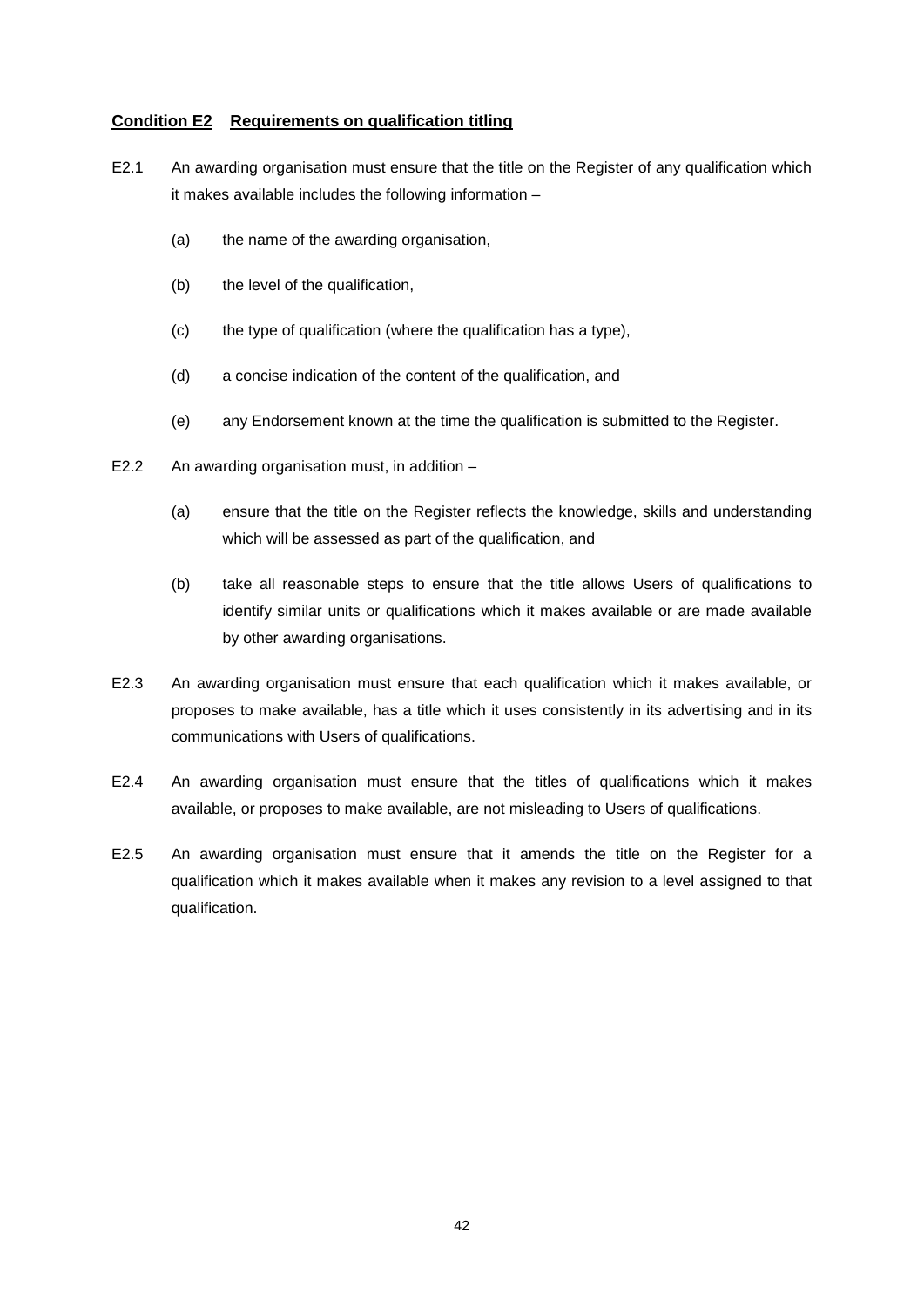# **Condition E3 Publication of a qualification specification**

- E3.1 An awarding organisation must, before first making available a particular qualification, publish a specification for that qualification.
- E3.2 An awarding organisation must ensure that the specification for a qualification sets out
	- (a) the qualification's objective,
	- (b) any other qualification which a Learner must have completed before taking the qualification,
	- (c) any prior knowledge, skills or understanding which the Learner is required to have before taking the qualification,
	- (d) units which a Learner must have completed before the qualification will be awarded and any optional routes,
	- (e) any other requirements which a Learner must have satisfied before the Learner will be assessed or before the qualification will be awarded,
	- (f) the knowledge, skills and understanding which will be assessed as part of the qualification (giving a clear indication of their coverage and depth),
	- (g) the method of any assessment and any associated requirements relating to it,
	- (h) the criteria against which Learners' levels of attainment will be measured (such as assessment criteria or exemplars),
	- (i) any specimen assessment materials,
	- (j) any specified levels of attainment, and
	- (k) where the awarding organisation is required to make such an assigned under General Condition E7 (Total Qualification Time), the number of hours which it has assigned to that qualification for each of Total Qualification Time and Guided Learning.
	- (l) any value for credit which has assigned to that qualification and any Component of that qualification, and
	- (m) the level or levels which it has assigned to that qualification and any Component of that qualification.
- E3.3 An awarding organisation must ensure that the specification for a qualification is clear, accurate and communicates, to the reasonable and informed person –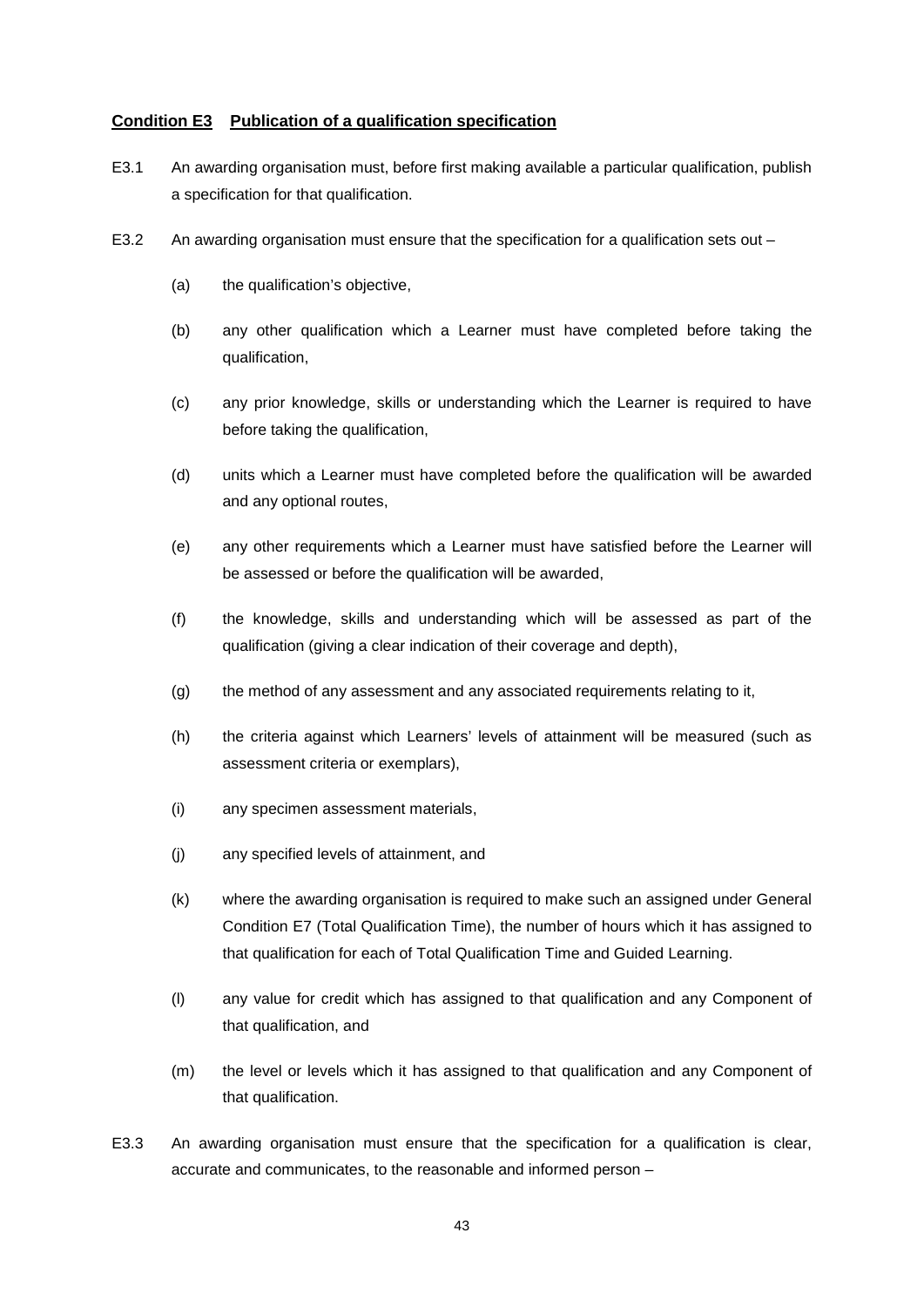- (a) what the qualification requires of the Learner in respect of each of the details that is applicable to the qualification, and
- (b) how the qualification is fit for purpose.

#### Amendments to the specification

- E3.4 An awarding organisation must promptly amend the specification for a qualification following any revision by it of –
	- (a) the number of hours which it has assigned for Total Qualification Time or Guided Learning,
	- (b) the level or levels which it has assigned to that qualification or any Component of that Qualification, or
	- (c) any value for credit which has assigned to that qualification or any Component of that qualification.
- E3.5 Where an awarding organisation has amended the specification for a qualification it must publish that specification as amended.

#### **Application**

- E3.6 Conditions E3.2 (l), E3.2 (m), E3.4 and E3.5 shall not apply to an awarding organisation until such date as is specified in, or determined under, any notice in writing issued by CCEA Accreditation to the awarding organisation under this paragraph.
- E3.7 Any such notice issued by CCEA Accreditation may be
	- (a) subject to any conditions that CCEA Accreditation specifies (which may include conditions placing requirements on an awarding organisation as to its conduct prior to the date specified in or determined under it).
	- (b) issued to an individual awarding organisation or to any group of awarding organisations,
	- (c) issued in respect of one or more qualifications or descriptions of qualifications,
	- (d) varied by CCEA Accreditation at any time prior to the date specified in or determined under it.
- E3.8 Where CCEA Accreditation makes such a notice subject to conditions, an awarding organisation to which the notice is issued must comply with any requirements that are imposed on it in accordance with those conditions.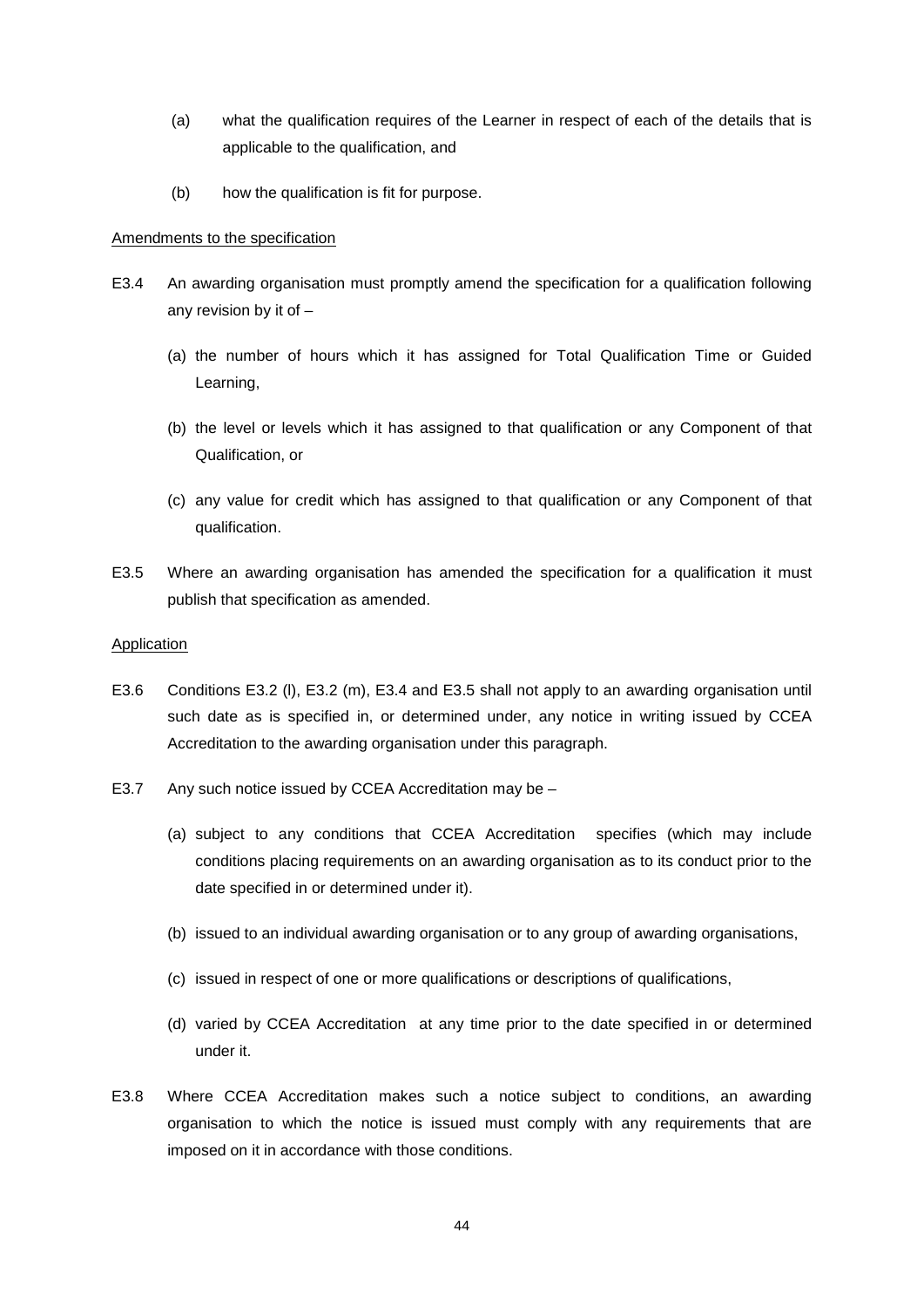# **Condition E4 Ensuring an assessment is fit for purpose and can be delivered**

- E4.1 In designing an assessment for a qualification which it makes available, or proposes to make available, an awarding organisation must ensure that it has or obtains adequate resources to enable the assessment to be delivered effectively and efficiently.
- E4.2 In designing such an assessment, an awarding organisation must in addition ensure that the assessment –
	- (a) is fit for purpose,
	- (b) can be delivered efficiently,
	- (c) allows Centres to develop cost effective arrangements for its delivery, using only the resources which would be reasonably expected to be required or which are provided by the awarding organisation,
	- (d) permits Reasonable Adjustments to be made, while minimising the need for them,
	- (e) allows each Learner to generate evidence which can be Authenticated,
	- (f) allows each specified level of attainment detailed in the specification to be reached by a Learner who has attained the required level of knowledge, skills and understanding, and
	- (g) allows Assessors to be able to differentiate accurately and consistently between a range of attainments by Learners.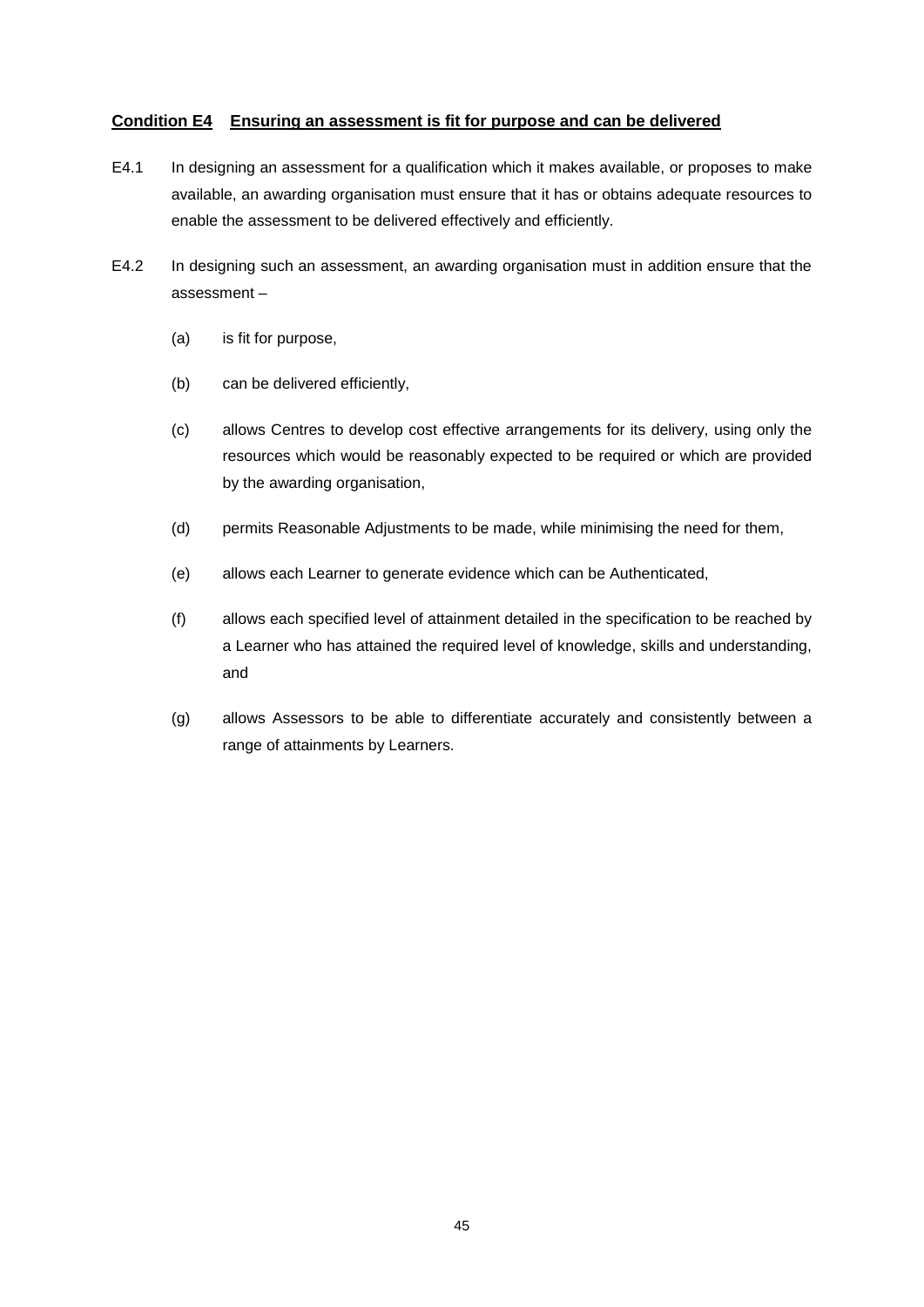# **Condition E5 Assurance that qualifications comply with the conditions**

- E5.1 Before submitting a qualification to the Register or for accreditation, an awarding organisation must –
	- (a) review that qualification, and
	- (b) assure itself that the qualification complies with the requirements of its Conditions of Recognition, making any changes to the qualification which are necessary for that purpose.
- E5.2 Before submitting a qualification to the Register in N Ireland, an awarding organisation must
	- (a) on a quarterly basis, submit a list of such qualifications to CCEA Accreditation for accreditation, and
	- (b) await an approval accreditation decision before uploading to The Register the availability of the qualification in N Ireland.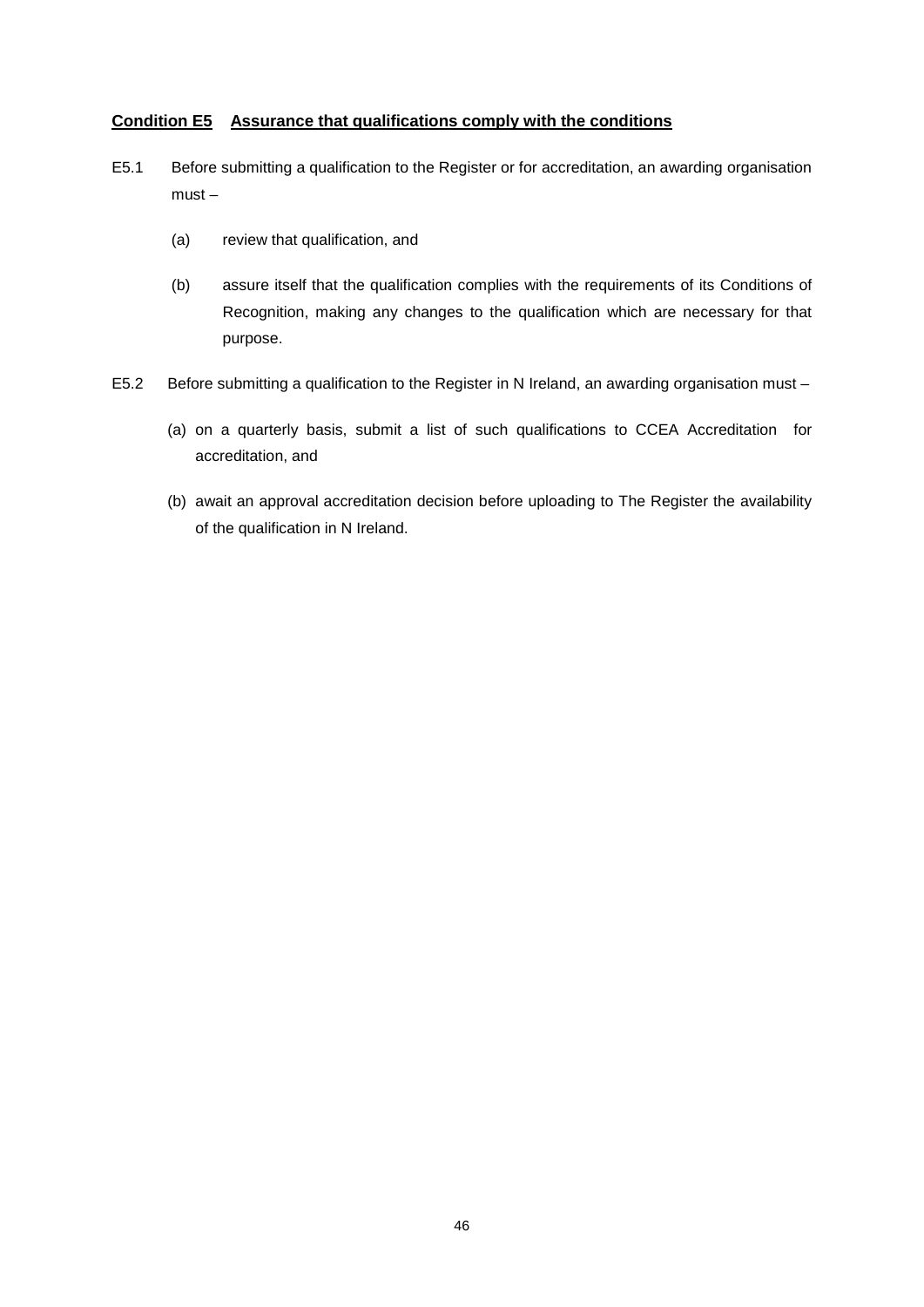# **Condition E6 Submitting qualifications to the Register**

- E6.1 An awarding organisation must not make available a qualification unless it has first submitted that qualification to the Register.
- E6.2 An awarding organisation must ensure that its submission of a qualification to the Register
	- (a) is in a form that may be published by CCEA Accreditation and revised from time to time,
	- (b) contains only accurate information, and
	- (c) contains all information about the qualification.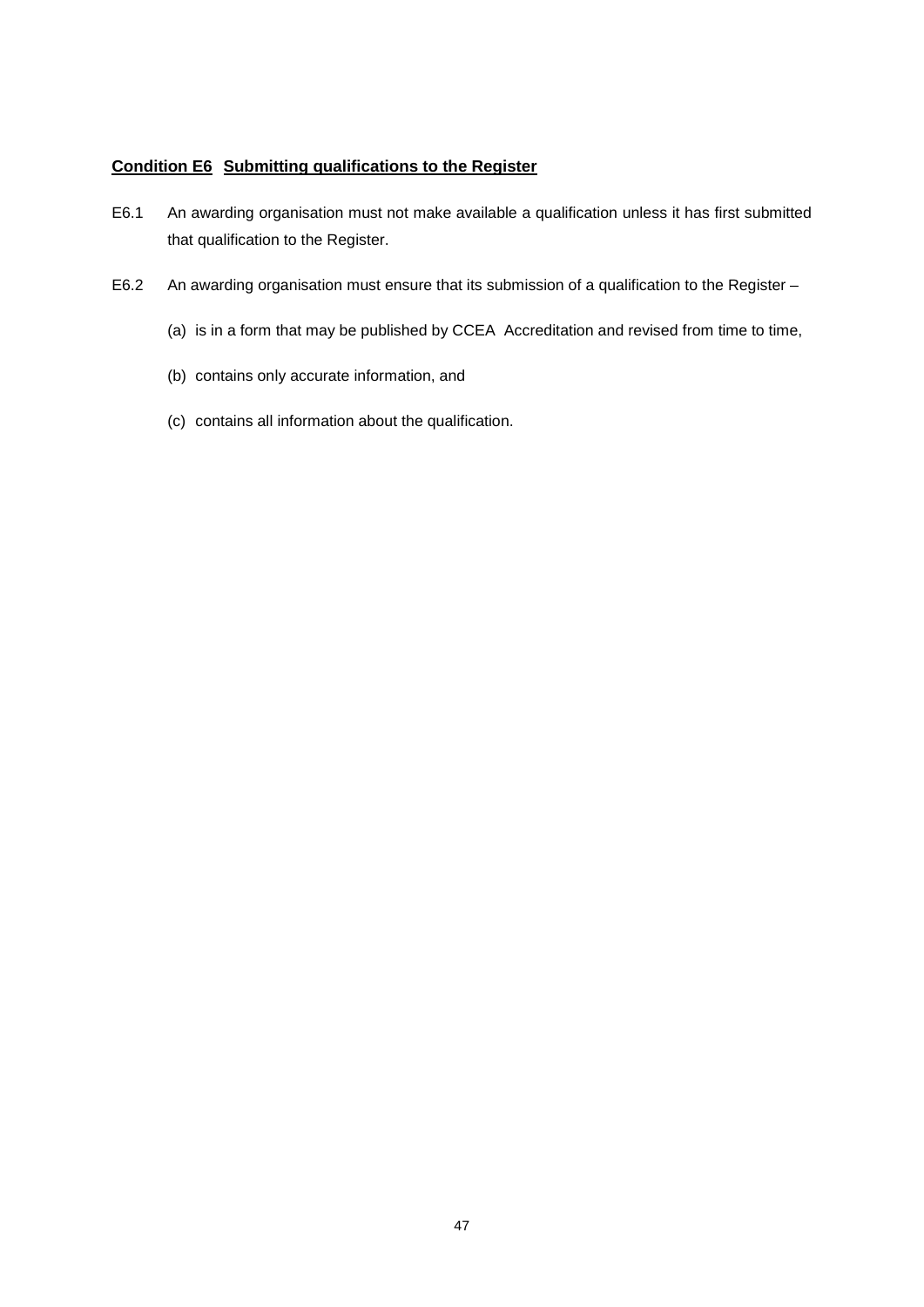# **Condition E7 Total Qualification Time**

- E7.1 In respect of each qualification which it makes available or proposes to make available, an awarding organisation mist assign to that qualification a number of hours for –
	- (a) Total Qualification Time, and
	- (b) Guided Learning.
- E7.2 An awarding organisation must ensure that the number of hours its assigns to a qualification for Total Qualification Time includes the number of hours which it has assigned to that qualification for Guided Learning.
- E7.3 An awarding organisation must assign to a qualification a number of hours for each of Total Qualification Time and Guided Learning.
- E7.4 An awarding organisation must
	- (a) keep under review the number of hours it has assigned to each qualification for each of Total Qualification Time and Guided Learning,
	- (b) in particular, review the number of hours assigned following any revision, and
	- (c) revise that number of hours if appropriate.
- E7.5 Following any review by CCEA Accreditation of the number of hours assigned to a qualification in respect of Total Qualification Time or Guided Learning, an awarding organisation must revise that number in any manner required by CCEA Accreditation.

#### **Application**

- E7.6 Conditions E7.1 to E7.5 shall not apply to an awarding organisation until such date as is specified in, or determined under, any notice in writing issued by CCEA Accreditation to the awarding organisation under this paragraph.
- E7.7 Any such notice issued by CCEA Accreditation may be
	- (a) subject to any conditions that CCEA Accreditation specifies (which may include conditions placing requirements on an awarding organisation as to its conduct prior to the date specified in or determined under it).
	- (b) issued to an individual awarding organisation or to any group of awarding organisations,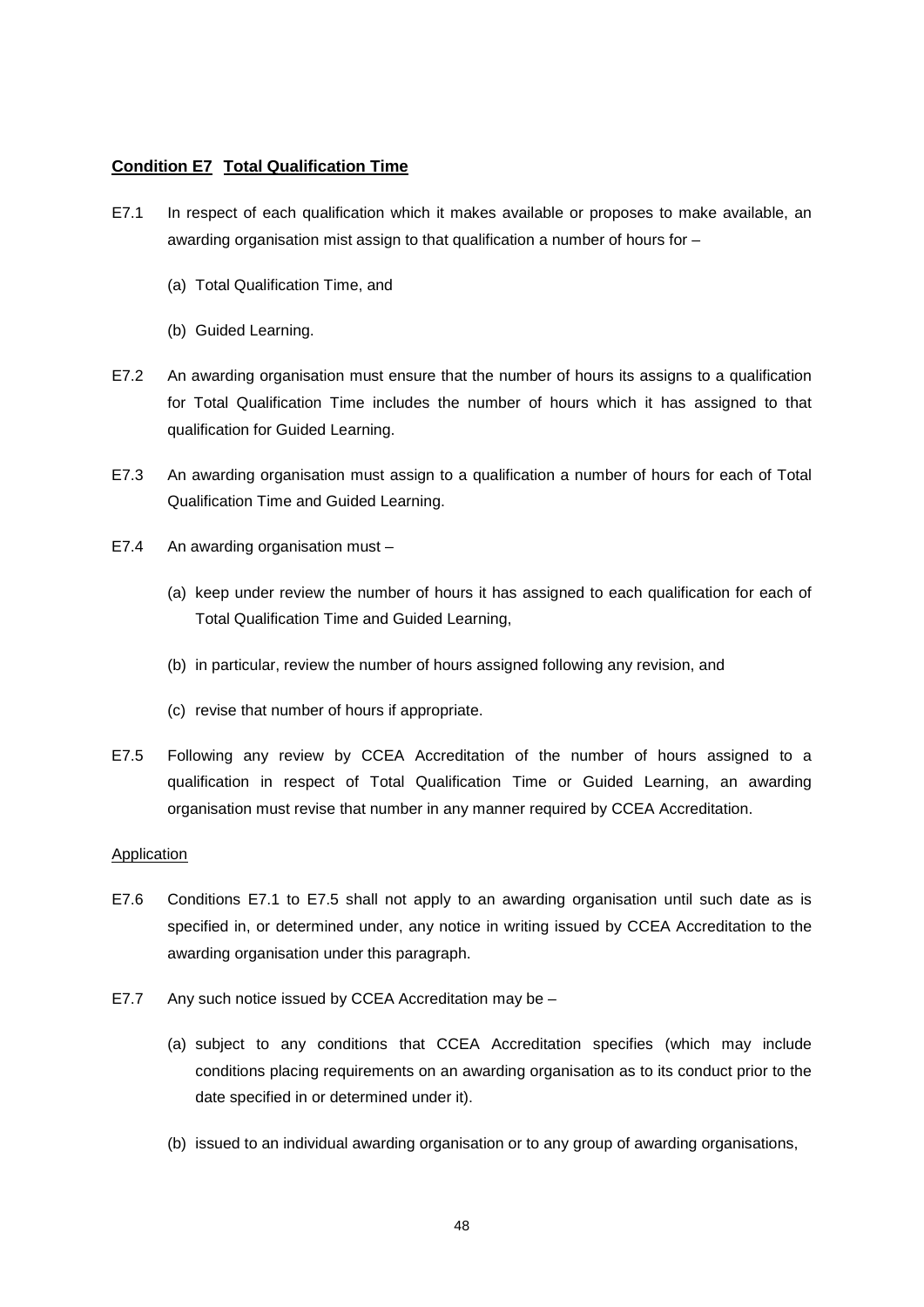- (c) issued in respect of one or more qualifications or descriptions of qualifications,
- (d) varied by CCEA Accreditation at any time prior to the date specified in or determined under it.
- E7.8 Where CCEA Accreditation makes such a notice subject to conditions, an awarding organisation to which the notice is issued must comply with any requirements that are imposed on it in accordance with those conditions.

#### **Interpretation**

E7.9 For the purposes of this Condition references to a 'qualification' are references to the qualification as a whole and not to individual units.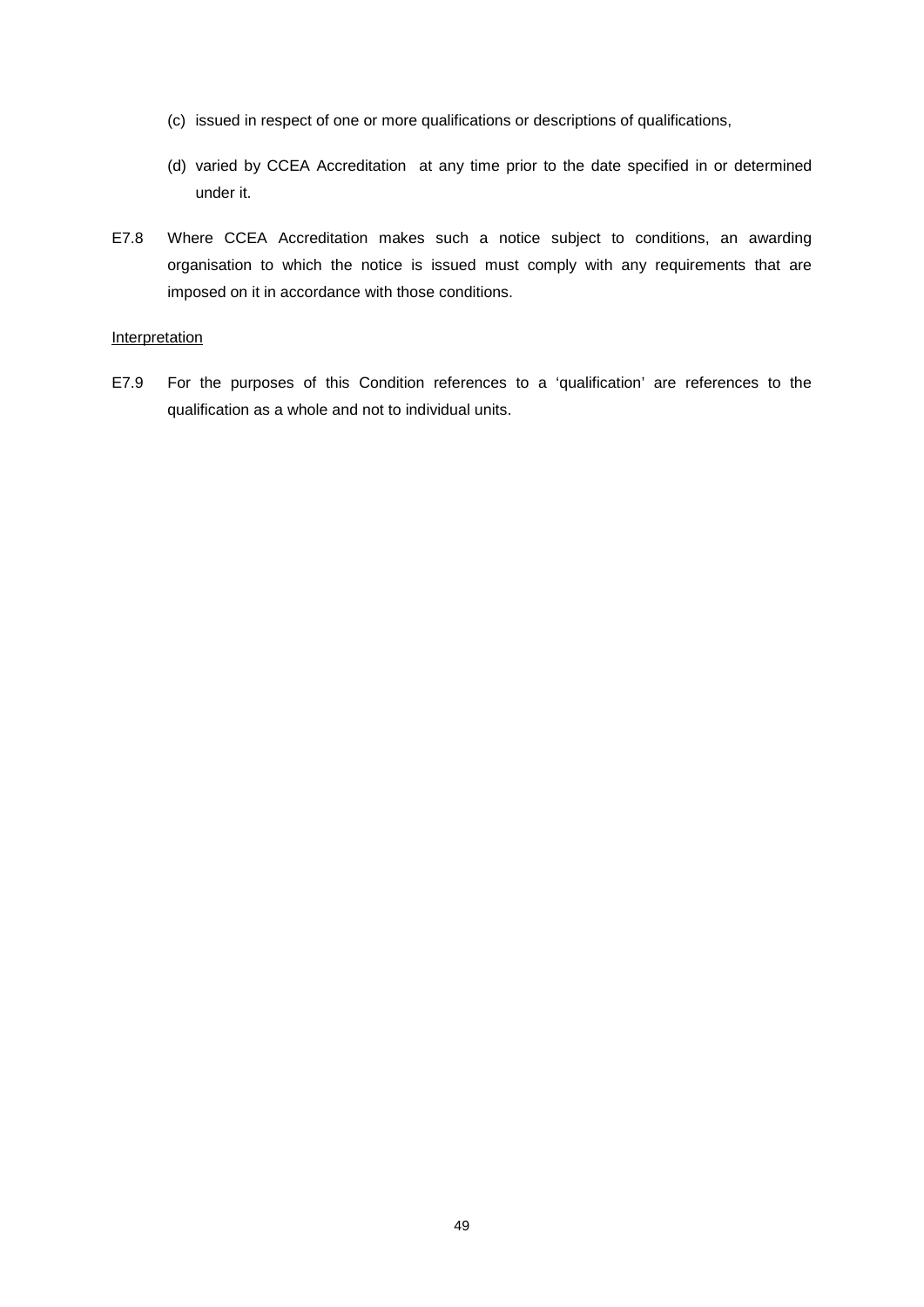# **Condition E8 Credit**

- E8.1 An awarding organisation may assign a value for credit to a qualification, or a Component of a qualification, which it makes available or proposes to make available.
- E8.2 Where an awarding organisation assigns a value for credit to a qualification, the value must be equal to one tenth of the Total Qualification Time assigned to that qualification, rounded to the nearest whole number.
- E8.3 Where an awarding organisation makes any revision to the number of hours which it has assigned to a qualification in respect of any element of Total Qualification Time, it must –
	- (a) review each value for credit which it has assigned to that qualification and any Component of that qualification, and
	- (b) revise that value if appropriate.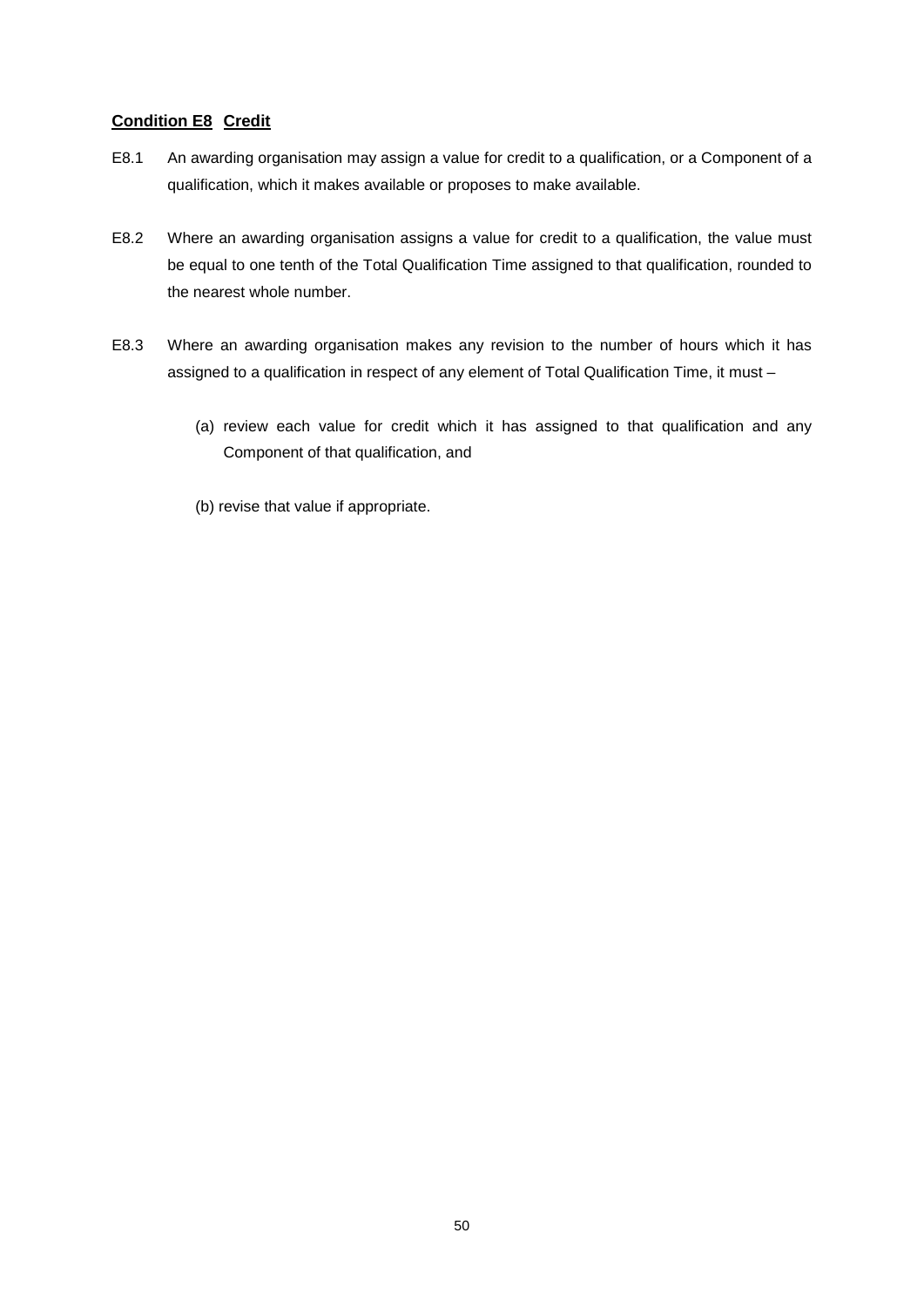## **Condition E9 Qualification and Component levels**

- E9.1 An awarding organisation must assign one or more levels to each qualification which it makes available or proposes to make available.
- E9.2 Where an awarding organisation assigns a value for credit to a Component of a qualification which it makes available or proposes to make available, it must assign a level to that Component.
- E9.3 An awarding organisation must adhere to any requirements, and have regard to any guidance, which may be published by CCEA Accreditation and revised from time to time in assigning –
	- (a) a level to a qualification,
	- (b) more than one level to a qualification, and
	- (c) a level to a Component of a qualification.
- E9.4 An awarding organisation must
	- (a) keep under review each level which it has assigned to a qualification or a Component of a qualification,
	- (b) in particular, review that level following any revision by CCEA Accreditation of any requirements published under this Condition, and
	- (c) revise that level if appropriate.
- E9.5 Following any review by CCEA Accreditation of a level assigned to a qualification or a Component of a qualification an awarding organisation must revise that level in any manner specified by CCEA Accreditation.

#### Management of the revision of a level assigned to a qualification

- E9.6 An awarding organisation must give CCEA Accreditation reasonable notice of its anticipated revision of a level assigned to a qualification, and must do so prior to the time at which it provides that information to any Users of the qualification.
- E9.7 Where an awarding organisation intends to revise, or is obliged to revise, a level assigned to a qualification it must either –
	- (a) withdraw that qualification, or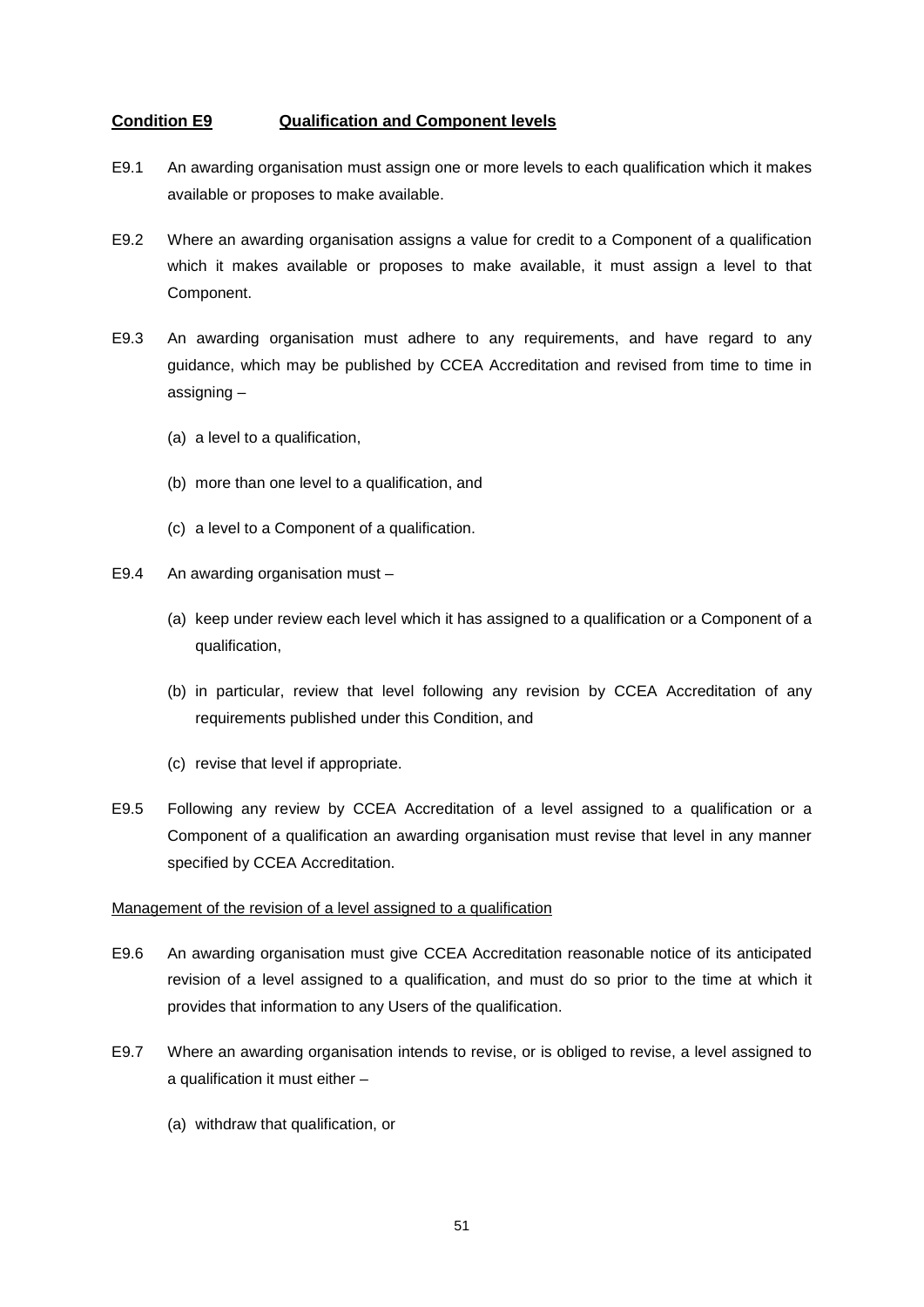- (b) follow the process outlined in conditions E9.8 and E9.9, and must give to CCEA Accreditation reasonable notice of which of these two courses it intends to follow.
- E9.8 Where an awarding organisation intends to revise, or is obliged to revise, a level assigned to a qualification, and does not intend to withdraw that qualification, it must –
	- (a) take all reasonable steps to protect the interests of Learners in relation to that qualification,
	- (b) promptly prepare, maintain, and comply with a written revision plan, which must specify how the interests of the Learners in relation to that qualification will be protected, and
	- (c) provide clear and accurate information about the revision to Users of the qualification who are likely to be affected by the revision.
- E9.9 An awarding organisation must ensure that any revision plan which it prepares complies with any requirements which CCEA Accreditation has communicated to it in writing.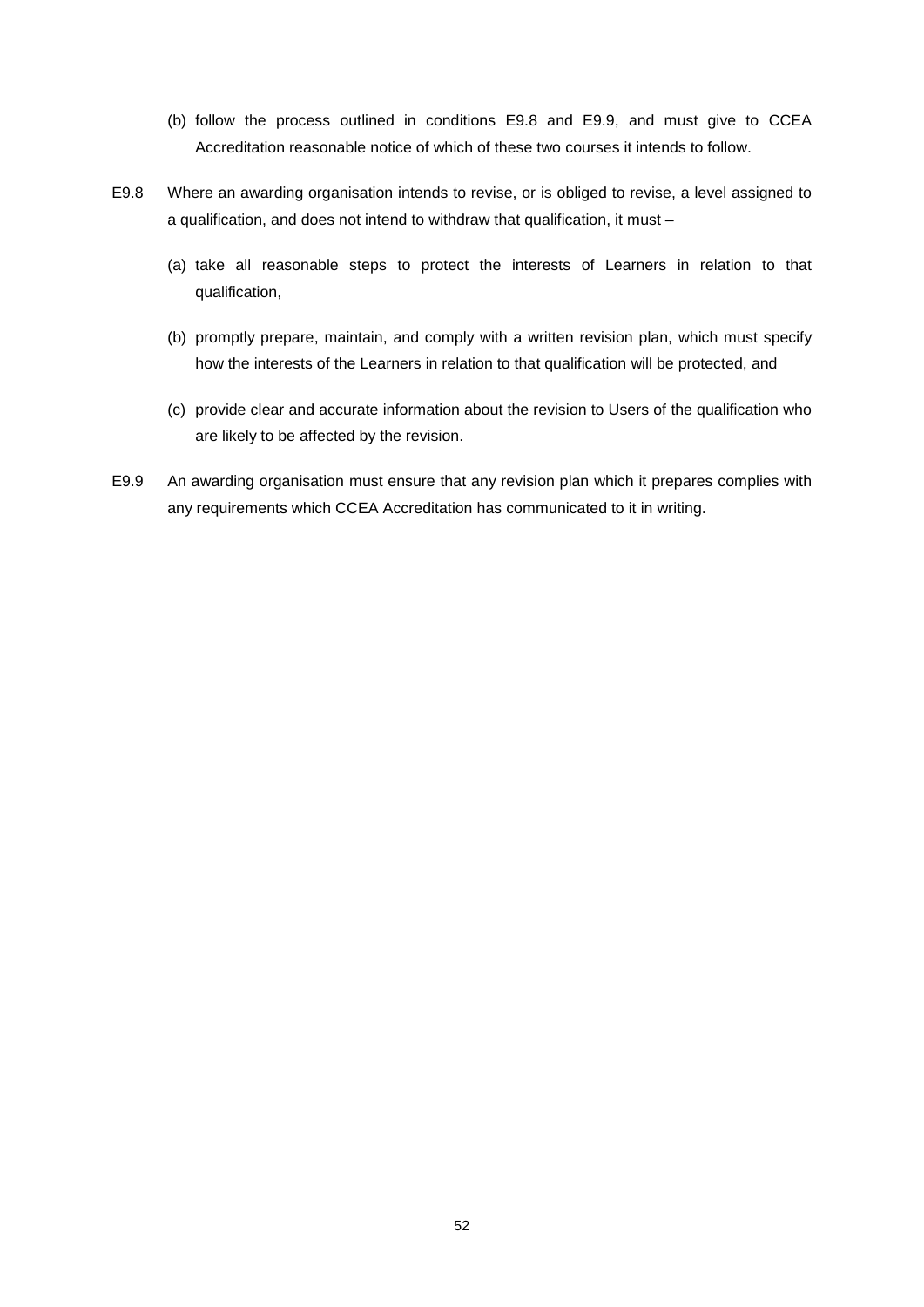#### **Condition E10 Recognition of Prior Learning**

- E10.1 Where an awarding organisation has in place a policy for the recognition of prior learning it must –
	- (a) ensure that the policy enables the awarding organisation to award qualifications in accordance with its Condition of Recognition,
	- (b) publish that policy, and
	- (c) comply with that policy.
- E10.2 For the purpose of this Condition, 'recognition of prior learning' is the
	- (a) identification by an awarding organisation of any learning undertaken, and/or attainment, by a Learner –
		- i. prior to that Learner taking a qualification which the awarding organisation makes available or proposes to make available, and
		- ii. which is relevant to the knowledge, skills and understanding which will be assessed as part of that qualification, and
	- (b) recognition by an awarding organisation of that learning and/or attainment through amendment of the requirements which a Learner must have satisfied before the Learner will be assessed or that qualification will be awarded.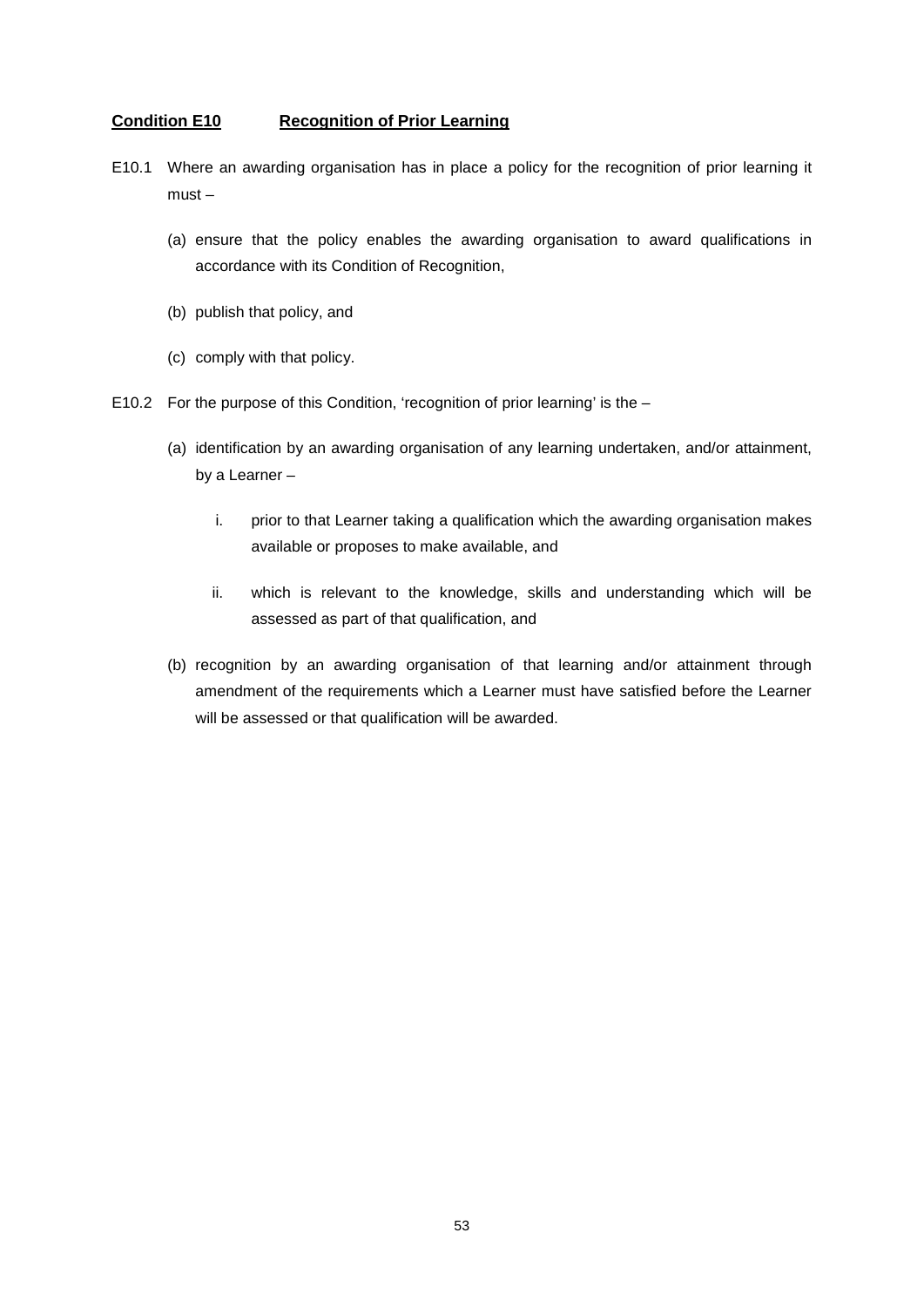# Section F Providing qualifications to purchasers ------------------------------------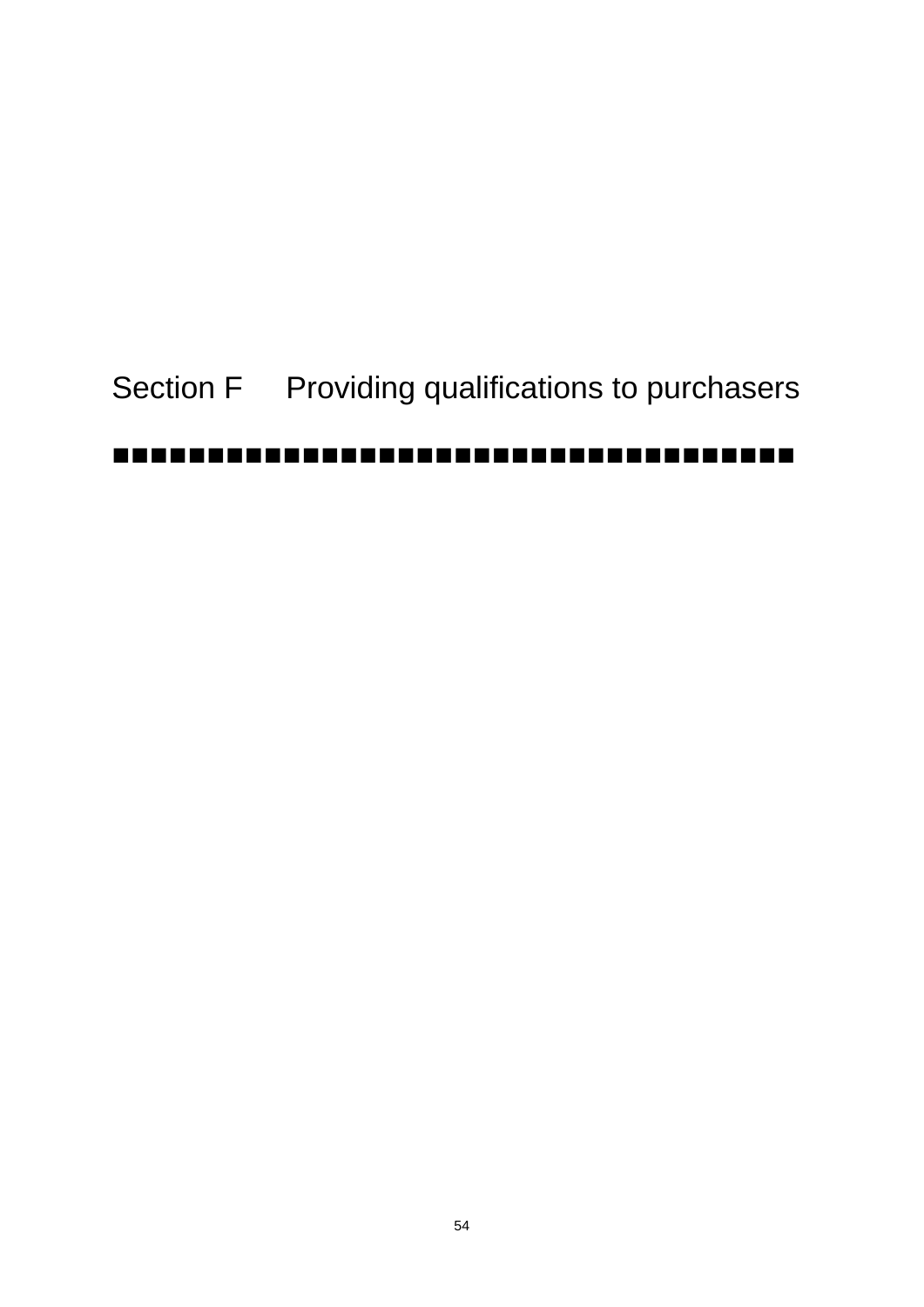# **Condition F1 Information on fees and features of a qualification**

#### Making fee information available

- F1.1 Where an awarding organisation produces a list of standard fees for the qualifications which it makes available and for any associated services, it must ensure that the list is accessible to potential purchasers, at least by means of –
	- (a) making the list available on the internet, in particular by means of a hyperlink to it that is placed on the Register, or
	- (b) providing potential purchasers with a copy of the list.
- F1.2 Where an awarding organisation does not produce such a list, it must, on request, provide to a potential purchaser –
	- (a) information as to its fees for those qualifications and services, or
	- (b) if it is not possible to determine those fees exactly, a statement of the method by which its fees are calculated or a reasonably detailed estimate of the price that he or she would have to pay.
- F1.3 An awarding organisation must ensure that in each case it has in place pricing structures that would be clear to the reasonable purchaser.
- F1.4 Where an awarding organisation provides or makes available any information as to its fees or the method by which they are calculated, it must at the same time provide or make available information as to the main features of the qualifications and associated services to which the fees relate, unless this is already clear from the context.

#### Making fee information available to satisfy the planning requirements of purchasers

- F1.5 Where an awarding organisation provides or makes available any information as to its fees or the method by which they are calculated, it must take all reasonable steps to do so sufficiently far in advance of the time at which the qualifications to which those fees relate will be made available to Learners as to satisfy the reasonable planning requirements of potential purchasers.
- F1.6 Where such information cannot be provided or made available to this timescale, the awarding organisation must instead provide or make available to potential purchasers information that is sufficient to give a reasonable indication of its likely fees, together with a clear statement to make potential purchasers aware that this information is only indicative.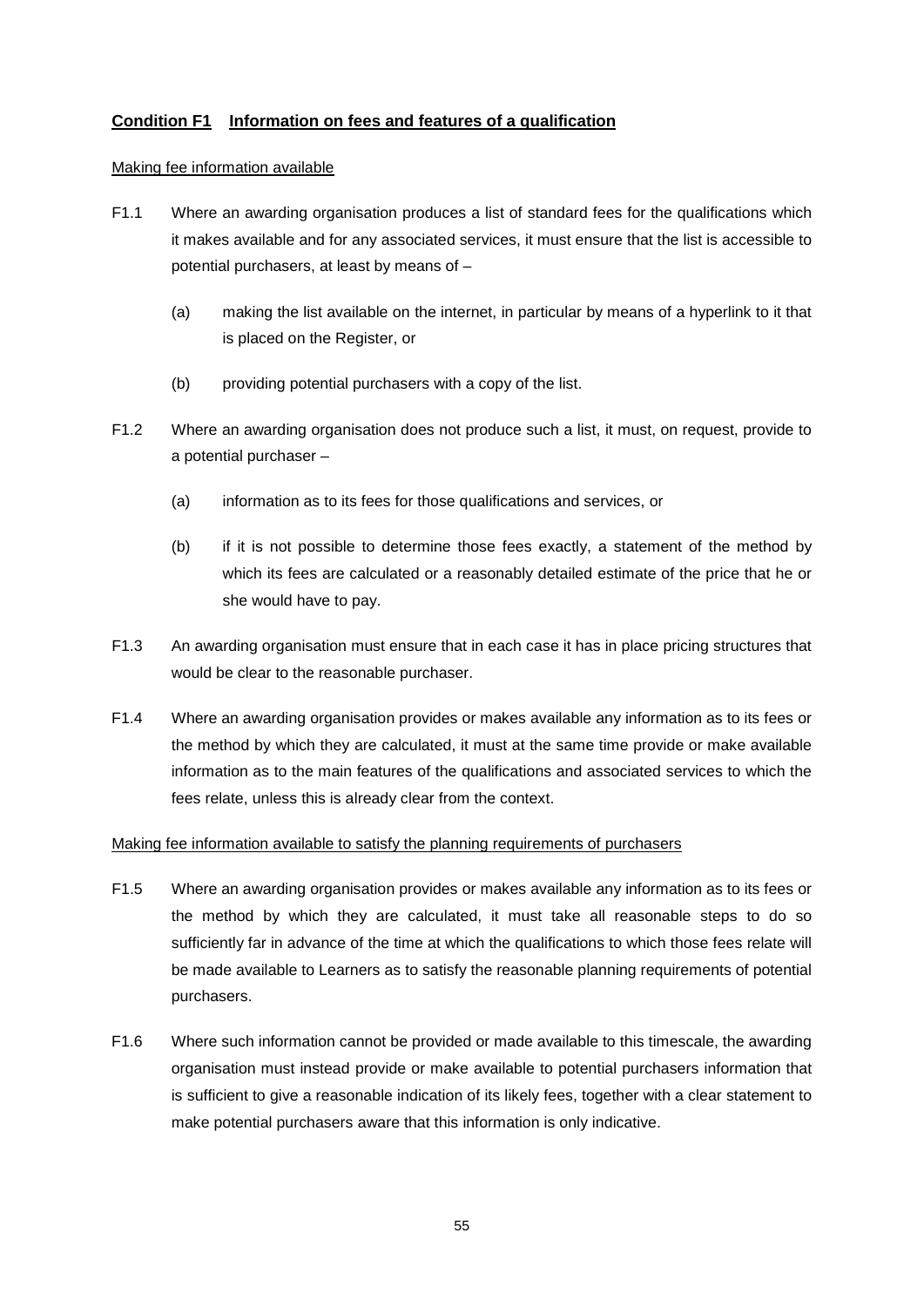# **Condition F2 Packaging qualifications with other products or services**

# Packages offered as an option

F2.1 Where an awarding organisation makes available a qualification both in a package with other products or services and separately from those other products or services, it must inform purchasers prior to the time of purchase that the qualification may be purchased separately or in a package.

#### Packages offered without alternative options

- F2.2 An awarding organisation must not make available a qualification in a package together with other products or services unless it also makes available that qualification without other products or services, except where it –
	- (a) from time to time seeks comments from purchasers on whether the packaging of the qualification with the particular products or services is appropriate, and
	- (b) reasonably concludes that continuing to make available the package is appropriate.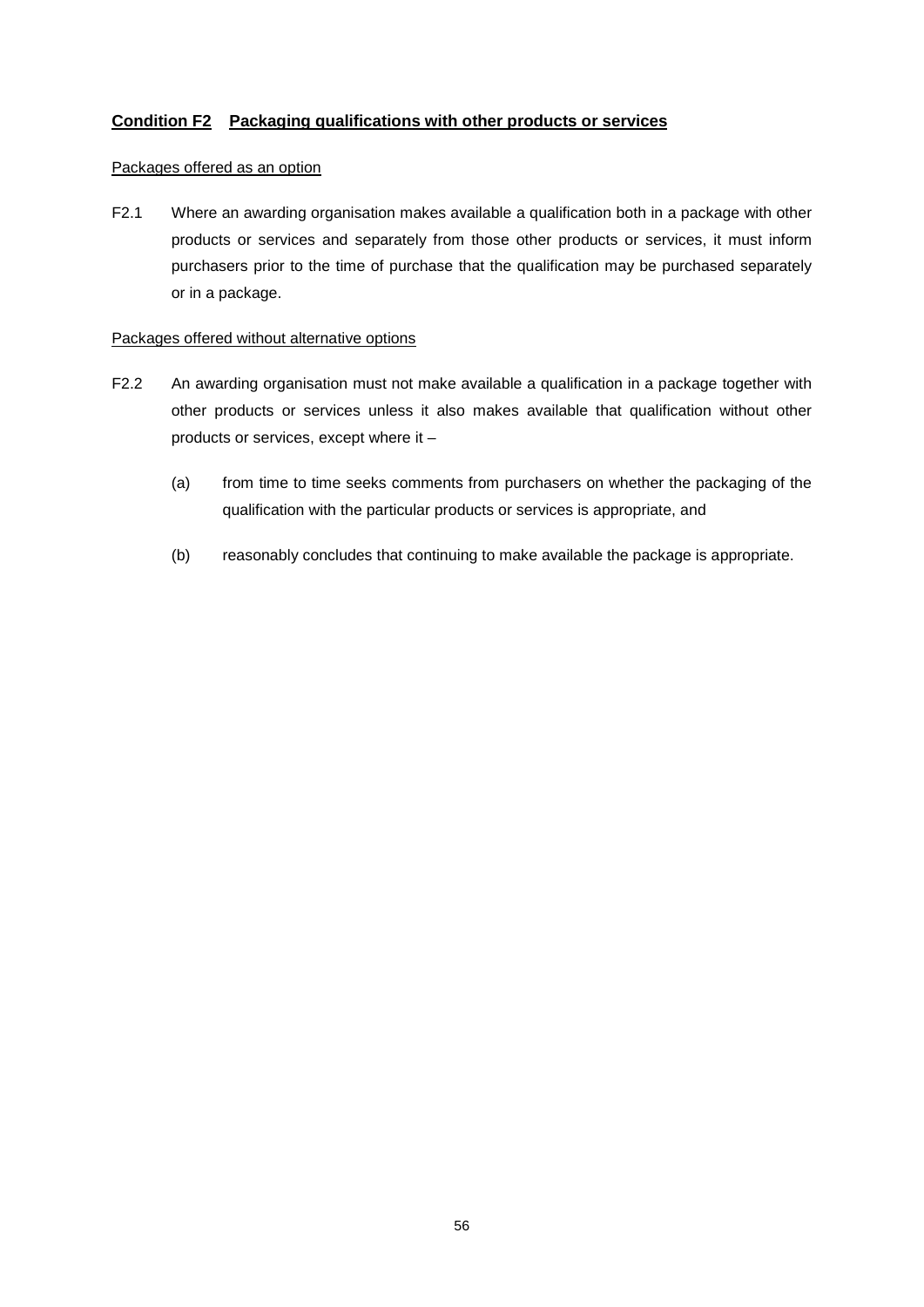# **Condition F3 Invoicing**

# Invoicing purchasers

- F3.1 An awarding organisation must
	- (a) ensure that its invoices in relation to the provision of qualifications are issued in a timely manner, and
	- (b) provide a breakdown of its fees to a reasonable level of detail following a request from a purchaser.

# The written invoicing policy

- F3.2 An awarding organisation must establish, maintain, publish and comply with a written policy on invoicing.
- F3.3 The policy must specify the processes to be followed by the awarding organisation in relation to the issue, payment and retention of invoices and the content of invoices.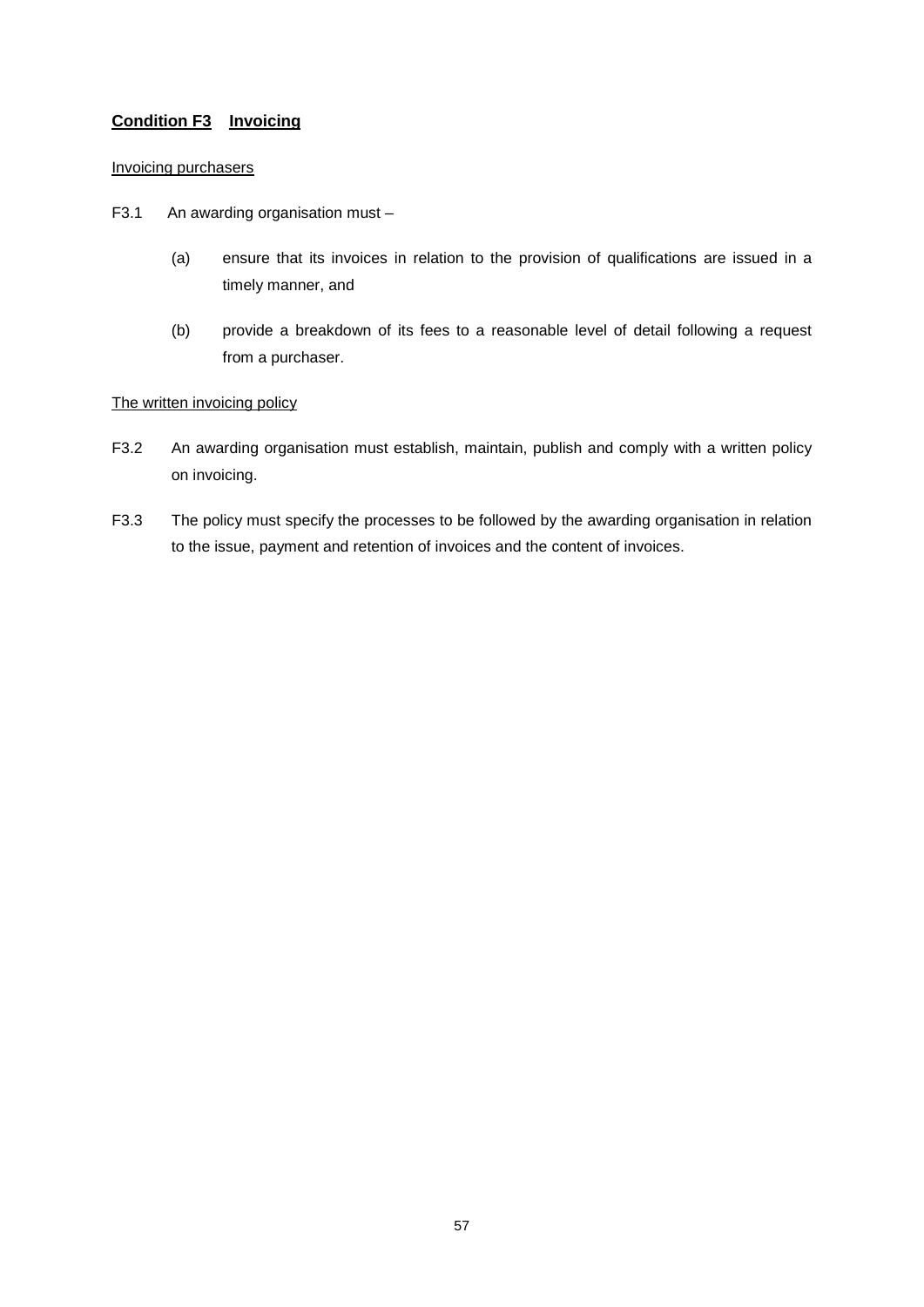Section G Setting and delivering the assessment

#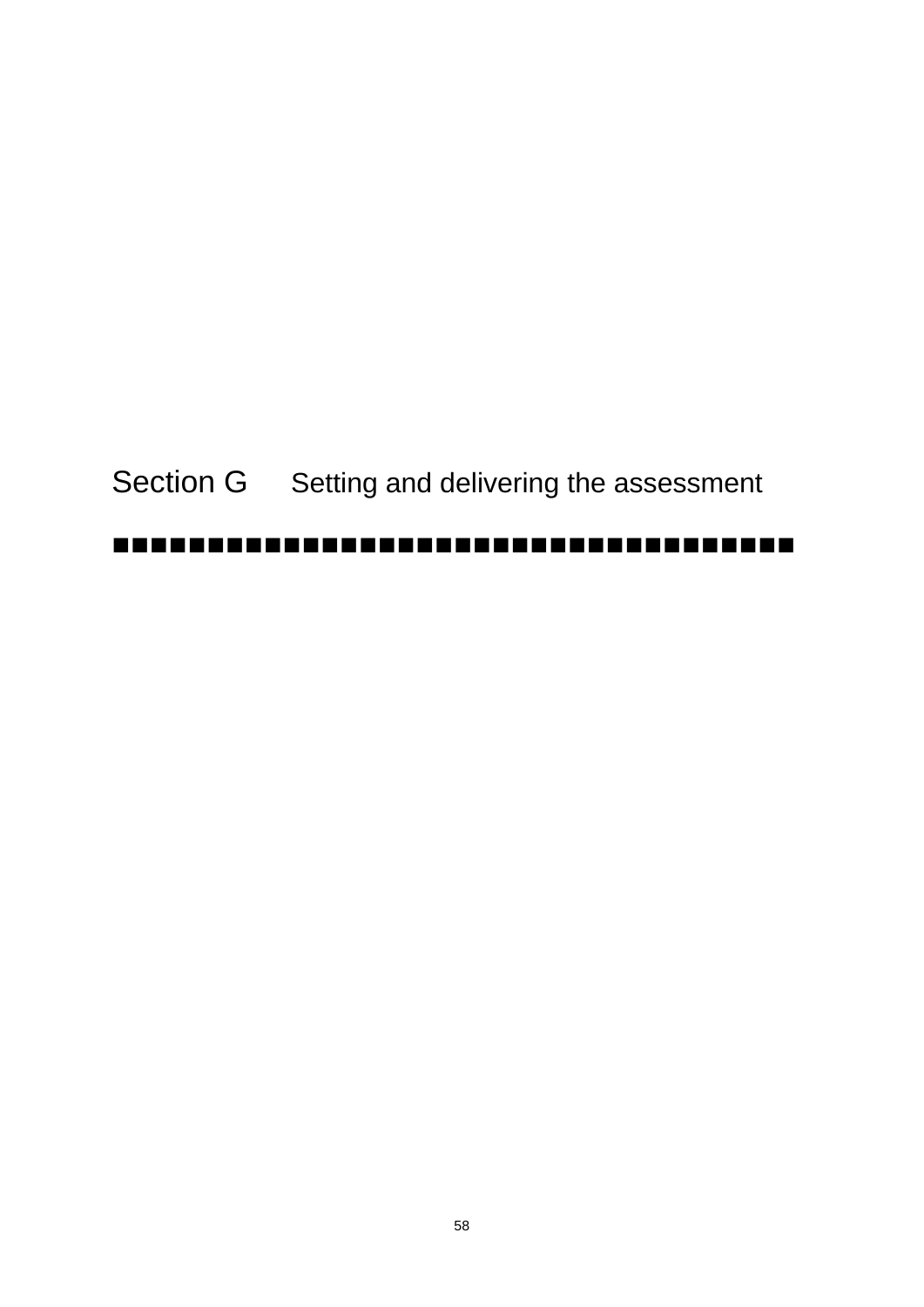#### **Condition G1 Setting the assessment**

- G1.1 In setting an assessment for a qualification which it makes available, an awarding organisation must ensure that the content of the assessment is –
	- (a) fit for purpose,

.

- (b) appropriate for the method of assessment chosen, and
- (c) consistent with the specification for that qualification.
- G1.2 An awarding organisation must take all reasonable steps to ensure that the Level of Demand of an assessment for a qualification which it makes available is consistent –
	- (a) across all options as to tasks which may be completed by a Learner for the purposes of the assessment,
	- (b) with the Level of Demand of any other assessment which may be completed by a Learner, as an alternative to the assessment, for the purpose of the qualification, and
	- (c) with the Level of Demand of previous assessments and of any specimen assessment materials which the awarding organisation has published in relation to the qualification.
- G1.3 An awarding organisation must produce a written document in relation to an assessment which sets out clear and unambiguous criteria against which Learners' levels of attainment will be differentiated.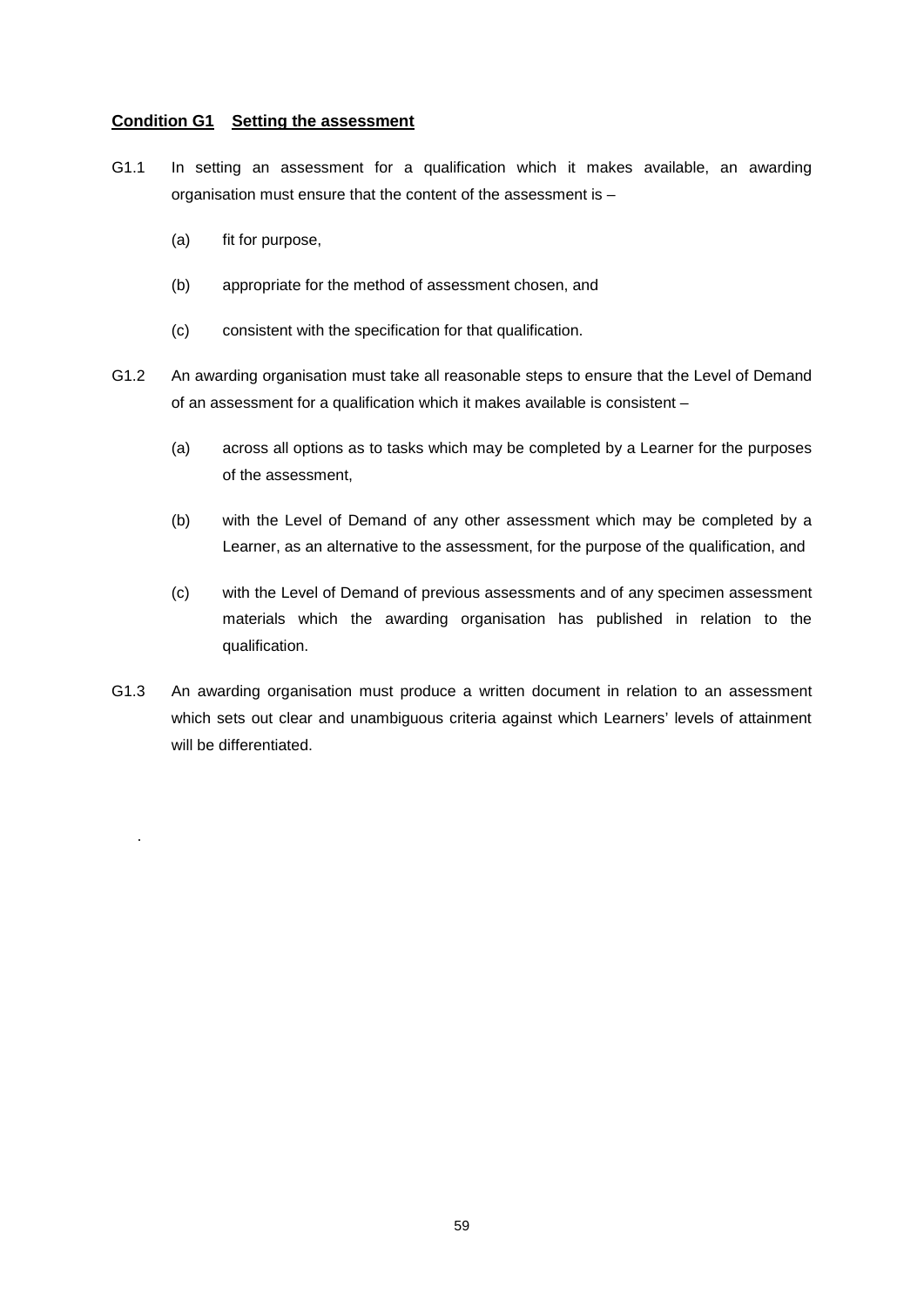# **Condition G2 Language of the assessment**

G2.1 An awarding organisation must ensure that all Learners taking its qualifications are assessed in –

English in England, and English or Irish in Northern Ireland,

except to the extent that the use of another language is permitted by this condition.

- G2.2 A Learner taking a qualification may be assessed in British Sign Language or Irish Sign Language where it is permitted by an awarding organisation for the purpose of Reasonable Adjustment.
- G2.3 A Learner taking a qualification may be assessed in any other language where it is one of the primary objectives of the qualification –
	- (a) for the Learner to gain knowledge of, skills in, and understanding of that language, or
	- (b) to support a role in the workplace, providing that proficiency in English or Irish is not required for the role supported by the qualification.
- G2.4 Where an awarding organisation makes available a qualification in more than one language, the awarding organisation must take all reasonable steps to ensure that assessments in different languages ensure a consistent Level of Demand for Learners.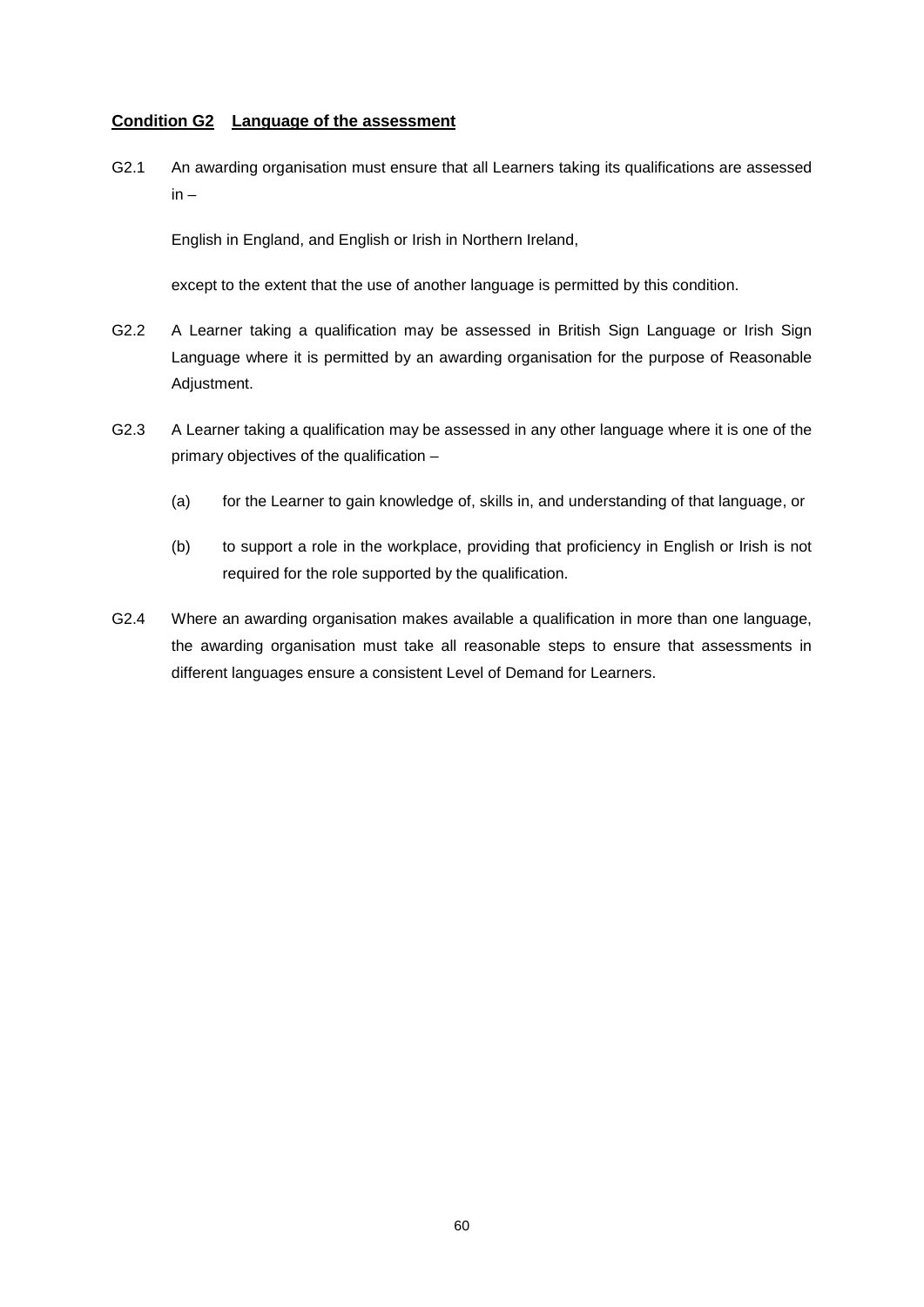# **Condition G3 Use of language and Stimulus Materials**

- G3.1 An awarding organisation must ensure that assessments for qualifications which it makes available use only appropriate language and Stimulus Materials.
- G3.2 Language and Stimulus Materials are only appropriate if they
	- (a) enable Learners to demonstrate their level of attainment,
	- (b) require knowledge, skills and understanding which are required for the qualification,
	- (c) are clear and unambiguous (unless ambiguity forms part of the assessment), and
	- (d) are not likely to cause unnecessary offence to Learners.
- G3.3 In considering whether language and Stimulus Materials for an assessment are appropriate, an awarding organisation must take into account in particular –
	- (a) the age of Learners who may reasonably be expected to take the qualification,
	- (b) the level of the qualification,
	- (c) the objective of the qualification, and
	- (d) the knowledge, skills and understanding assessed for the qualification.
- G3.4 An awarding organisation must take all reasonable steps to ensure that no assessment for a qualification which it makes available contains language or Stimulus Materials which could lead a group of Learners who share a common attribute or circumstance to experience – because of that attribute or circumstance – an unreasonable disadvantage in the level of attainment that they are able to demonstrate in the assessment.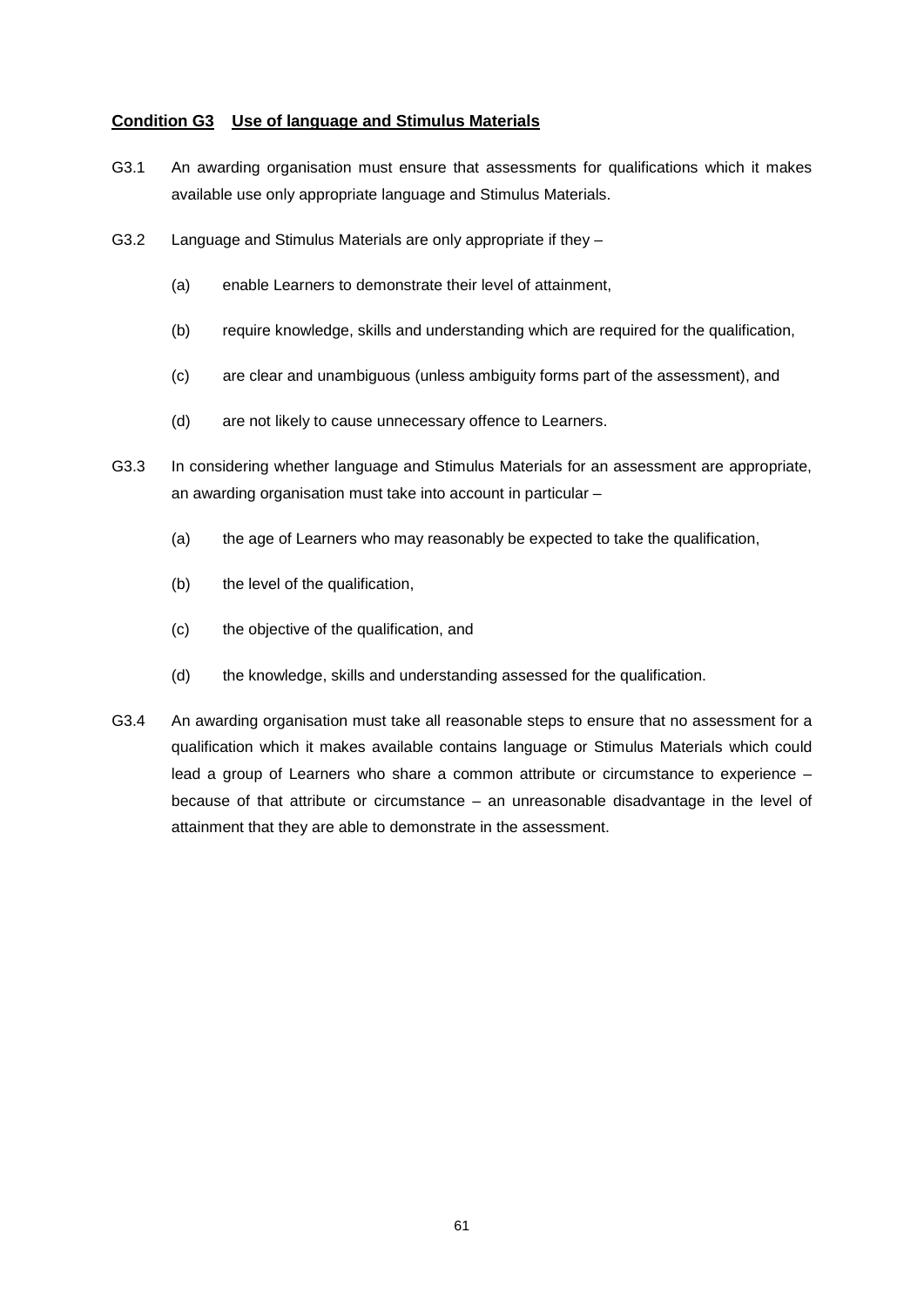# **Condition G4 Maintaining confidentiality of assessment materials, including the conduct of specified training events**

- G4.1 Where confidentiality in
	- (a) the contents of assessment materials, or
	- (b) information about the assessment,

is required in order to ensure that a qualification which an awarding organisation makes available, or proposes to make available, reflects an accurate measure of attainment, the awarding organisation must take all reasonable steps to ensure that such confidentiality is maintained.

- G4.2 In particular, an awarding organisation
	- (a) must take all reasonable steps to ensure such confidentiality is maintained where it (or any person connected or previously connected to it) provides training or training materials in relation to such a qualification,
	- (b) must not provide or endorse any prohibited training, and
	- (c) must take all reasonable steps to ensure that any person connected or previously connected to it does not provide or endorse any prohibited training.
- G4.3 for the purposes of the Condition, 'prohibited training' is training:
	- (a) provided to Teachers in relation to such a qualification,
	- (b) at which a number of persons are present (whether physically or remotely by means of simultaneous electronic communication),
	- (c) where any one of those persons holds information in relation to the content of assessment materials or information about the assessment for that qualification, and
	- (d) where disclosure of the information to Teachers would breach such confidentiality.
- G4.4 An awarding organisation must in respect of any training it provides to Teachers in relation to such a qualification (and, in relation to any such training provided by any person connected to it, must take all reasonable steps to) –
	- (a) ensure that the training is reasonably available to all Teachers preparing Learners, or persons likely to become Learners, for assessments for that qualification,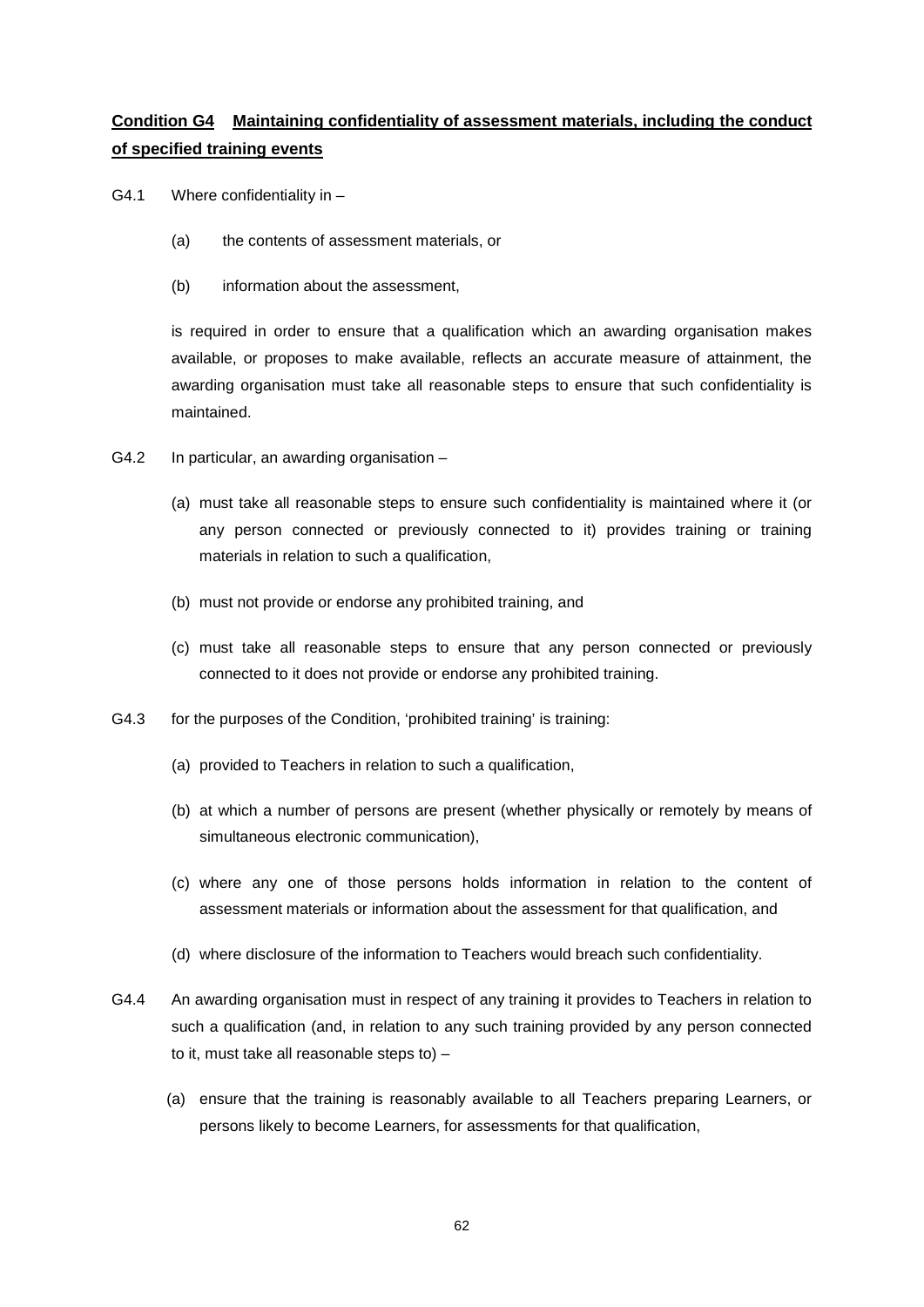- (b) advertise to Teachers the availability of the training, including in particular by publishing details of the training, and
- (c) publish the content of any training materials which have been provided to Teachers in connection with the training, as soon as reasonably practicable after the training has been held.
- G4.5 An awarding organisation must take all reasonable steps to ensure that no person connected to it, or previously connected to it, offers to disclose information about any assessment or the content of any assessment materials where that information is (or is said or implied to be) confidential.
- G4.6 Where any breach of such confidentiality (including through the loss or theft of confidential assessment materials) is either suspected by an awarding organisation or alleged by any other person and where there are reasonable grounds for that suspicion or allegation, the awarding organisation must:
	- (a) investigate that breach,
	- (b) ensure that such an investigation is carried out rigorously, effectively, and by persons of appropriate competence who have no personal interest in its outcome, and
	- (c) so far as possible, establish whether or not a breach of such confidentiality has occurred.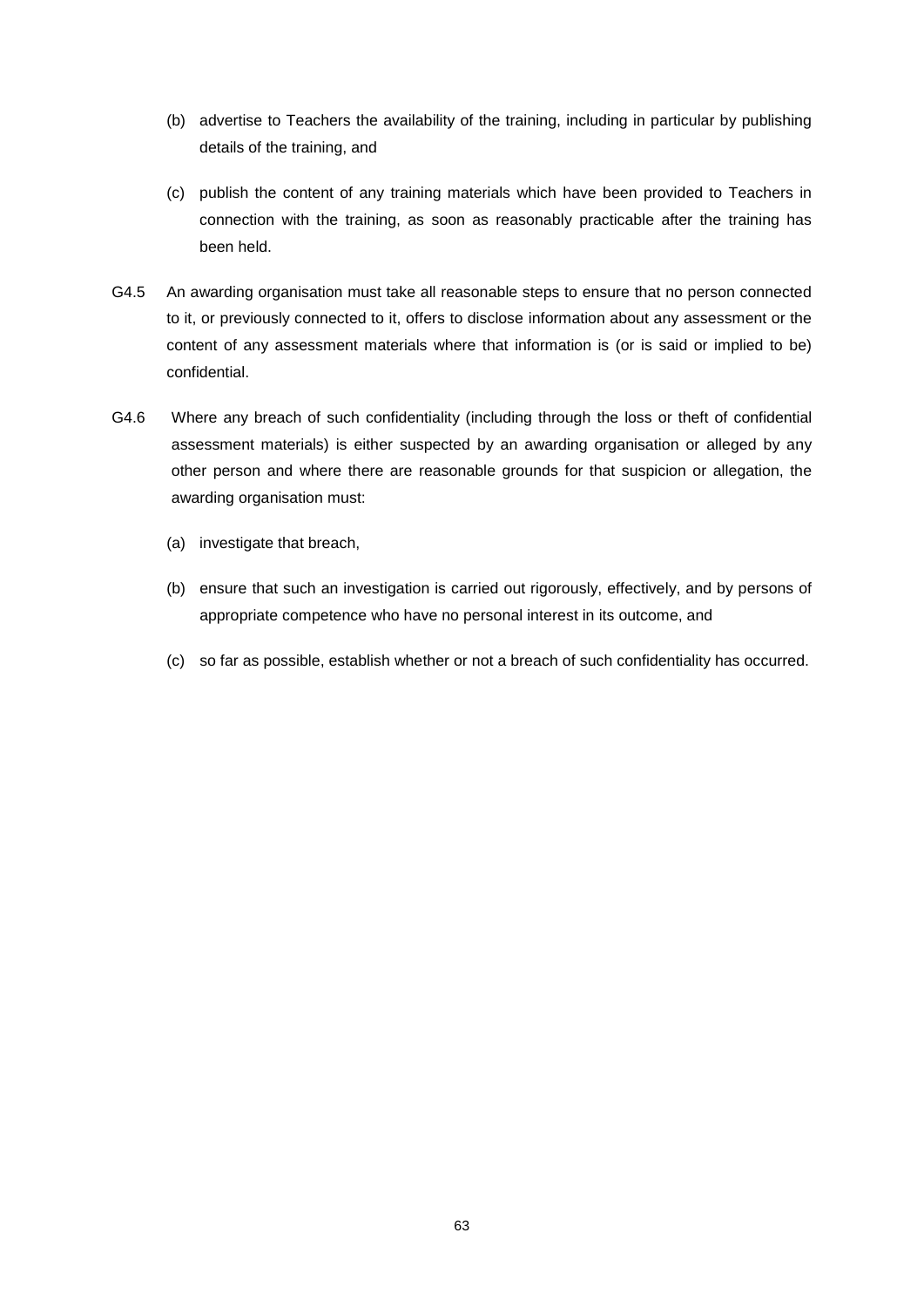# **Condition G5 Registration of Learners**

- G5.1 An awarding organisation must take all reasonable steps to ensure that
	- (a) each Learner taking a qualification which the awarding organisation makes available is registered in a way that permits the Learner to be clearly and uniquely identified, and
	- (b) where the identity of a Learner has not previously been confirmed to the awarding organisation, or the Centre at which the assessment will take place, arrangements are in place to confirm the Learner's identity.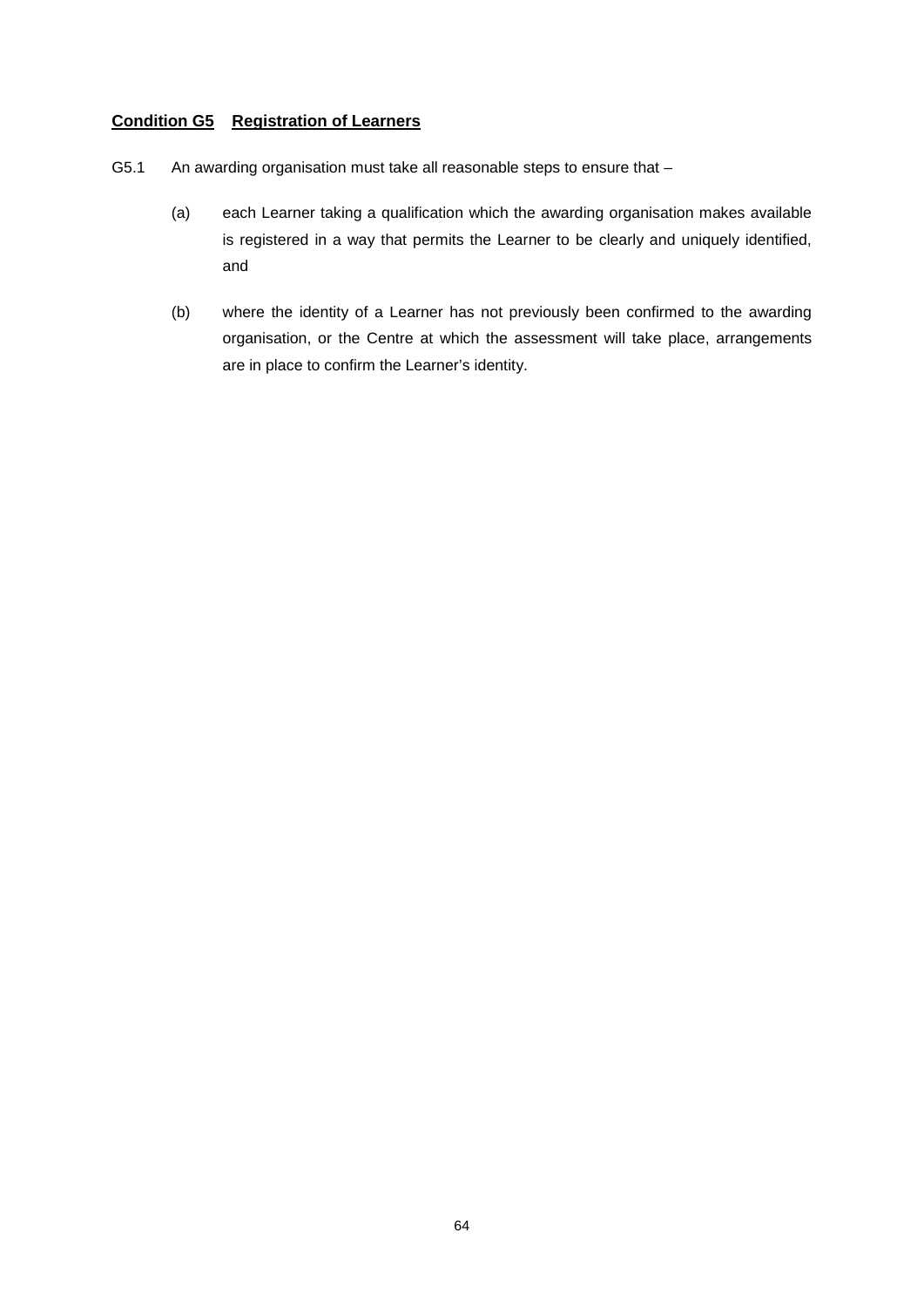# **Condition G6 Arrangements for Reasonable Adjustments**

- G6.1 For the purposes of this condition, Reasonable Adjustments are adjustments made to an assessment for a qualification so as to enable a disabled Learner to demonstrate his or her knowledge, skills and understanding to the levels of attainment required by the specification for that qualification.
- G6.2 An awarding organisation must, in accordance with Equalities Law, have in place clear arrangements for making Reasonable Adjustments in relation to qualifications which it makes available.
- G6.3 An awarding organisation must publish details of its arrangements for making Reasonable Adjustments, which must include details as to –
	- (a) how a Learner qualifies for a Reasonable Adjustment, and
	- (b) what Reasonable Adjustment will be made.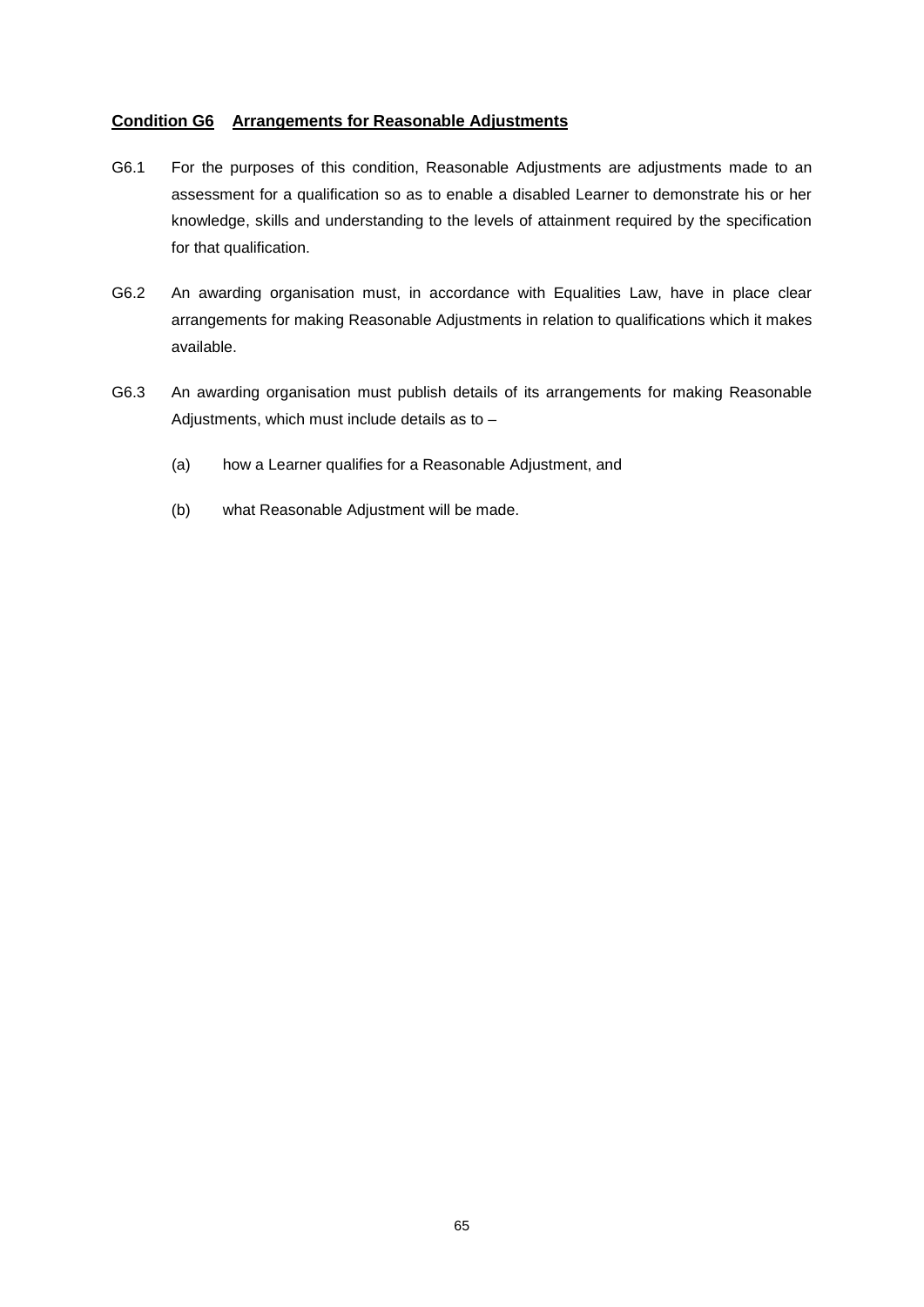# **Condition G7 Arrangements for Special Consideration**

- G7.1 For the purposes of this condition, Special Consideration is consideration to be given to a Learner who has temporarily experienced –
	- (a) an illness or injury, or
	- (b) some other event outside of the Learner's control,

which has had, or is reasonably likely to have had, a material effect on that Learner's ability to take an assessment or demonstrate his or her level of attainment in an assessment.

- G7.2 An awarding organisation must have in place clear arrangements for Special Consideration to be given to Learners in relation to qualifications which it makes available.
- G7.3 An awarding organisation must publish details of its arrangements for giving Special Consideration, which must include details as to –
	- (a) how a Learner qualifies for Special Consideration, and
	- (b) what Special Consideration will be given.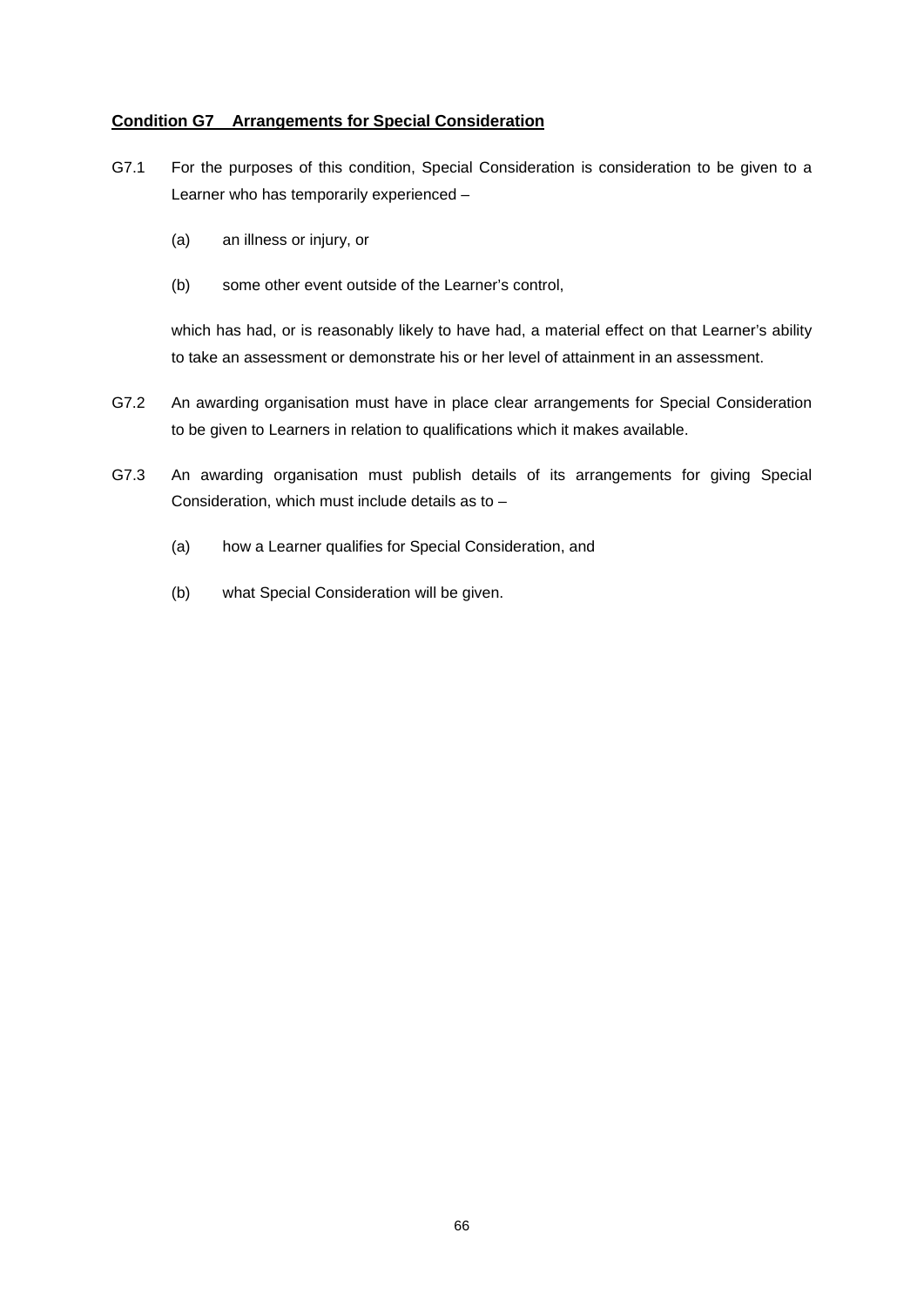## **Condition G8 Completion of the assessment under the required conditions**

- G8.1 An awarding organisation must take all reasonable steps to ensure that, in relation to qualifications which it makes available –
	- (a) evidence generated by a Learner in an assessment is generated by that Learner (or includes evidence generated by that Learner as a contribution to group work), and
	- (b) where an assessment is required to be completed under specified conditions, Learners complete the assessment under those conditions (other than where any Reasonable Adjustments or Special Consideration require alternative conditions).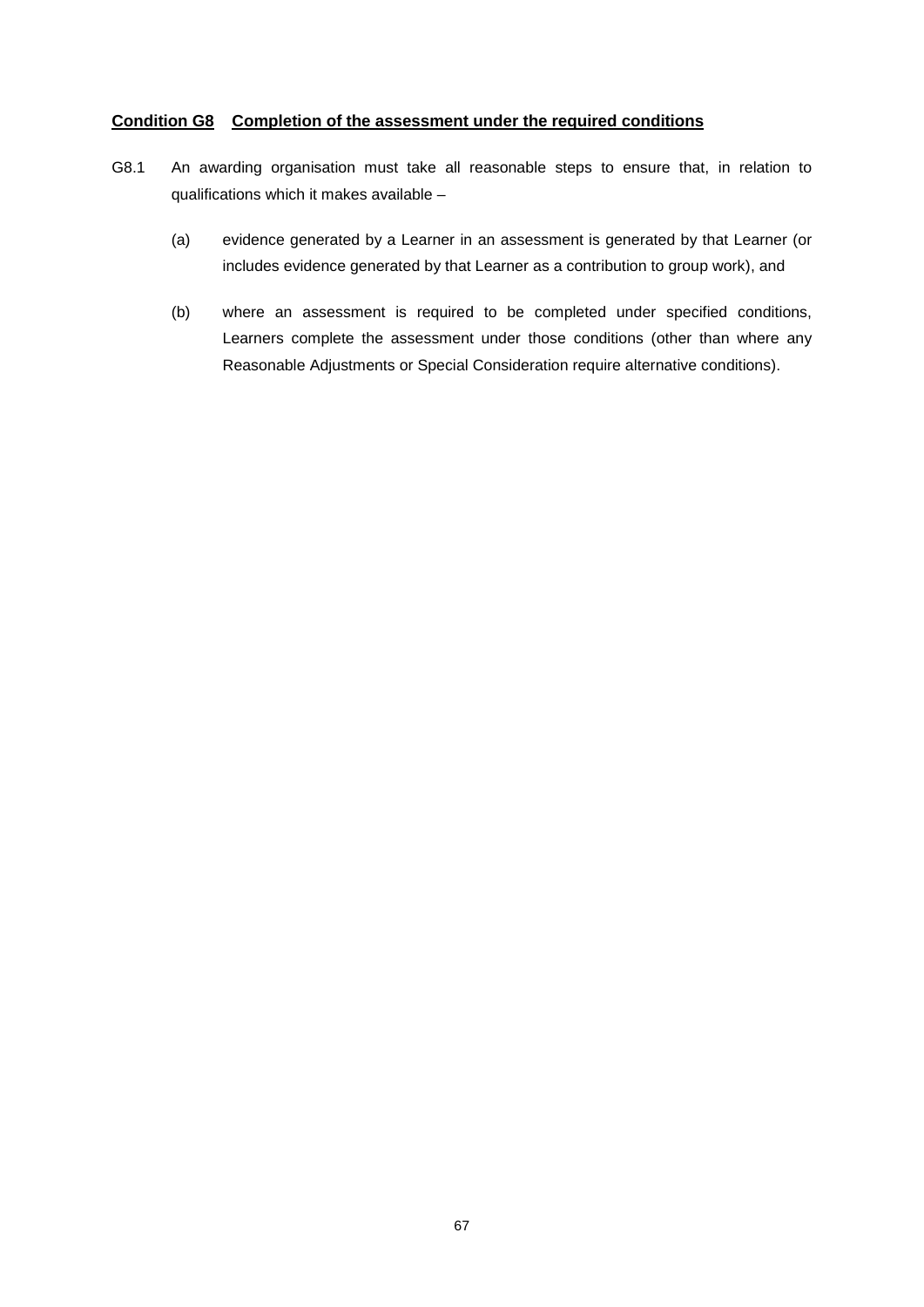# **Condition G.9 Delivering the Assessment**

- G9.1 An awarding organisation must ensure that every assessment for a qualification that it makes available is delivered effectively and efficiently.
- G9.2 An awarding organisation must ensure that, on delivery of every assessment for a qualification that it makes available, the assessment:
	- (a) is fit for purpose
	- (b) permits Reasonable Adjustments to be made, while minimising the need for them
	- (c) allows each Learner to generate evidence which can be authenticated
	- (d) allows each specified level of attainment detailed in the specification to be reached by a Learner who has attained the required level of knowledge, skills and understanding
	- (e) allows Assessors to be able to differentiate accurately and consistently between a range of attainments by Learners.
- G9.3 An awarding organisation must ensure that, on delivery of every assessment for a qualification that it makes available, the content of the assessment:
	- (a) is fit for purpose
	- (b) is appropriate for the method of assessment chosen
	- (c) is consistent with the specification for that qualification.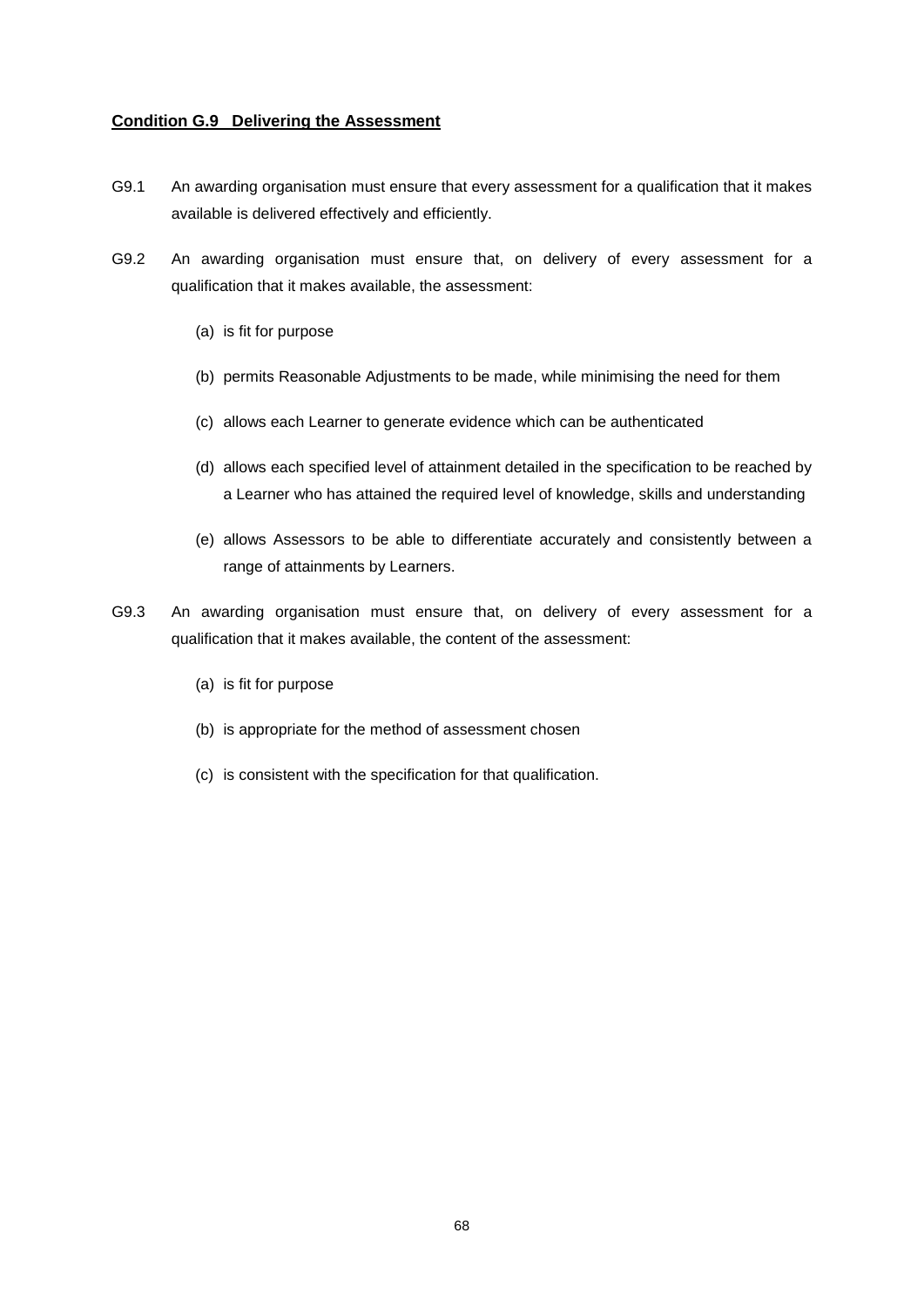# Section H From marking to issuing results

# -------------------------------------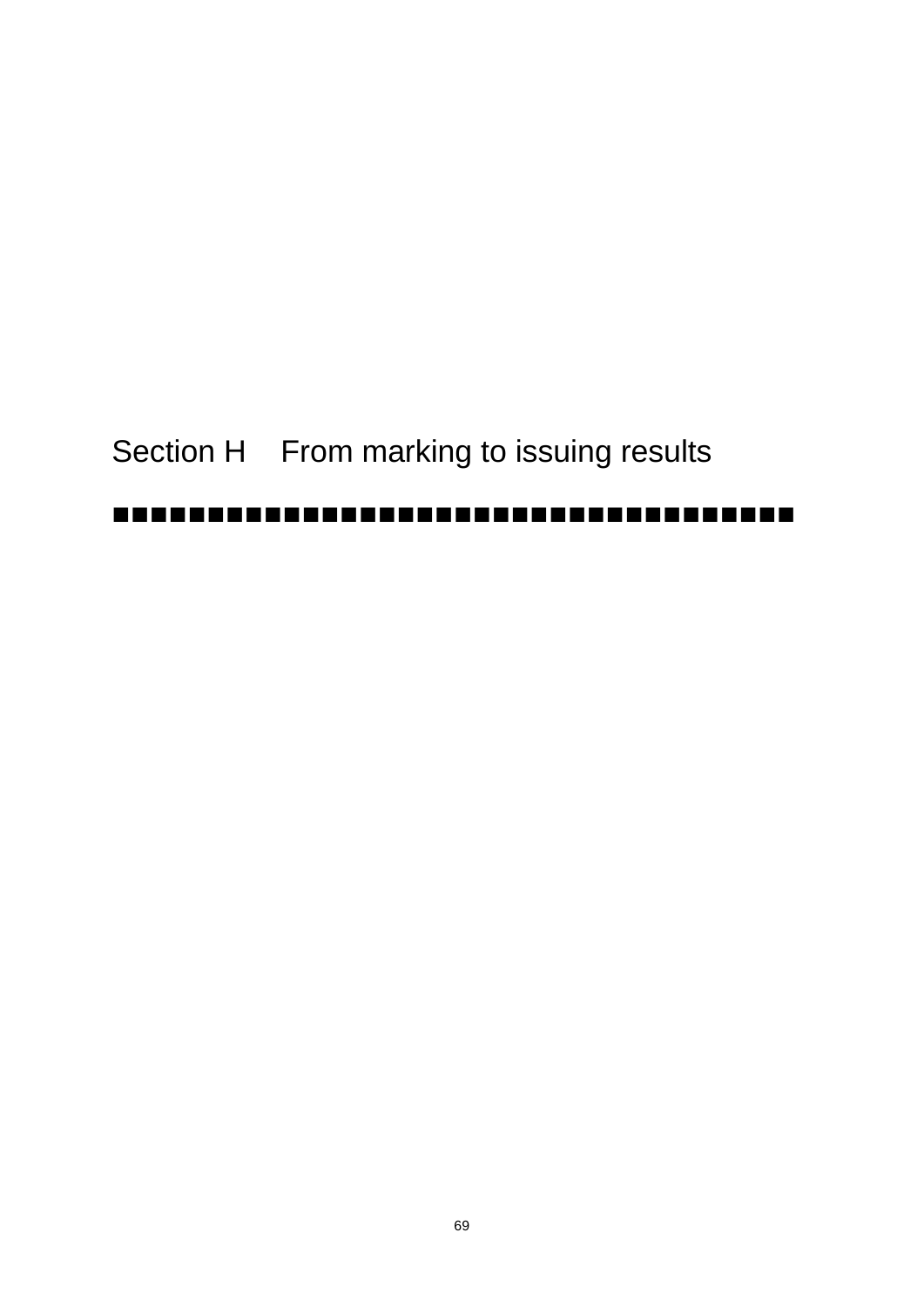#### **Condition H1 Marking the assessment**

#### **Marking**

- H1.1 For each qualification which it makes available, an awarding organisation must have in place effective arrangements to ensure that, as far as possible, the criteria against which Learners' performance will be differentiated are –
	- (a) understood by Assessors and accurately applied, and
	- (b) applied consistently by Assessors, regardless of the identity of the Assessor, Learner or Centre.

#### Marking options

- H1.2 Where
	- (a) an awarding organisation offers an option as to tasks which may be completed by a Learner in an assessment or as to assessments which may be completed by the Learner (including units),
	- (b) the awarding organisation reasonably concludes that there is a material inconsistency between the Level of Demand of two optional tasks or assessments, and
	- (c) it is likely that the inconsistency will prejudice a group of Learners,

the awarding organisation must make a reasonable alteration to the criteria against which Learners' performance will be differentiated for the optional task or assessment so as to prevent that prejudice from occurring.

H1.3 Where such a reasonable alteration is made for an optional task or assessment, an awarding organisation must ensure that the alteration is applied uniformly in the marking of every task or assessment in relation to which a Learner has taken that option.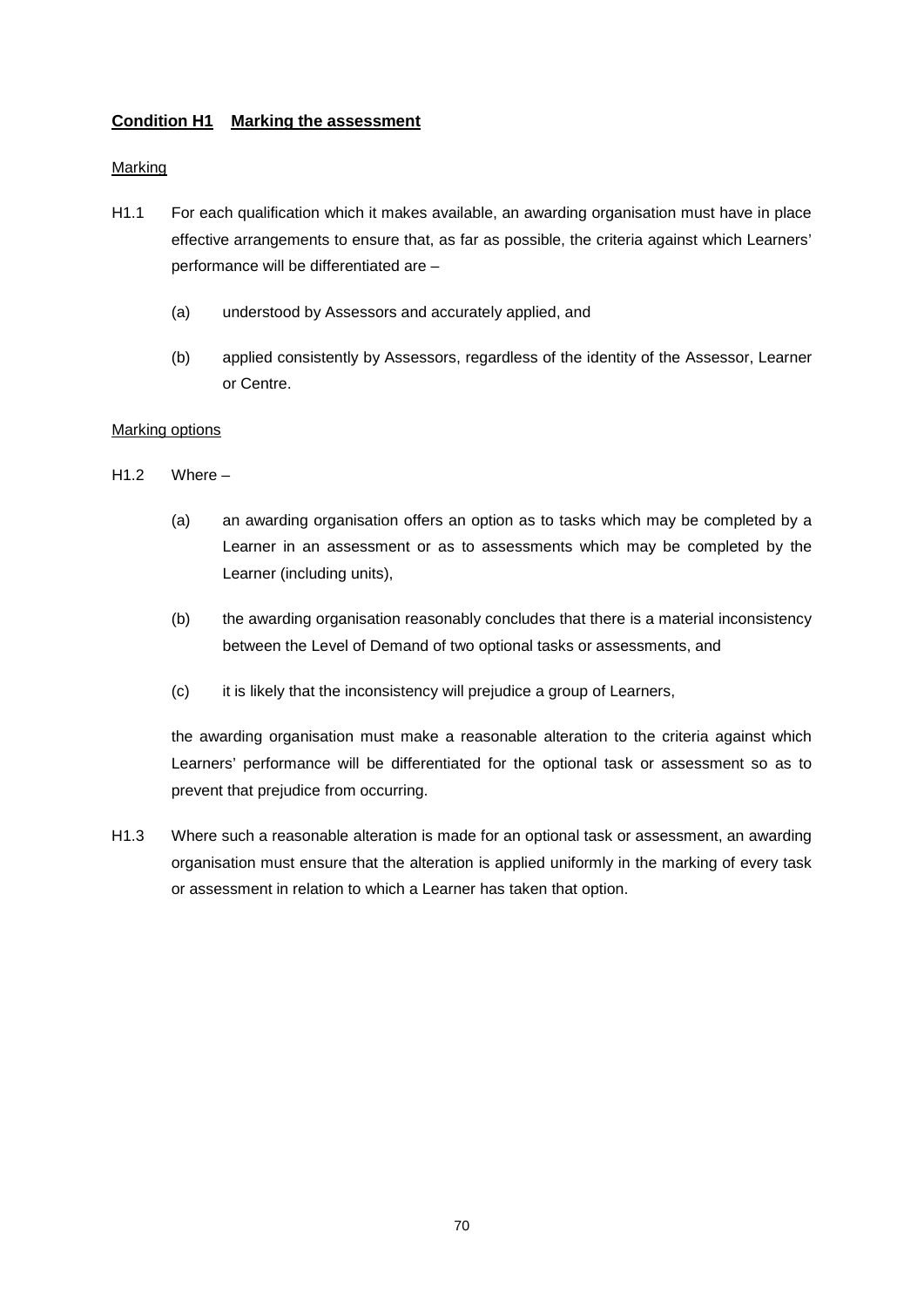#### **Condition H2 Moderation where an assessment is marked by a Centre**

- H2.1 Where evidence generated by a Learner in an assessment for a qualification made available by an awarding organisation is marked by a Centre, the awarding organisation must have in place clear and effective arrangements to undertake Moderation of the assessment.
- H2.2 An awarding organisation must ensure that any such Moderation which it undertakes allows it effectively to determine whether or not –
	- (a) the assessment remains fit for purpose, and
	- (b) the criteria against which Learners' performance is differentiated are being applied accurately and consistently by Assessors in different Centres, regardless of the identity of the Assessor, Learner, or Centre.
- H2.3 An awarding organisation must
	- (a) ensure that any such Moderation which it undertakes ensures that it is able to make any necessary changes to a Centre's marking of evidence generated by a Learner in an assessment, and
	- (b) make such a change wherever it considers it necessary in order to ensure that the assessment remains fit for purpose or that the criteria against which Learners' performance is differentiated are being applied accurately and consistently.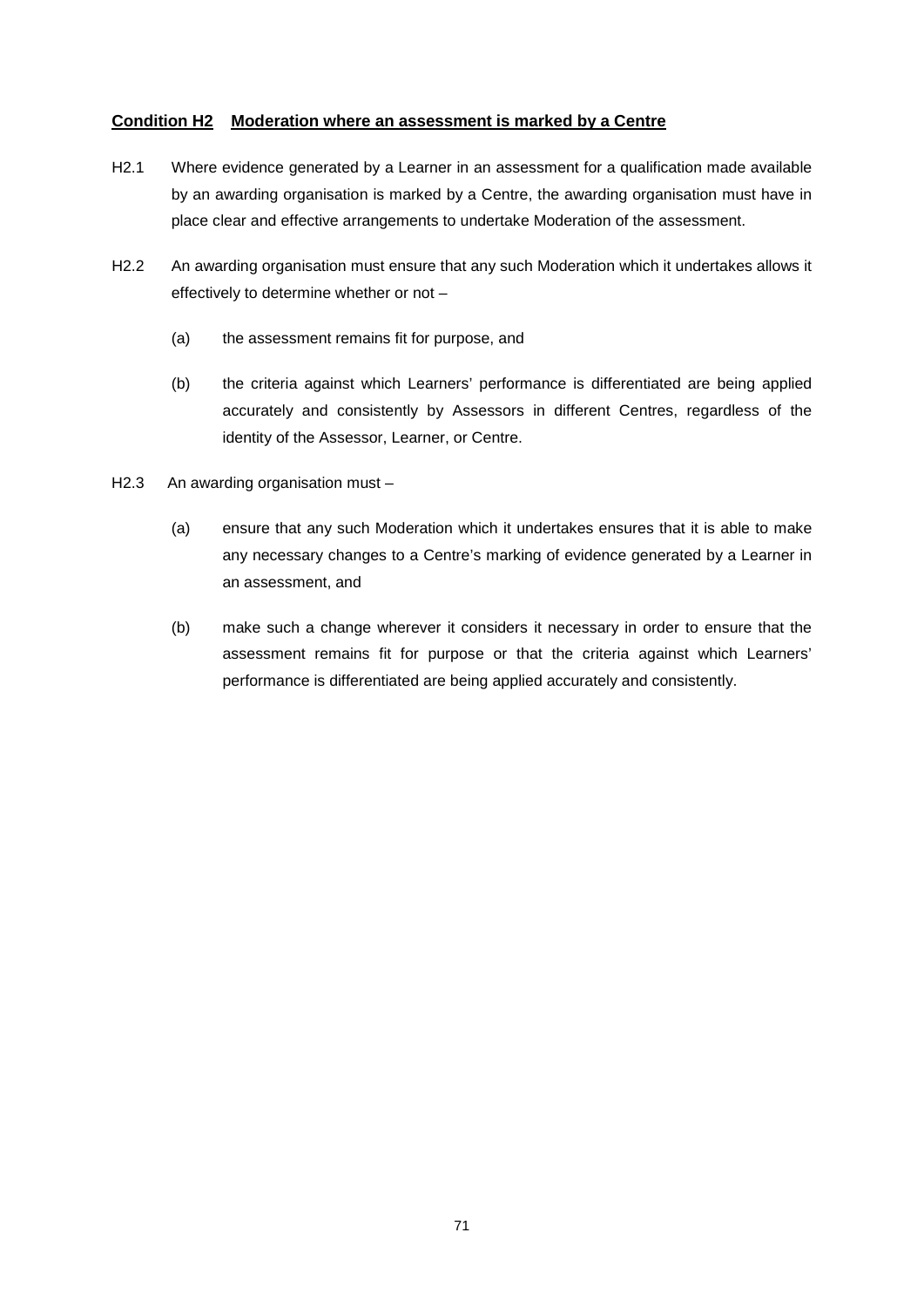#### **Condition H3 Monitoring the specified levels of attainment for a qualification**

- H3.1 Before setting a specified level of attainment for a qualification which it makes available, an awarding organisation must review the specified levels of attainment set for –
	- (a) the qualification previously,
	- (b) similar qualifications it makes available, and
	- (c) similar qualifications made available by other awarding organisations,

and must use the results of this monitoring to ensure that the specified level of attainment it sets for the qualification will promote consistency in measuring the levels of attainment of Learners over time and between similar qualifications.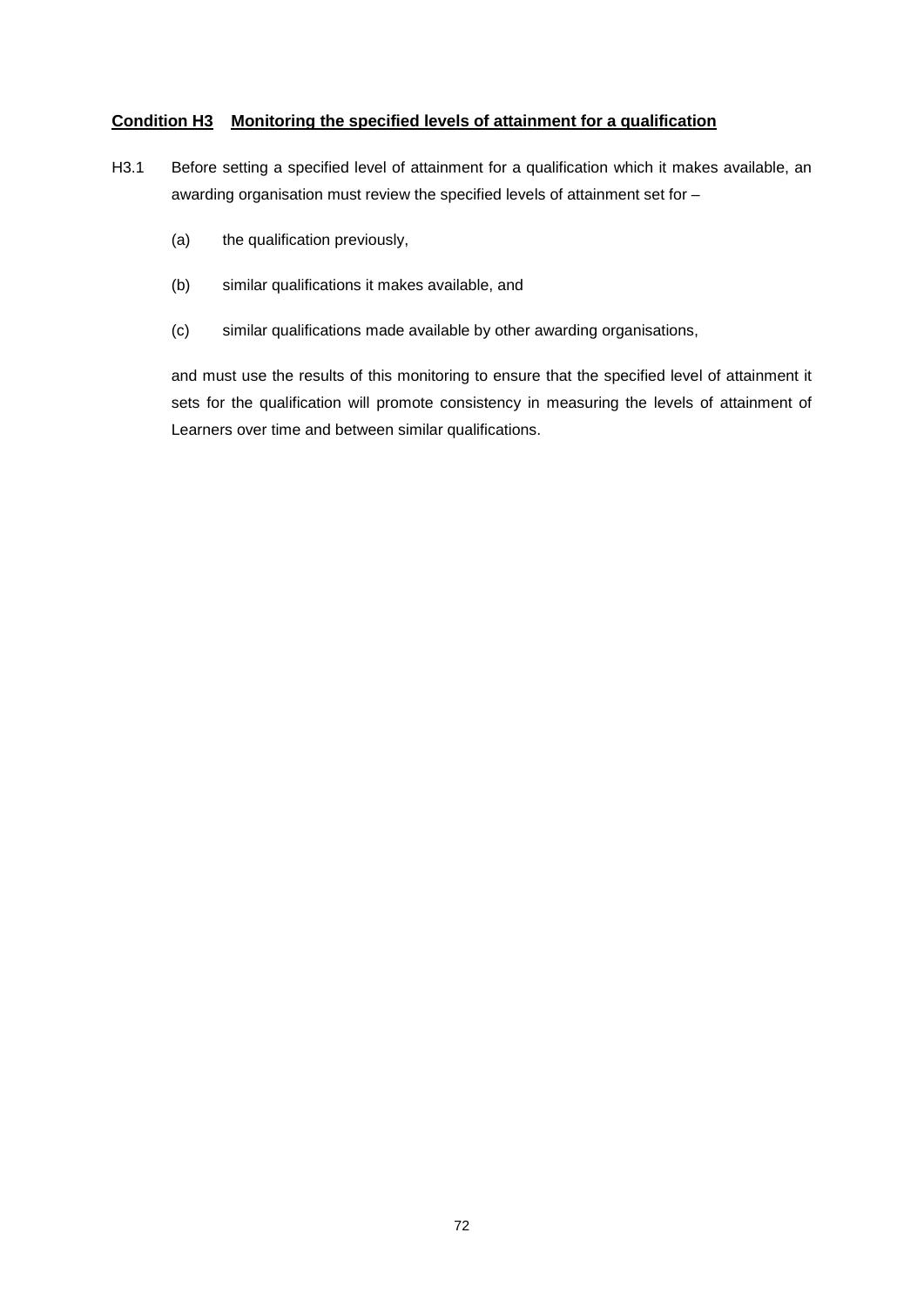### **Condition H4 Adjudication by CCEA Accreditation of specified levels of attainment for a qualification**

- H4.1 Where
	- (a) an awarding organisation makes available a qualification,
	- (b) at least one other awarding organisation makes available a qualification which is viewed by the generality of Users of qualifications as being a direct equivalent to that qualification,
	- (c) each awarding organisation sets the specified level or levels of attainment for the equivalent qualification that they respectively make available,
	- (d) CCEA Accreditation considers that a specified level of attainment set by an awarding organisation prevents the equivalent qualifications from indicating a consistent level of attainment (including, where CCEA Accreditation considers appropriate, over time), and
	- (e) CCEA Accreditation specifies to an awarding organisation, in writing, requirements in relation to a specified level of attainment for the qualification which it makes available (either for a particular assessment cycle or during a particular time period),

any awarding organisation to which CCEA Accreditation has specified such requirements must ensure that, before the qualification is awarded for that assessment cycle or during that time period, the specified level of attainment for the qualification complies with those requirements.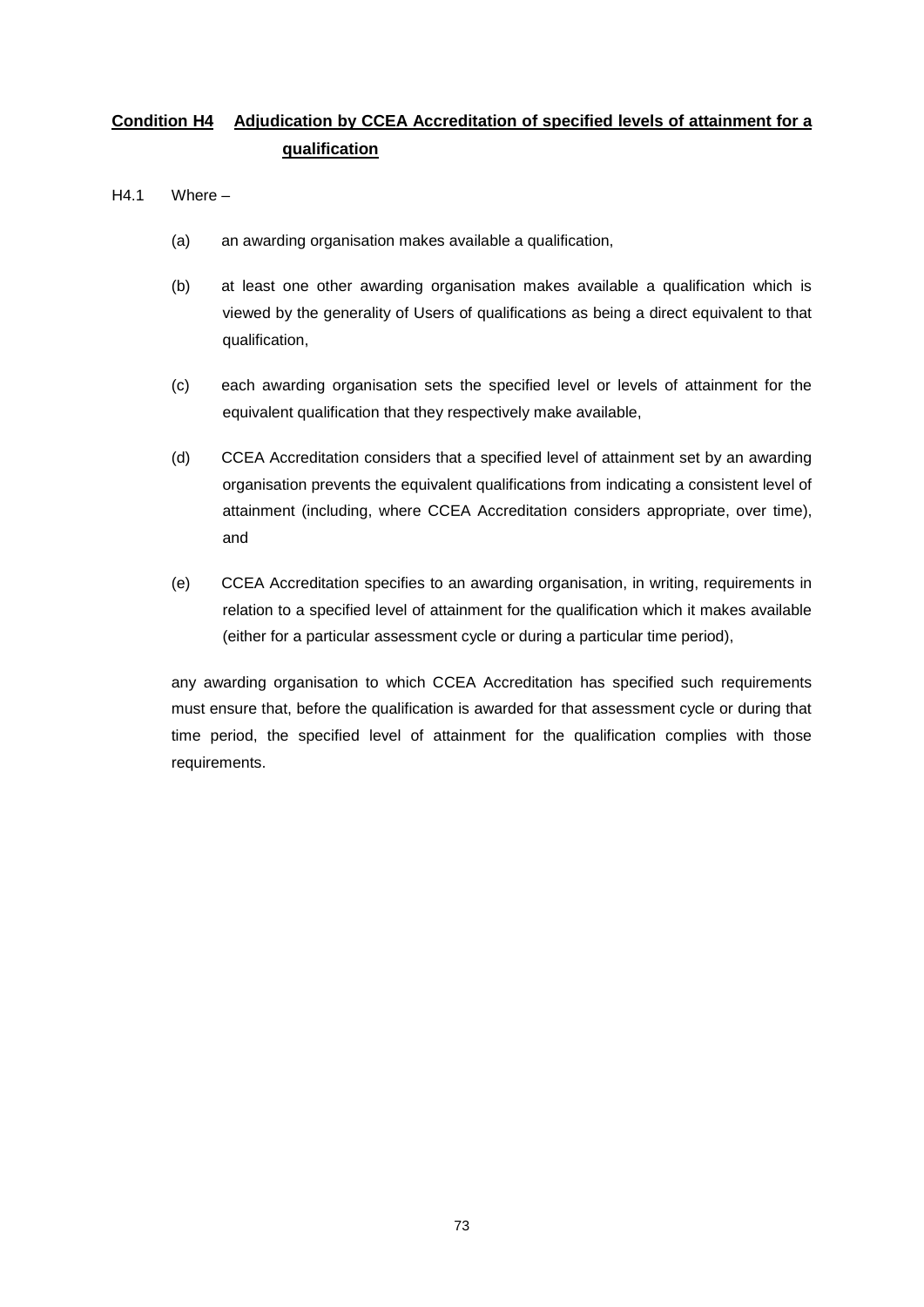#### **Condition H5 Results for a qualification must be based on sufficient evidence**

- H5.1 An awarding organisation must ensure that the result of each assessment taken by a Learner in relation to a qualification which the awarding organisation makes available reflects the level of attainment demonstrated by that Learner in the assessment.
- H5.2 An awarding organisation must ensure that
	- (a) the marking of an assessment in relation to, and
	- (b) the awarding of;

a qualification which it makes available takes into account all admissible evidence generated by a Learner as part of that assessment.

- H5.3 Where an awarding organisation sets a rule as to the quantity or type of evidence generated by Learners which will be admissible in an assessment, it must ensure that –
	- (a) the assessment makes the rule clear, and
	- (b) the rule is applied to all Learners taking the assessment (other than where any Reasonable Adjustments or Special Consideration require it to be altered).
- H5.4 Where an awarding organisation sets a rule as to how the final mark for a qualification will be calculated from marks for different assessments, it must ensure that –
	- (a) the qualification makes the rule clear, and
	- (b) the rule is applied to all Learners taking the qualification (other than where any Reasonable Adjustments or Special Consideration require it to be altered).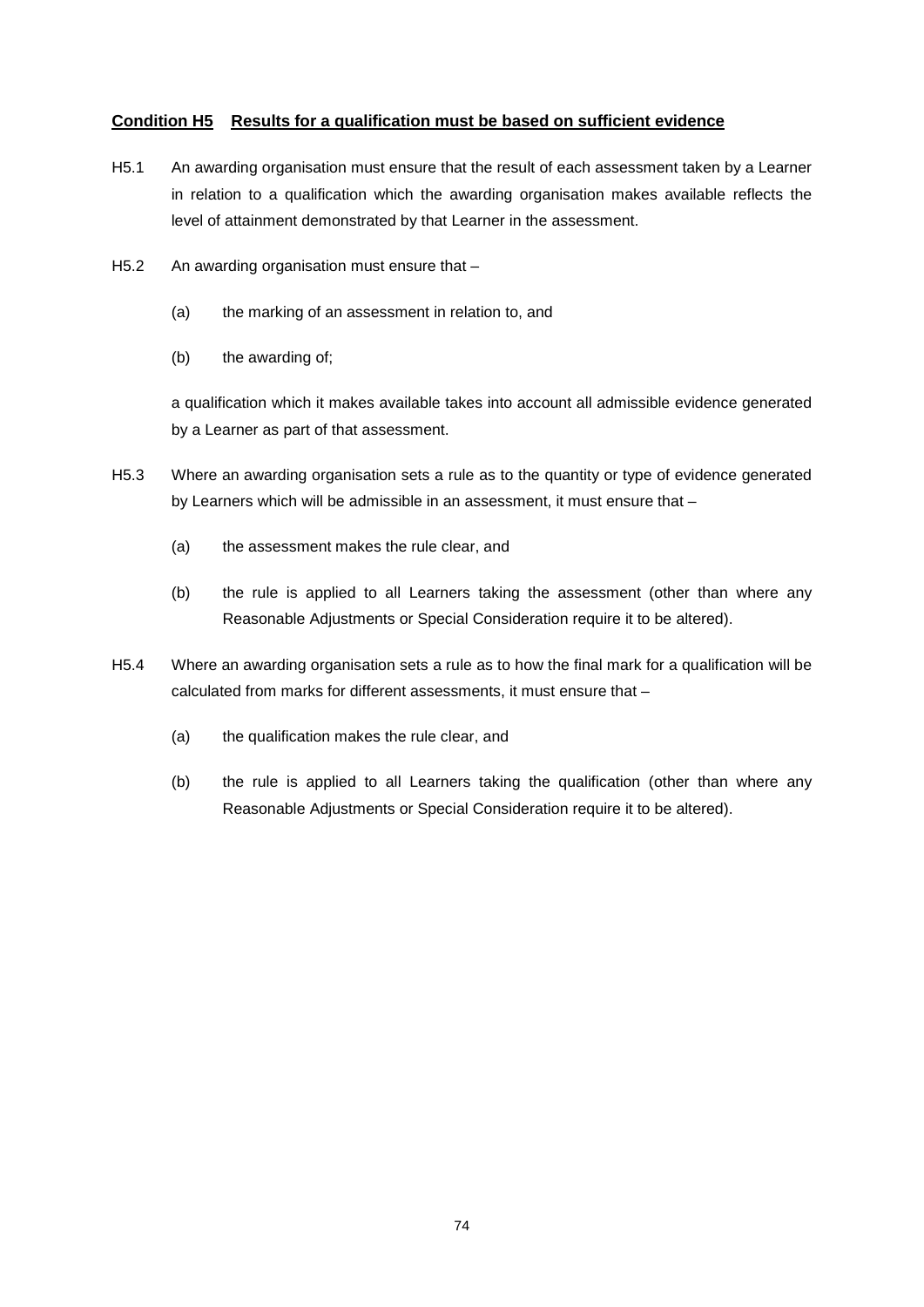#### **Condition H6 Issuing results**

- H6.1 An awarding organisation must, in relation to any qualification which it makes available
	- (a) issue results for all units and qualifications,
	- (b) publish expected dates or timescales for the issue of those results,
	- (c) issue results which are clear and readily capable of being understood by Users of qualifications,
	- (d) issue results which accurately and completely reflect the marking of assessments (including the outcome of any Moderation and other quality assurance process),
	- (e) ensure that the issue of results is timely, and
	- (f) take all reasonable steps to meet any date or timescale it has published for the issue of results.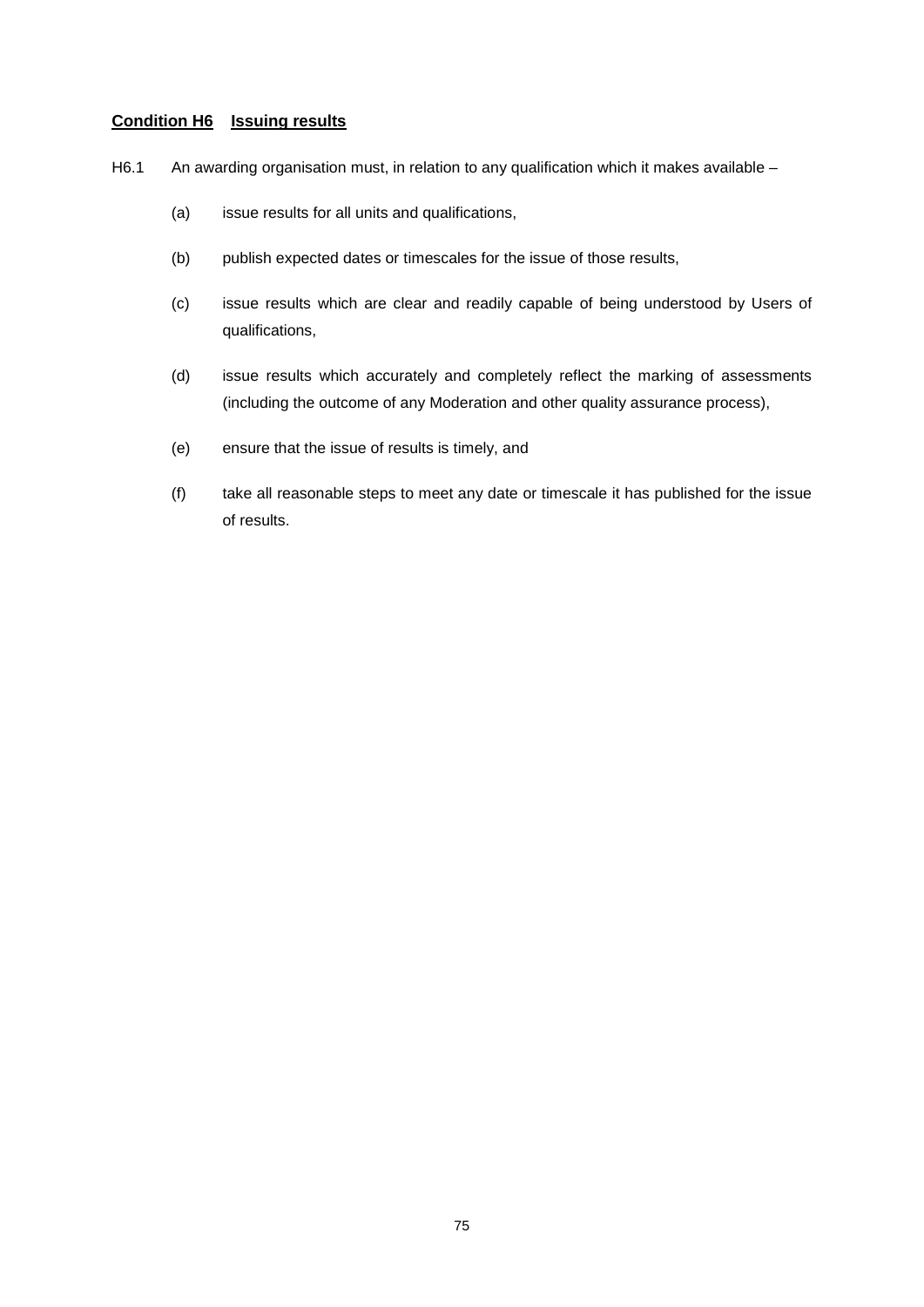# Section I Appeals and certificates

-------------------------------------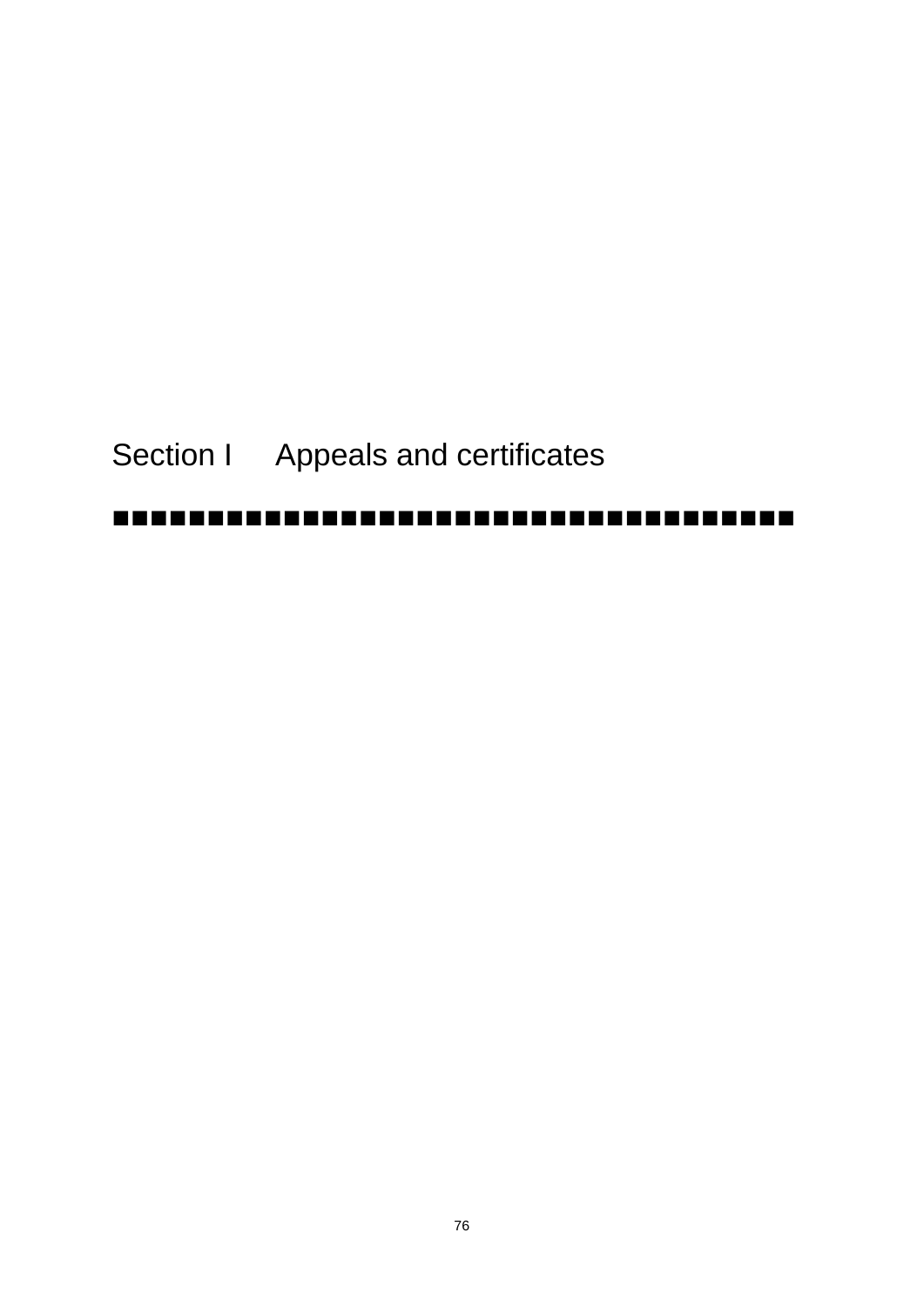#### **Condition I1 Appeals process**

- I1.1 An awarding organisation must establish, maintain and comply with an appeals process in relation to all qualifications which it makes available, which must provide for the appeal of –
	- (a) the results of assessments,
	- (b) decisions regarding Reasonable Adjustments and Special Consideration, and
	- (c) decisions relating to any action to be taken against a Learner or a Centre following an investigation into malpractice or maladministration.
- I1.2 For these purposes, the appeals process must provide for
	- (a) the effective appeal of results on the basis that the awarding organisation did not apply procedures consistently or that procedures were not followed properly and fairly,
	- (b) all appeal decisions to be taken by individuals who have no personal interest in the decision being appealed,
	- (c) all appeal decisions to involve at least one decision maker who is not an employee of the awarding organisation, an Assessor working for it, or otherwise connected to it,
	- (d) appeal decisions to be only taken by persons who have appropriate competence, and
	- (e) timelines for the outcome of appeals.
- I1.3 An awarding organisation must publish information on its appeals process to enable the results of assessments to be appealed.
- I1.4 Where the application of an appeals process in the case of a Learner leads an awarding organisation to discover a failure in its assessment process, it must take all reasonable steps  $to -$ 
	- (a) identify any other Learner who has been affected by the failure,
	- (b) correct or, where it cannot be corrected, mitigate as far as possible the effect of the failure, and
	- (c) ensure that the failure does not recur in the future.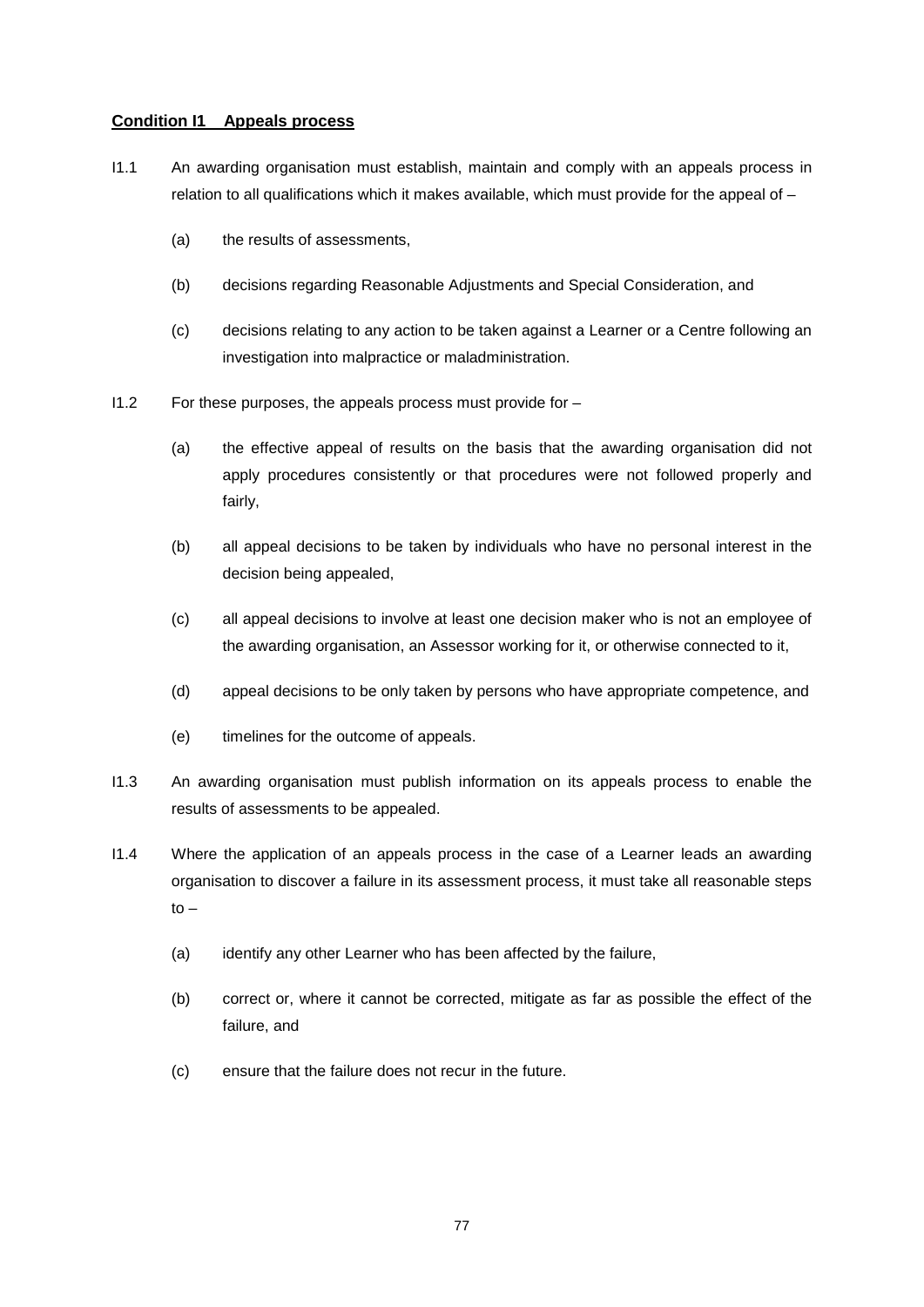#### **Condition I2 Compliance with CCEA Accreditation's appeals and complaints process**

- I2.1 An awarding organisation must comply with the requirements of any appeals and complaints process established by CCEA Accreditation in the form in which it may be published by CCEA Accreditation and revised from time to time.
- I2.2 An awarding organisation must give due regard to the outcome of any such appeals or complaints process in relation to a qualification which it makes available.
- I2.3 Where the application of any such appeals or complaints process in the case of a Learner leads an awarding organisation to discover a failure in its assessment process, it must take all reasonable steps to –
	- (a) identify any other Learner who has been affected by that failure,
	- (b) correct or, where it cannot be corrected, mitigate as far as possible the effect of the failure, and
	- (c) ensure that the failure does not recur in the future.
- I2.4 Where CCEA Accreditation notifies an awarding organisation of failures that have been discovered in the assessment process of another awarding organisation, the awarding organisation must review whether or not a similar failure could affect its own assessment process.
- I2.5 Where, following a review, the awarding organisation identifies such a potential failure, it must take the same action as if a failure has been discovered in relation to it by virtue of the application of CCEA Accreditation's appeals and complaints process.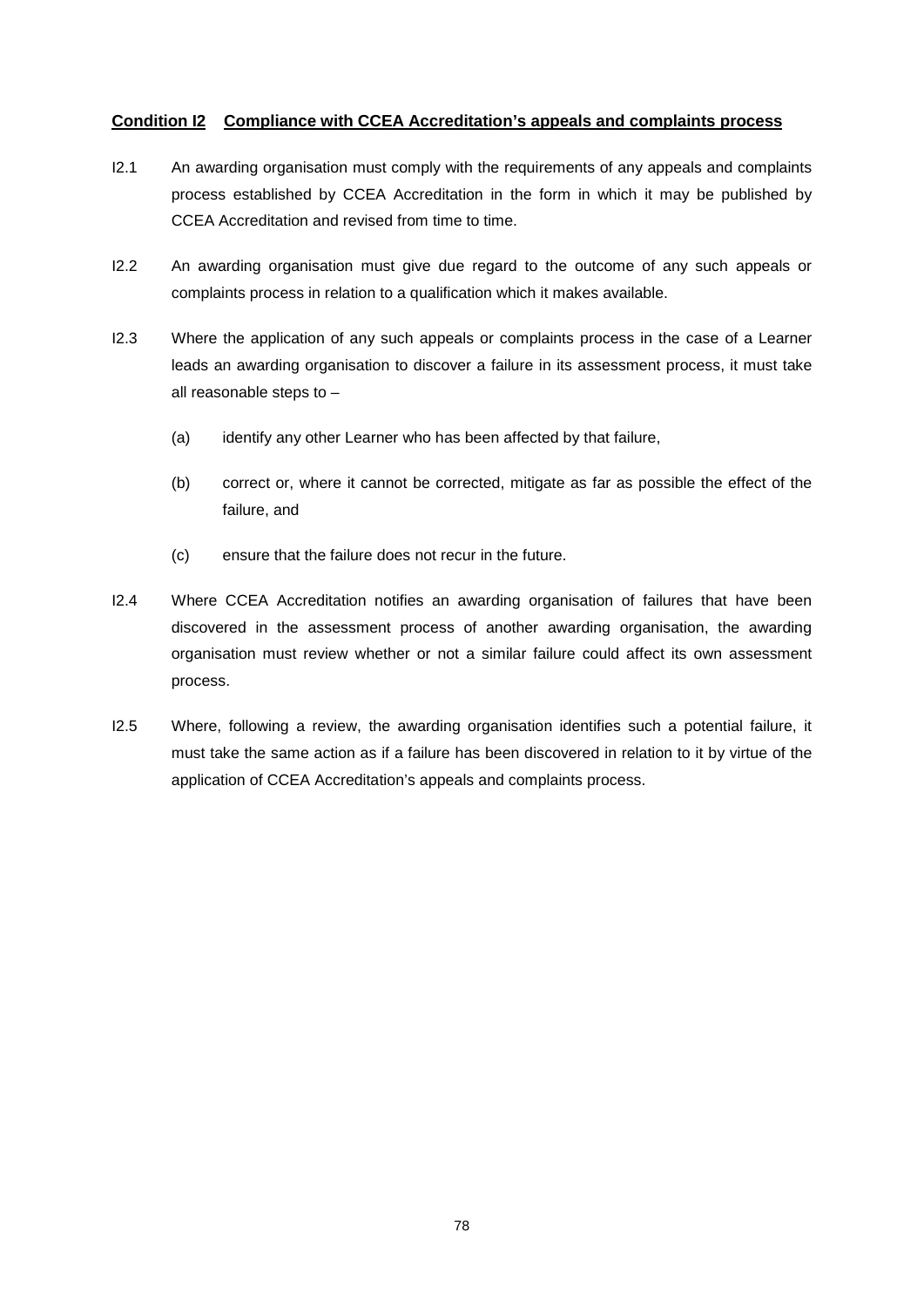#### **Condition I3 The design and content of certificates**

#### The design of certificates

I3.1 An awarding organisation must ensure that the design of each certificate in relation to a qualification which it makes available complies with the Certificate Requirements which may be published by CCEA Accreditation and revised from time to time.

#### The content of certificates

- I3.2 An awarding organisation must ensure that
	- (a) all certificates which it issues clearly and uniquely identify both the Learner and the certificate itself,
	- (b) all certificates which it issues clearly display the title of the qualification as it appears on the Register (and any Endorsement known after the qualification is submitted to the Register) and do not include any other title for the qualification.
- I3.3 Where an awarding organisation issues any replacement certificate, it must ensure that the certificate is clearly identifiable as being a replacement.
- I3.4 Where an awarding organisation issues a certificate in relation to a qualification and
	- (a) the assessment of the qualification was in a language other than English (when it took place in England or Northern Ireland) or Irish (when it took place in Northern Ireland), and
	- (b) the objective of the qualification was not for the Learner to gain skills in, or knowledge or understanding of that language,

the awarding organisation must ensure that the language of the assessment is clearly identifiable on the certificate.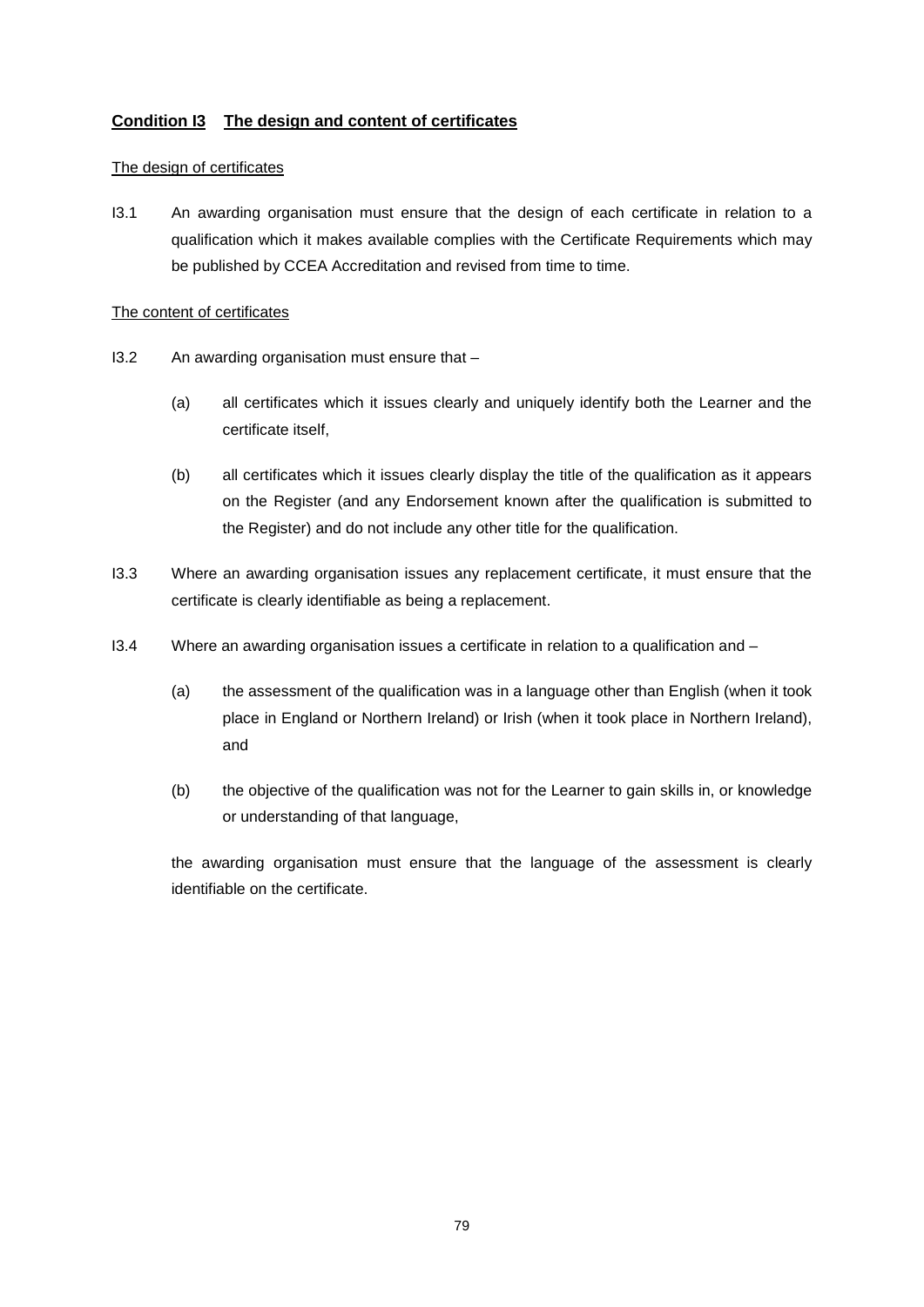#### **Condition I4 Issuing certificates and replacement certificates**

- I4.1 An awarding organisation must, in relation to qualifications which it makes available
	- (a) publish the expected dates or timescales for the issue of certificates,
	- (b) ensure that the issue of certificates is timely,
	- (c) issue only certificates which are clear and readily capable of being understood by Users of qualifications,
	- (d) issue only certificates which are accurate and complete and which reflect accurate and complete results,
	- (e) maintain a record of all certificates and replacement certificates which it issues, and
	- (f) not include a qualification which is not a regulated qualification on a certificate which contains regulated qualifications.
- I4.2 An awarding organisation must take all reasonable steps, including having procedures in place, to ensure that it –
	- (a) issues a certificate and any replacement certificate to any Learner who has a valid entitlement to that certificate or replacement certificate,
	- (b) does not issue any certificate to a Learner who does not have a valid entitlement to that certificate,
	- (c) revokes any certificate if the result on the certificate is false because of malpractice, maladministration, or is revealed to be inaccurate as a consequence of an appeals process, and
	- (d) meets any date or timescale published by it in respect of the issue of certificates and replacement certificates.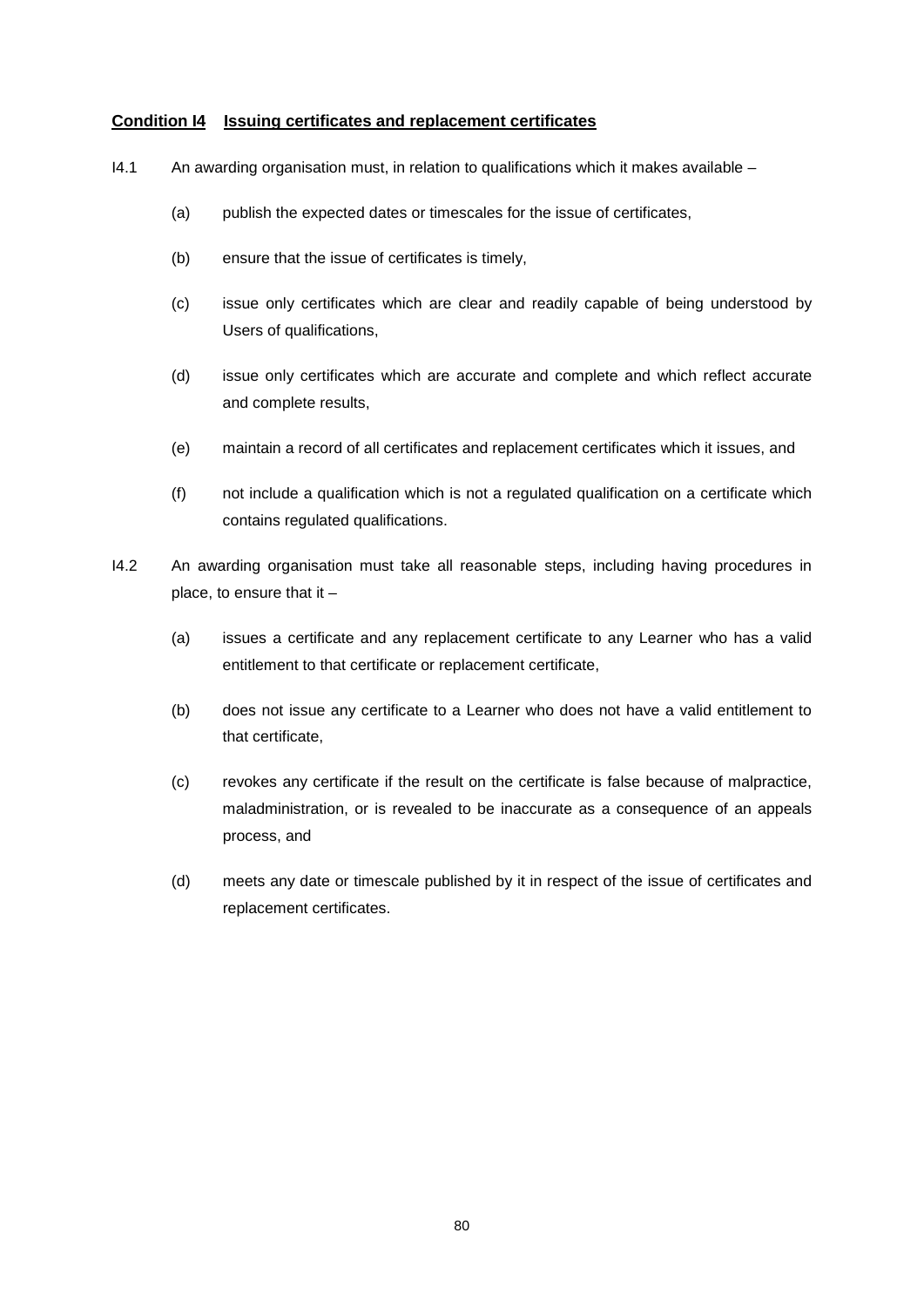Section J Interpretation and definitions

## -------------------------------------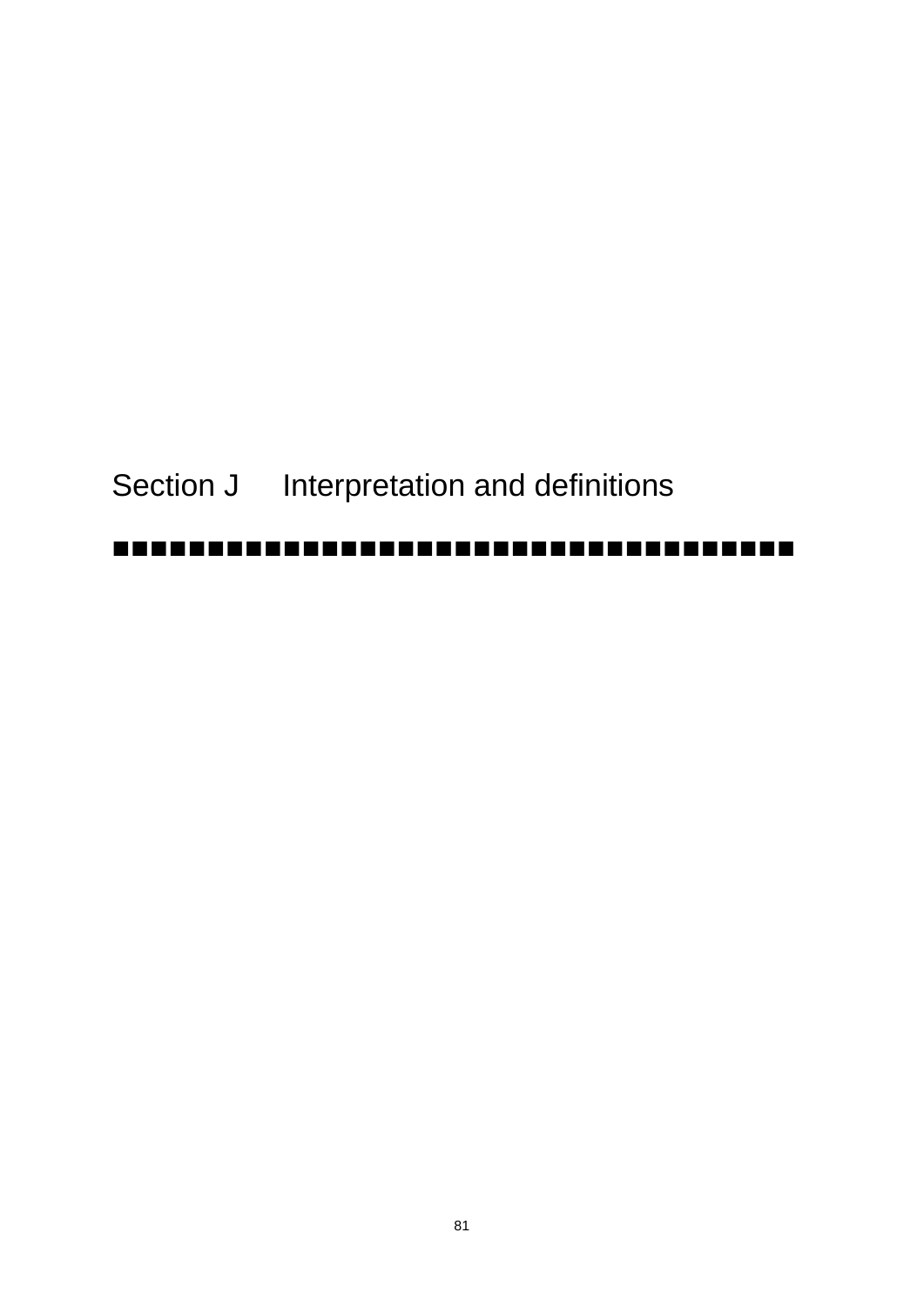#### **Condition J1 Interpretation and definitions**

#### Interpretation

- J1.1 In these conditions, the following rules of interpretation shall apply.
- J1.2 Unless the context suggests otherwise, in these conditions
	- (a) words in the masculine gender are to be read as including the feminine gender (and vice versa),
	- (b) words in the singular are to be read as including the plural (and vice versa),
	- (c) references to 'it' are to be read as including references to 'he' and 'she' (and vice versa),
	- (d) the words 'including' and 'in particular' indicate a list of examples and should not be read as limiting the scope of the words that occur before them,
	- (e) references to 'person' include any body of persons, whether corporate or unincorporate,
	- (f) 'awarding organisation' refers to an organisation which is recognised in accordance with section 132 (\*of The Apprenticeships, Skills, Children and Learning Act 2009),
	- (g) 'relevant qualification' refers to any qualification for which the relevant awarding organisation is recognised or which falls within a description of qualifications for which it is recognised,
	- (h) references to providing something 'in writing' are to include providing it by hand, post, fax, electronic mail or through a submission to RITS (the Regulators Information Technology System)
	- (i) a 'qualification' means a regulated qualification (and includes any units of that qualification),
	- (j) references to an Act of Parliament include ant secondary legislation made under that Act of Parliament, and
	- (k) words have the same meaning as in Part 7 of The Apprenticeships, Skills, Children and Learning Act 2009.
- J1.3 If there is an inconsistency between a provision in these conditions, and a provision contained in any document which is referenced in these conditions, these conditions shall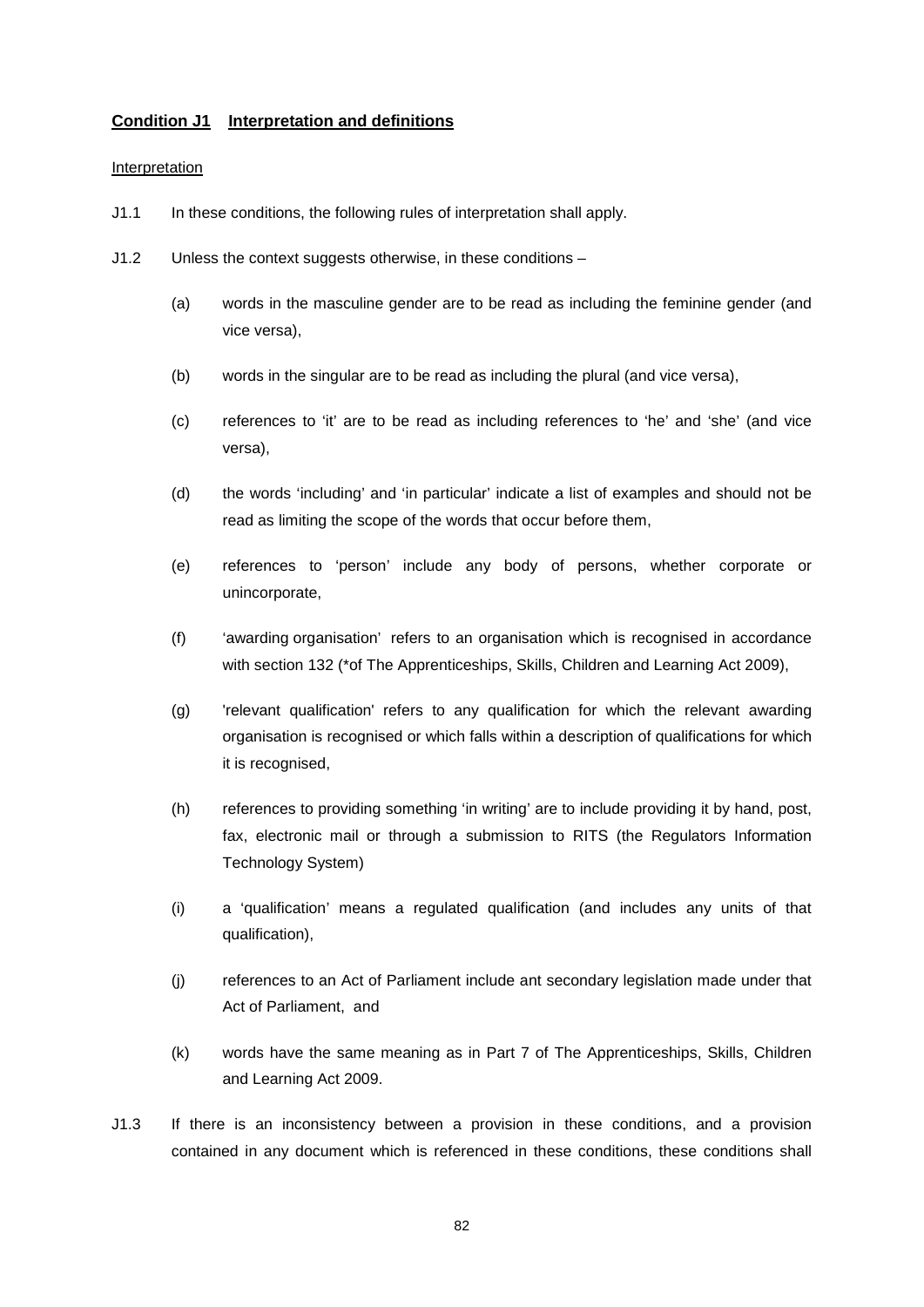prevail and the other document shall have no force and effect to the extent of that inconsistency.

- J1.4 Titles and headings in these conditions are for information only and are not to be used for the purposes of interpretation.
- J1.5 A person is connected to an awarding organisation if that person undertakes or is involved in any activity undertaken by the awarding organisation.
- J1.6 Completion of a qualification by a Learner shall include the completion of any appeals process.
- J1.7 Where an awarding organisation is required to publish a document or information, that document or information must be published in a way which is –
	- (a) clear to its intended audience,
	- (b) accurate, and
	- (c) reasonably accessible (including by way of publication, if available, on the awarding organisation's website).

#### **Definitions**

- J1.8 In these conditions, the following words shall have the meaning given to them below (and cognate expressions should be construed accordingly) –
- **Adverse Effect** An act, omission, event, incident, or circumstance has an Adverse Effect if it  $-$ 
	- (A) gives rise to prejudice to Learners or potential Learners, or
	- (B) adversely affects
		- (i) the ability of the awarding organisation to undertake the development, delivery or award of qualifications in accordance with its Conditions of Recognition,
		- (ii) the standards of qualifications which the awarding organisation makes available or proposes to make available, or
		- (iii) public confidence in qualifications.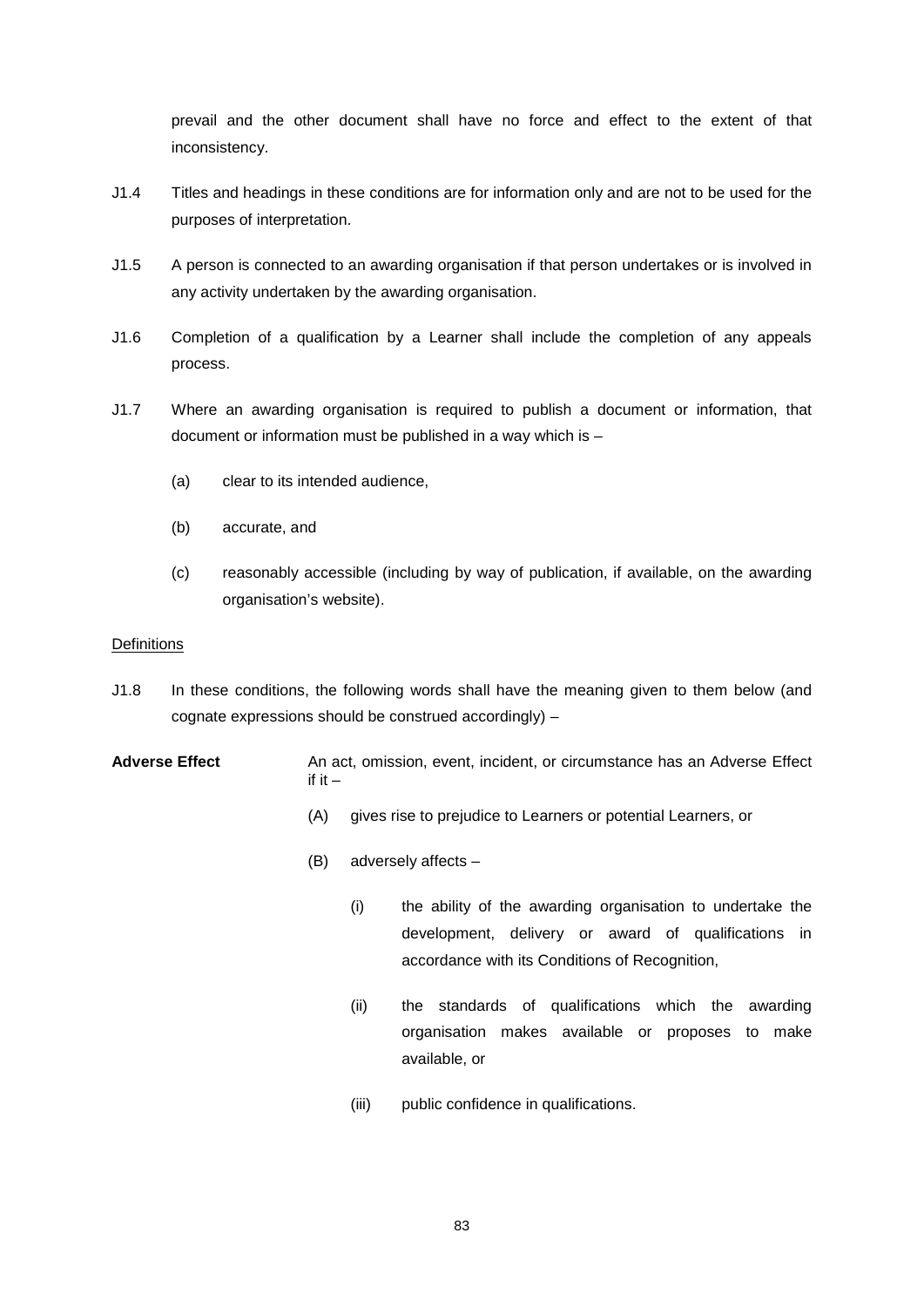- Assessor **A person who undertakes marking or the review of marking. This involves** using a particular set of criteria to make judgements as to the level of attainment a Learner has demonstrated in an assessment.
- Authentication **A** process under which evidence generated by a Learner in an assessment is confirmed as having been generated by that Learner (or identified and confirmed as being that Learner's contribution to group work) and as being generated under the required conditions.
- **CCEA Accreditation's Logo** Any logo, design or style in which CCEA Accreditation holds intellectual property rights
- **Centre An organisation undertaking the delivery of an assessment (and** potentially other activities) to Learners on behalf of an awarding organisation. Centres are typically educational institutions, training providers, or employers.
- **Characteristic** Age, disability, marital status, racial group, religious belief, sex, sexual orientation, political opinion, and persons with and without dependants in Northern Ireland.
- **Certificate Requirements** One or more documents of that title or with a title containing those words.
- **Comparability** Generating assessment outcomes that are comparable in standards between assessments within a qualification, between similar qualifications, with other awarding organisations, and over time. Where an assessment has equivalent forms then it is important to ensure comparability of outcomes. There are two reasons for this –
	- (A) To reach fair comparisons about the attainment of Learners: It is impossible to produce different forms with exactly the same content and statistical specifications (such as the level of difficulty or demand on the Learner). Therefore, a requirement to ensure comparability of outcomes makes sure the level of difficulty or demand of the test forms is taken into account when setting standards so that Learners taking the different forms can be compared fairly, and
	- (B) To ensure that the outcomes can be used as a measure of standards: Outcomes from different forms of the same test must be comparable if they are to be used to measure standards over time. Both expert judgements and statistical procedures such as test equating can be used to ensure comparability of outcomes from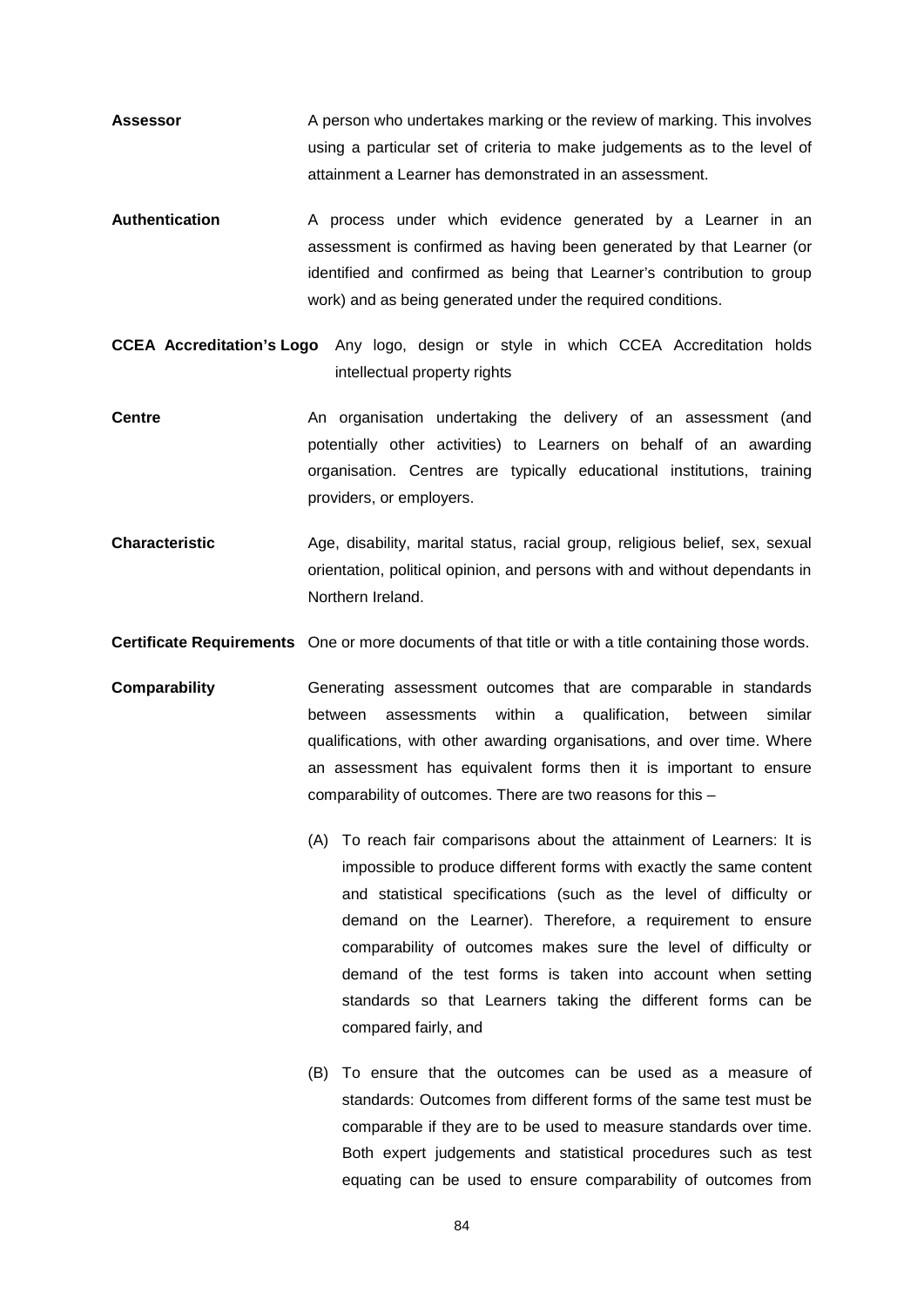different forms of the same test. It is, however, important to ensure that assessments are not so similar that they become predictable, as this would be a threat to Validity.

- **Competition Law** Current legislation in N Ireland which has an equivalent purpose and effect to The Competition Act 1998 in England.
- **Conditions of Recognition** All conditions to which an awarding organisation's recognition is subject (including other conditions imposed under section 132(3)(d) of The Apprenticeships, Skills, Children and Learning Act 2009).
- **Data Protection Law** Current legislation in N Ireland which has an equivalent purpose and effect The Data Protection Act 1998 in England.
- **Endorsement** A reference in the title of a qualification acknowledging that the Learner is focusing or has focused on one or more particular areas of knowledge, skills and understanding which form part of the qualification (as encompassed in the qualification title). (For instance, in GCSE Art and Design – Textile Design, Textile Design is an Endorsement of GCSE Art and Design.)
- **Equalities Law** Current legislation in Northern Ireland with respect to Equalities Law.

**Governing Body** Where the awarding organisation is a limited company, the board of directors of the awarding organisation. Where the awarding organisation is not a limited company, a person or group of people having the equivalent status within the organisational structure of the awarding organisation.

- **Group** Where an awarding organisation is a limited company, a group made up of any company which is a holding company of the awarding organisation, a subsidiary of the awarding organisation or a subsidiary of a holding company of the awarding organisation. Where an awarding organisation is not a limited company, a person or group of people having the equivalent status.
- **Learner** A person who is registered to take a qualification and to be assessed as part of that qualification.
- **Level of Demand** The degree of challenge that an assessment presents for the Learner.
- **Logo Requirements** One or more documents of that title or with a title containing those words.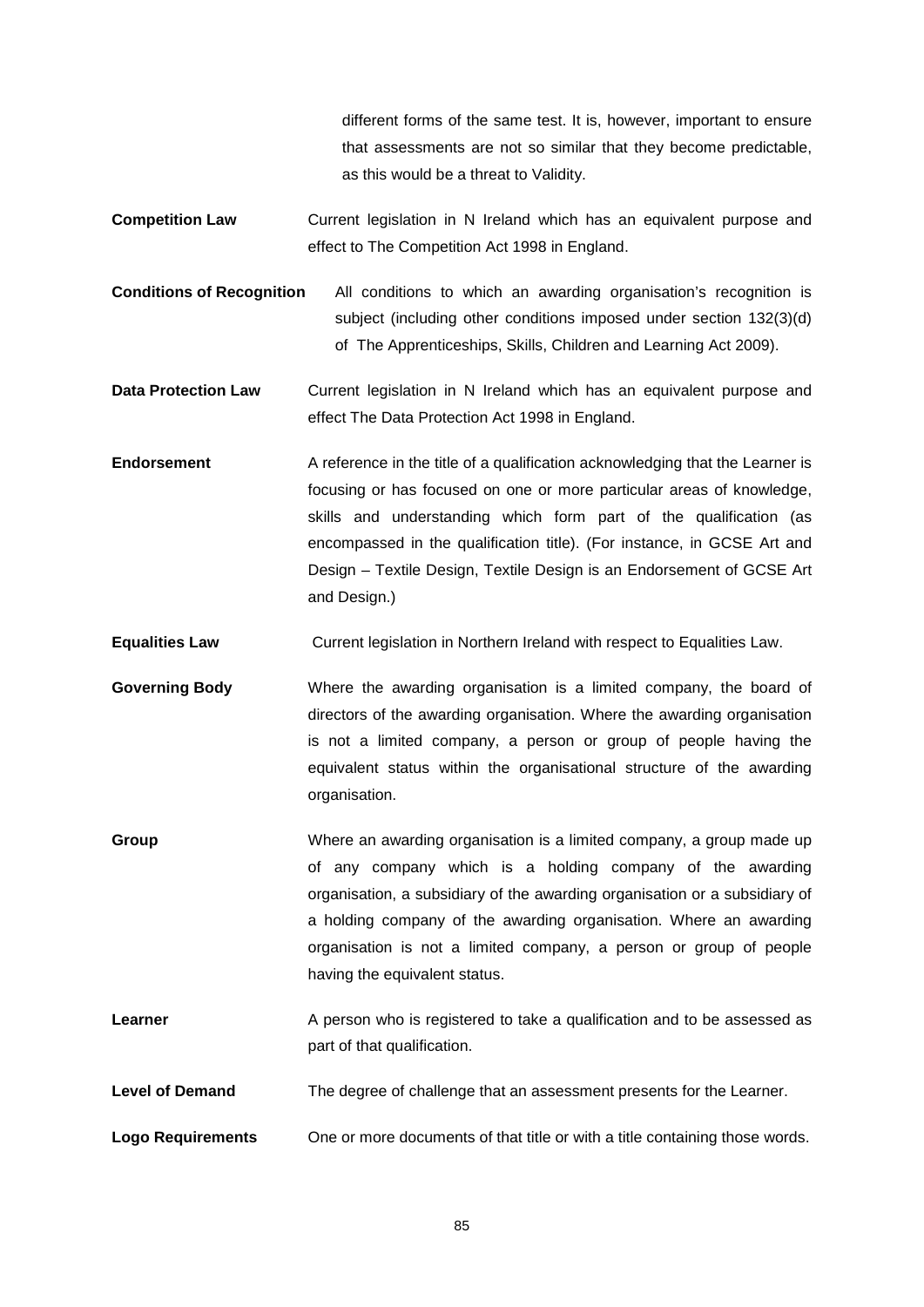- **Manageability** Manageability relates to the feasibility of carrying out particular assessment processes. A Manageable assessment process is one which places reasonable demands on Centres and Learners. The evaluation of the reasonableness of the demands will be based on the scale of the assessment process on the participants, balanced by the usefulness of the outcomes. As with the other requirements (Validity, Reliability, Comparability and Minimising Bias), judgements about Manageability must be balanced with considerations around the other requirements.
- **Minimising Bias** Minimising Bias is about ensuring that an assessment does not produce unreasonably adverse outcomes for Learners who share a common attribute. The Minimisation of Bias is related to fairness to all Learners and is also closely related to statutory equality duties.
- **Moderation** The process through which the marking of assessments by Centres is monitored to make sure it meets required standards and through which adjustments to results are made, where required, to ensure that results are based on the required standard. This includes verification.

**the Order** The Education (Northern Ireland) Order 1998

**Reasonable Adjustment** An adjustment of the type that is defined in Condition G6.

- **Register** The register published and maintained by the regulators in accordance with section 148 of The Apprenticeships, Skills, Children and Learning Act 2009.
- **Regulatory Document** A regulatory document, or part of a regulatory document, which features in a document entitled the 'Regulatory Document List', which may be published by the regulators and may be varied and replaced by the regulators from time to time.
- **Reliability** Reliability is about consistency and so concerns the extent to which the various stages in the assessment process generate outcomes which would be replicated were the assessment repeated. Reliability is a necessary condition of Validity, as it is not possible to demonstrate the Validity of an assessment process which is not Reliable. The Reliability of an assessment is affected by a range of factors such as the sampling of assessment tasks and inconsistency in marking by human Assessors.
- **RITS** The Regulatory Information Technology System, which is a system provided for awarding organisations by the regulators as it may be varied and replaced from time to time.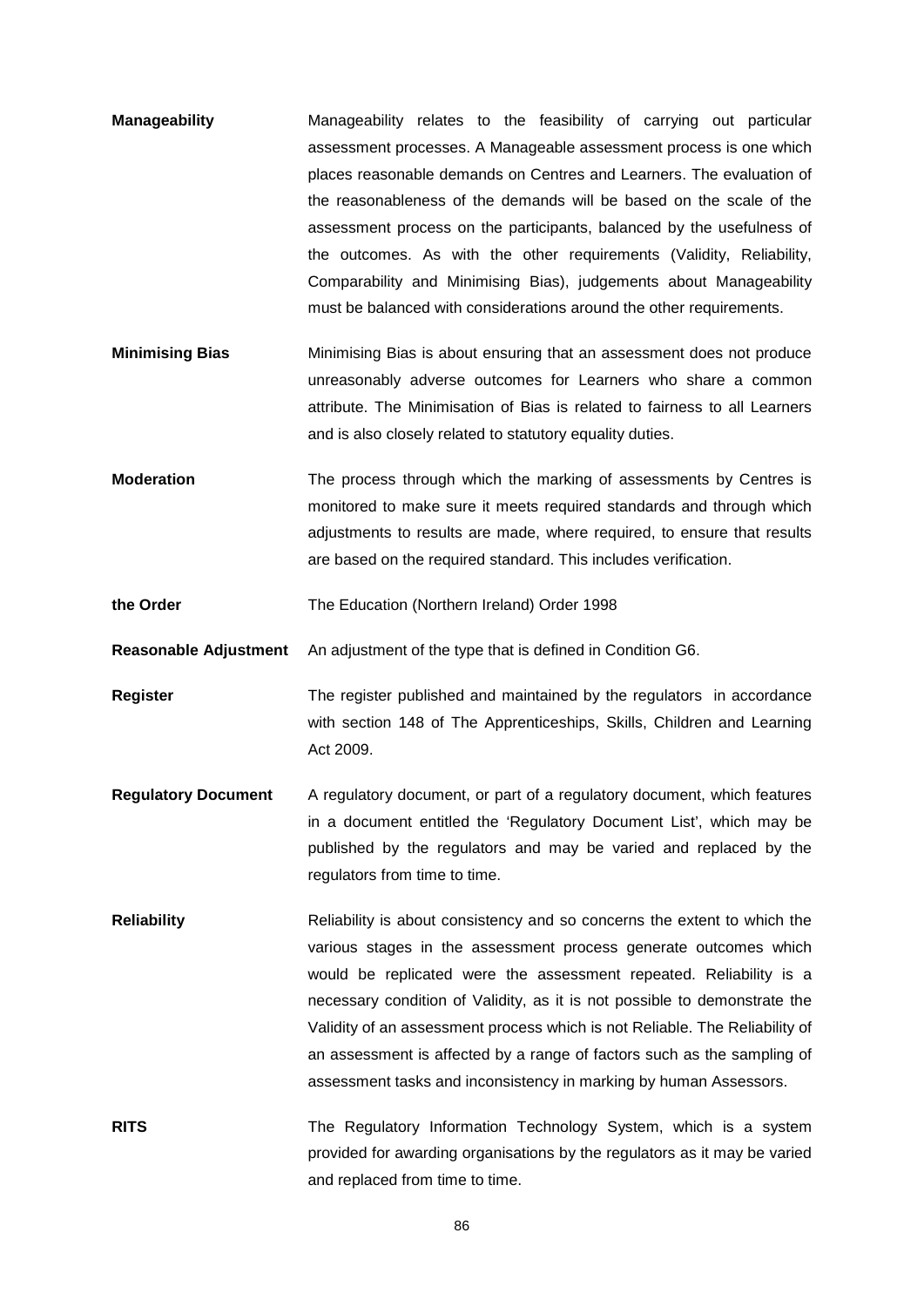- **Rule of Combination** A rule specifying the combination of units which may be taken to form a particular qualification, any units which must be taken and any related requirements.
- **Senior Officer** A director or senior executive officer of the awarding organisation or, where the awarding organisation is not a limited company, a person holding a position of equivalent status within the organisational structure of the awarding organisation.
- **Special Consideration** Special consideration of a type that is defined in Condition G7.
- **Stimulus Materials** Materials provided to the Learner before or at the time of the assessment which facilitate the Learner's demonstration of his or her knowledge, skills and understanding. Tasks in an assessment may relate directly to the materials and a Learner may make direct reference to the materials in completing the assessment. Such materials may include, for example, charts, diagrams, pictures, quotations, or machinery.
- **Teacher** A person who prepares any Learner, or any person likely to become a Learner, for assessment for a qualification and who does so:
	- (A) as a lecturer, supervisor, tutor or other appropriate provider of education or training, or
	- (B) in circumstances in which that preparation takes place primarily at home.
- **Users of qualifications** Persons who have a legitimate interest in the qualification or type of qualification made available by the awarding organisation, which may include –
	- (A) Learners and Learners' representatives,
	- (B) Centres,
	- (C) Teachers,
	- (D) employers and employers' representatives,
	- (E) further and higher education establishments,
	- (F) schools,
	- (G) government departments and agencies, and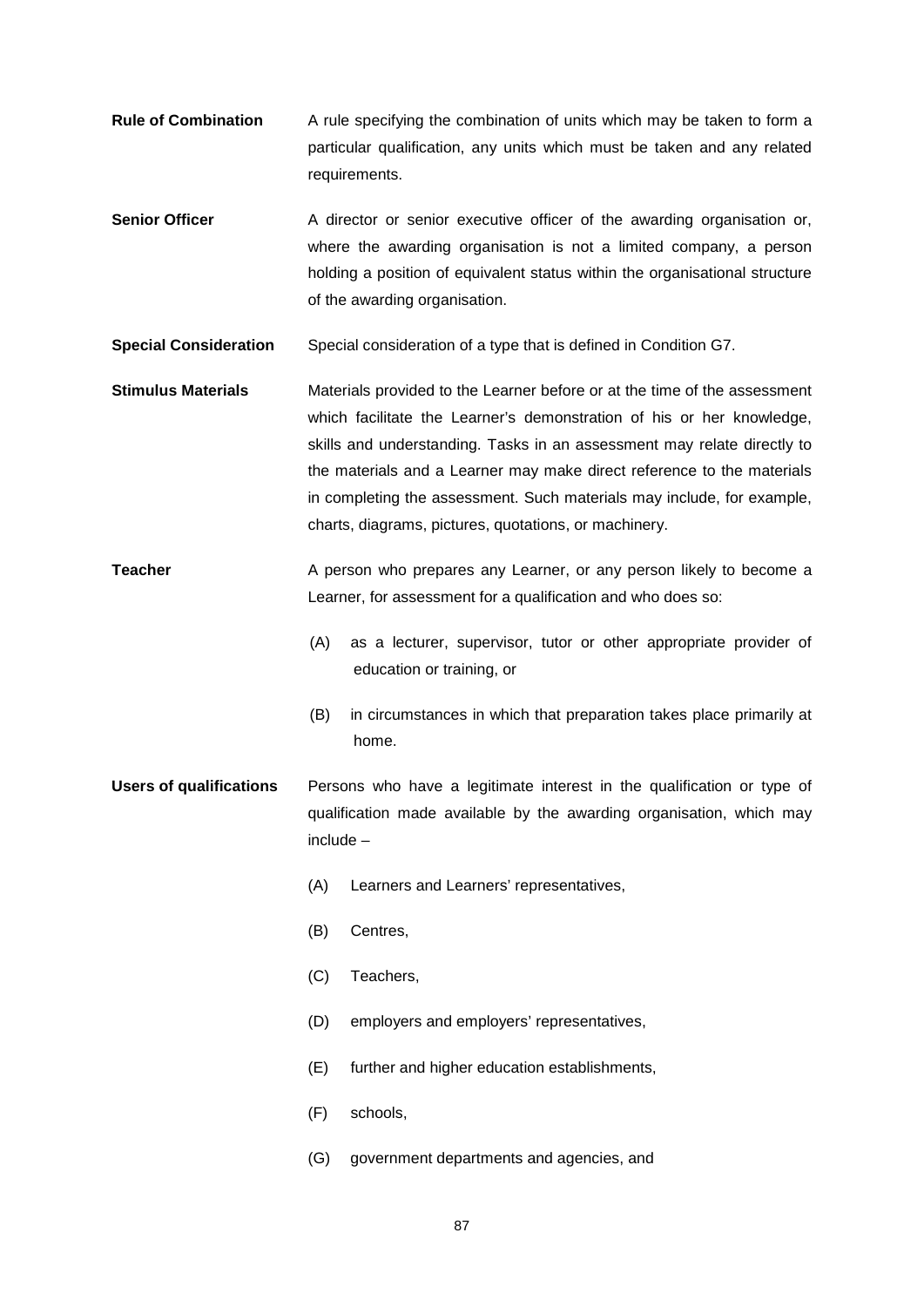(H) professional bodies.

**Validity** The extent to which evidence and theory support the interpretation that the assessment outcomes meet their intended uses.

> The evaluation of Validity involves the development of a clear argument to support the proposed interpretation of the outcomes and as a consequence the intended uses of the assessment. The Validity argument should be built on statements of the proposed interpretation and supporting evidence collected from all stages of the assessment process.

**Workforce** Persons available for work (including employees, workers and contractors).